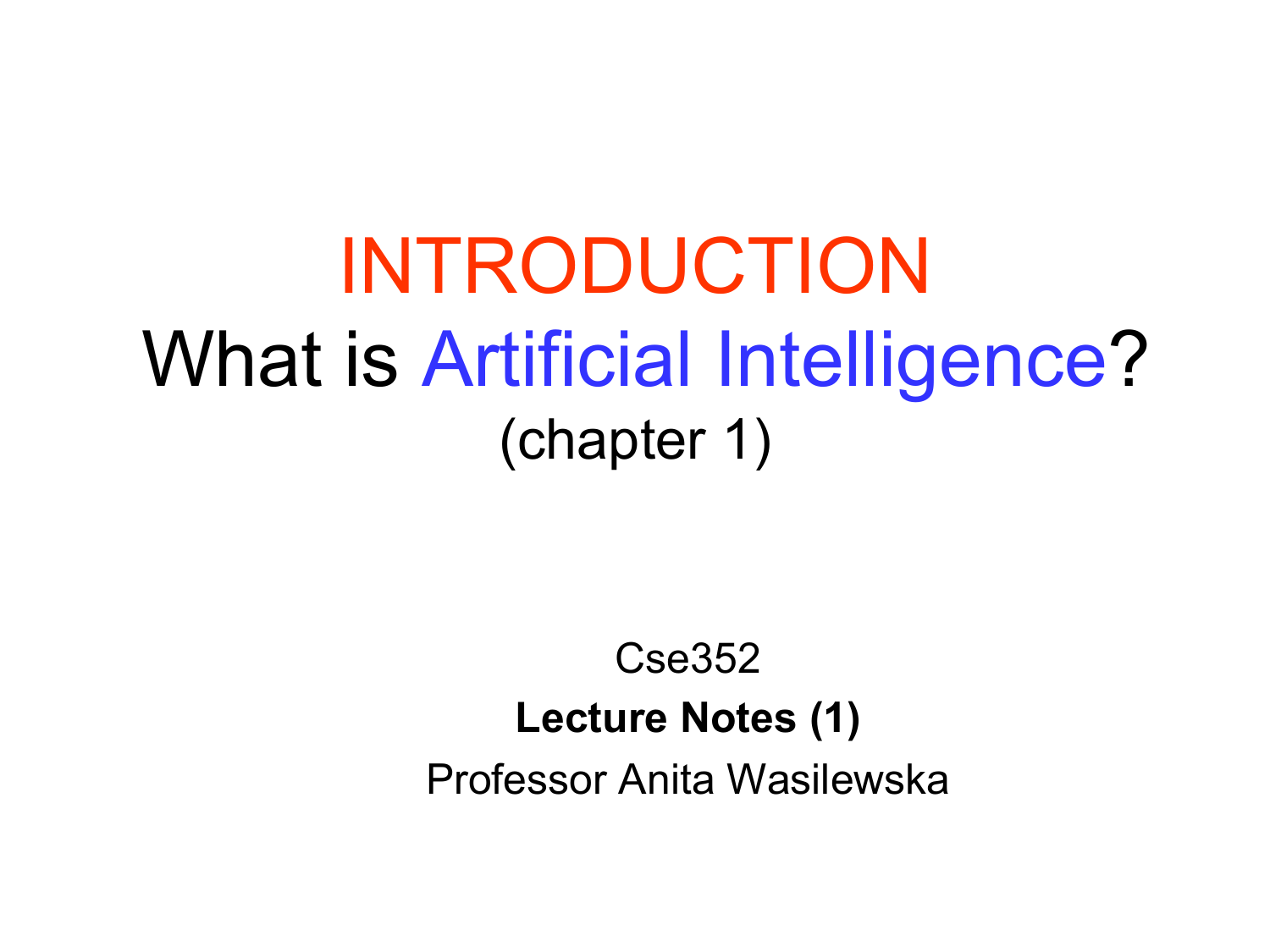# Introduction

- A is a broad field. It means different things to different people.
- AI is concerned with getting computers to do tasks that require human intelligence.
	- § Example 1 : Complex Arithmetic −Computers can do this very easily.
	- § Example 2: Recognizing a face − People do easily, but it was very difficult to automate.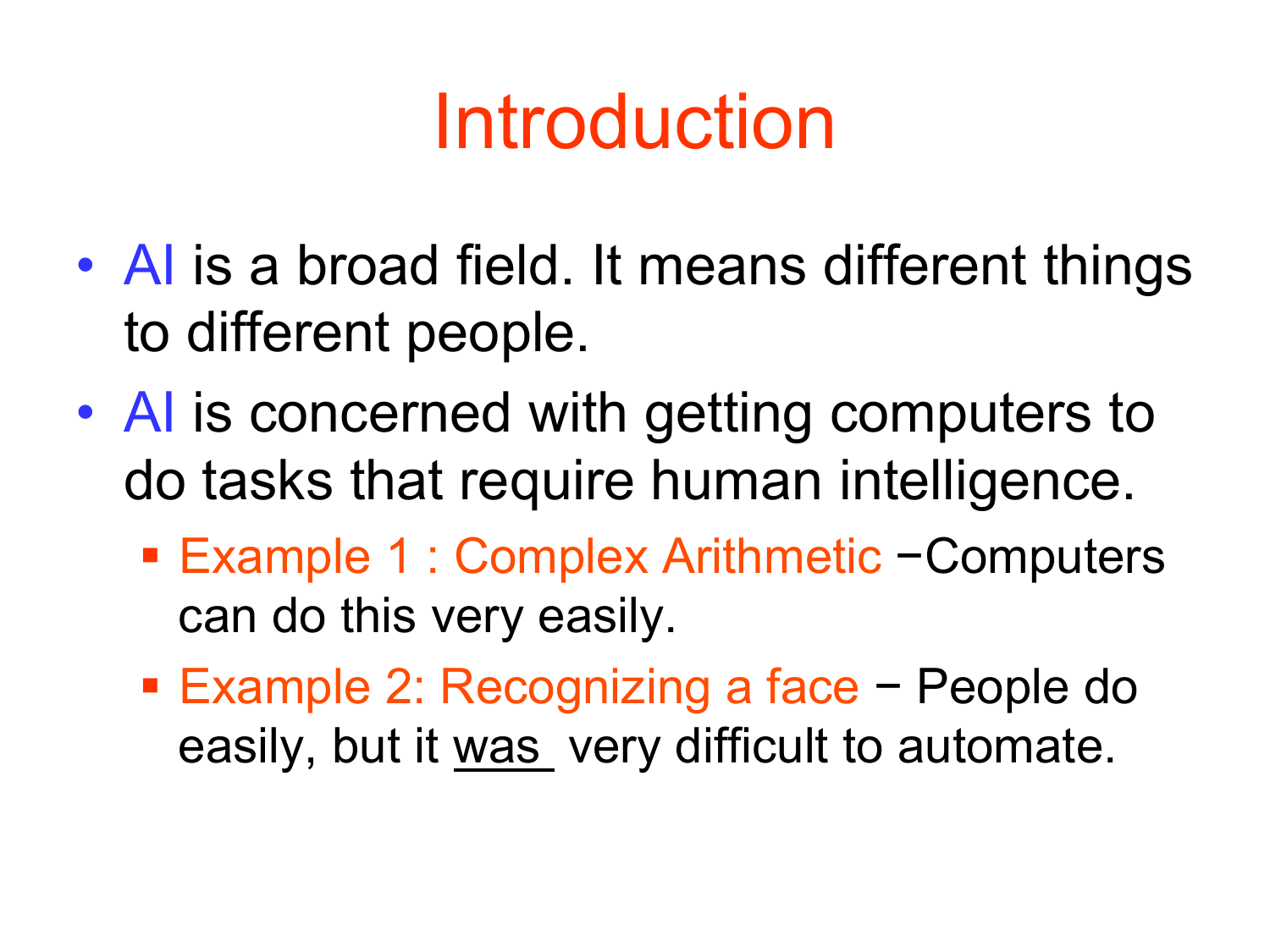# Definition Attempt

• A is concerned with difficult tasks, which require complex and sophisticated reasoning process and knowledge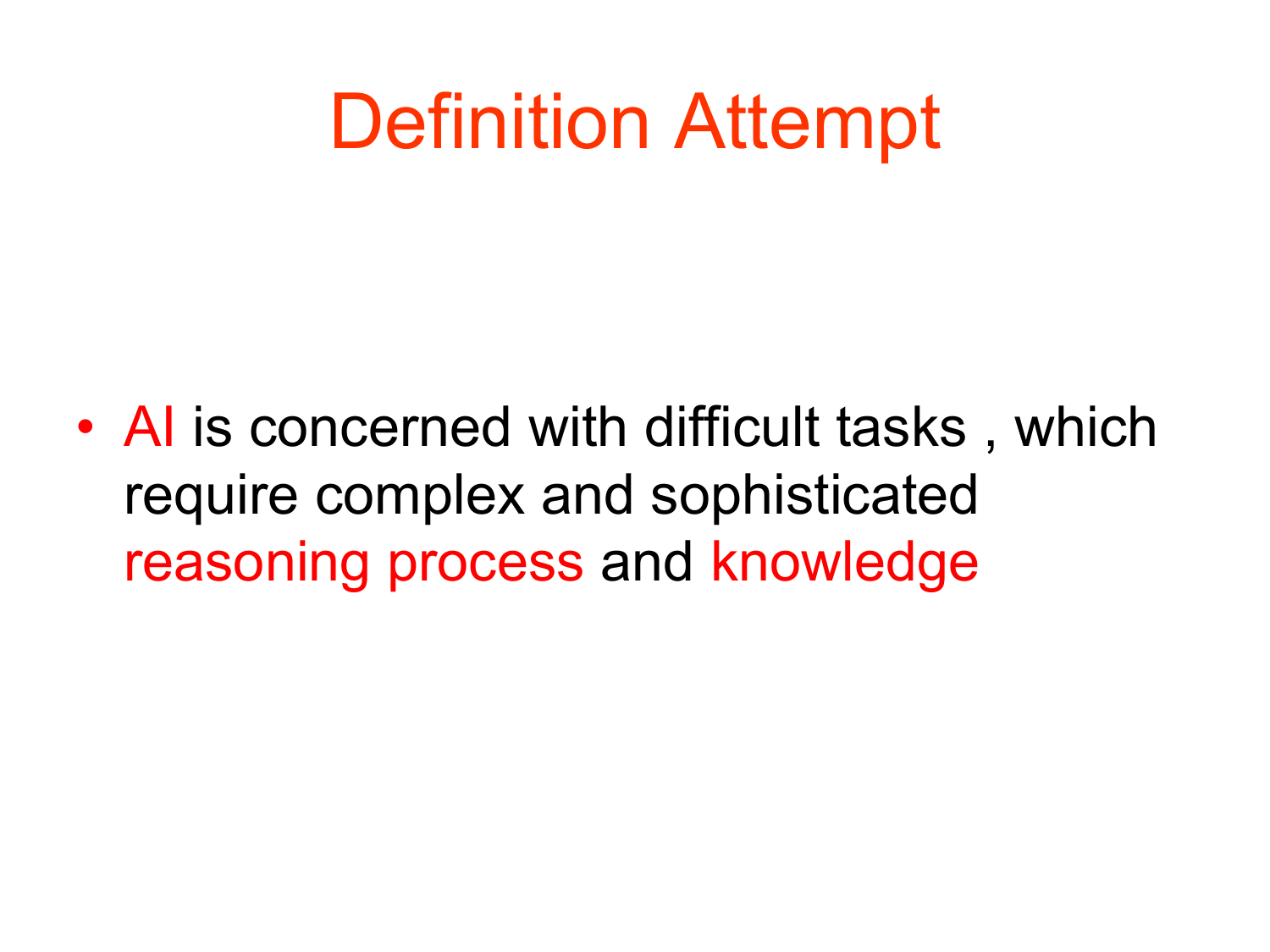# Why to automate Human Intelligence?

(and to which degree is it possible?)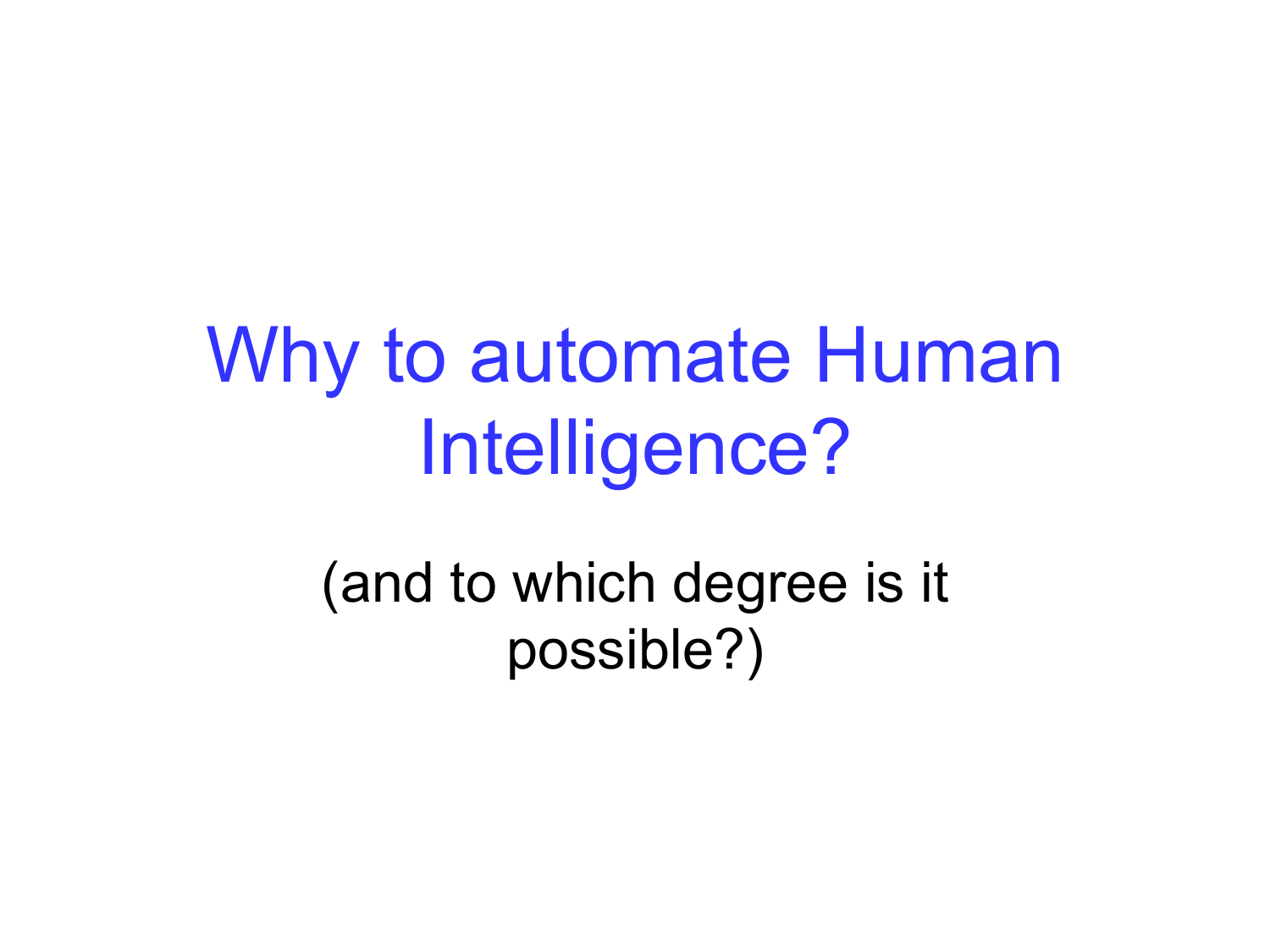# Why to automate Human Intelligence ?

- Reason 1: To understand human intelligence better: We may be able to rest and refine theories of Human Intelligence by writing programs which attempt to simulate aspects of human behavior
- Reason 2: To have smarter programs and machines; by studying human reasoning we may develop useful techniques for solving difficult problems.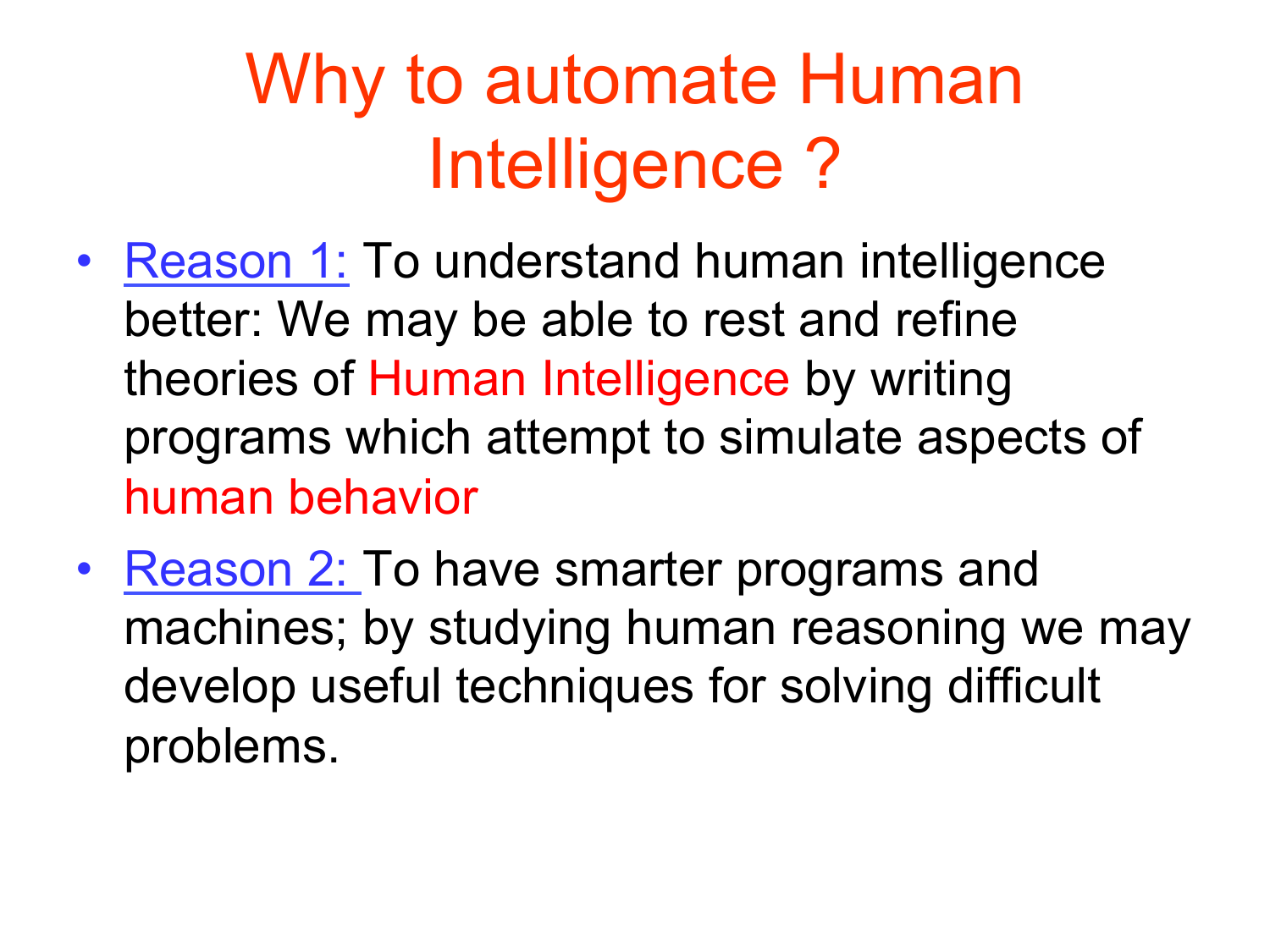# Science Fiction

- Science Fiction Human-like robots − whether such a **goal** is possible
- or even desirable − belongs to science fiction
- But it **does have impact** on the practical work of writing smarter programs and developing **better models** of human reasoning
	- **The progress** in modern day ROBOTICS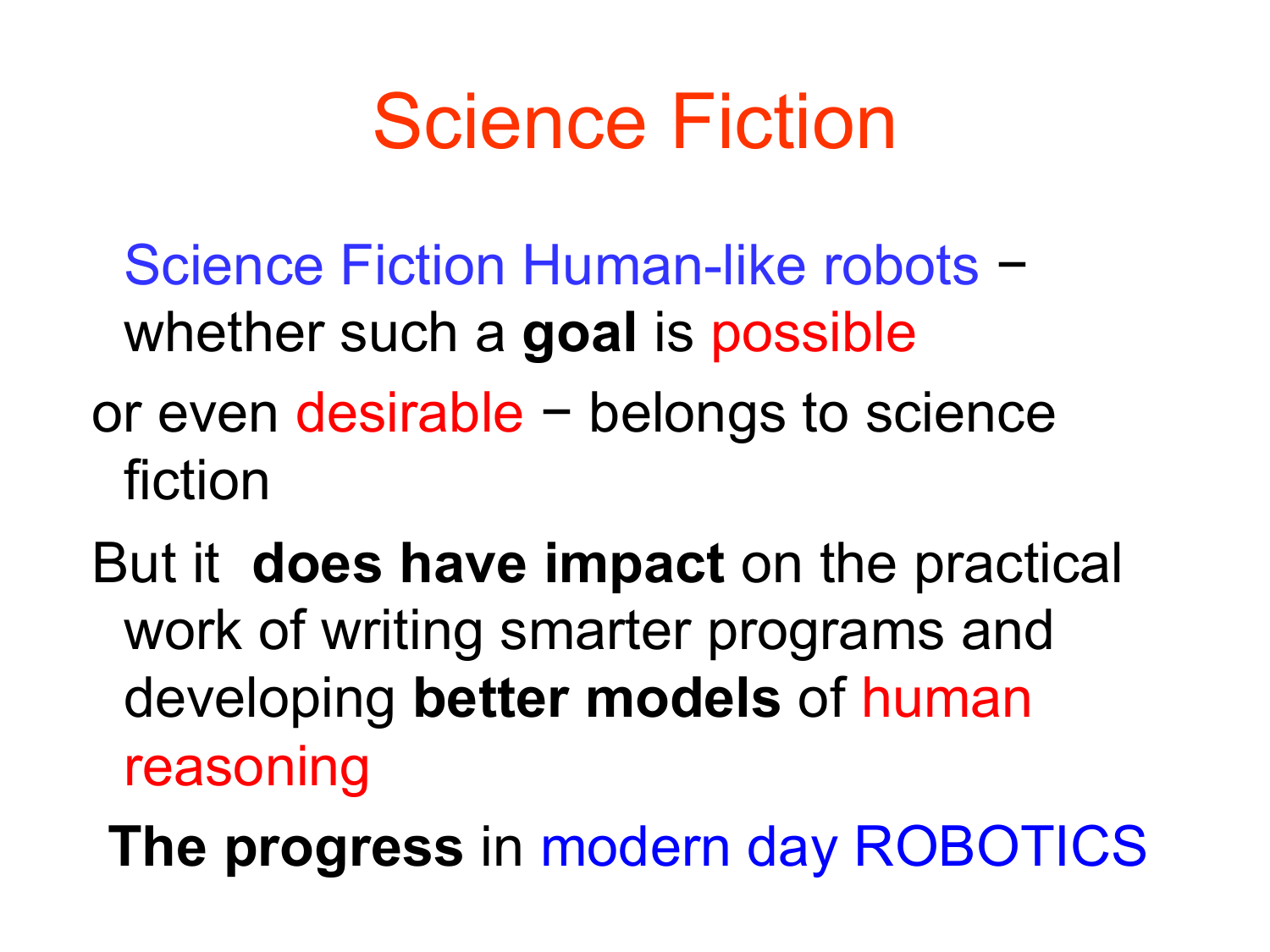AI as a branch of Science and Engineering

- AI − for us is a **technical subject**; we put emphasis on computational techniques and less on psychological modeling and philosophical issues
- Al is both a branch of science and a branch of engineering

As engineering, AI is concerned with the concepts, **theory** and **practice** of building intelligent machines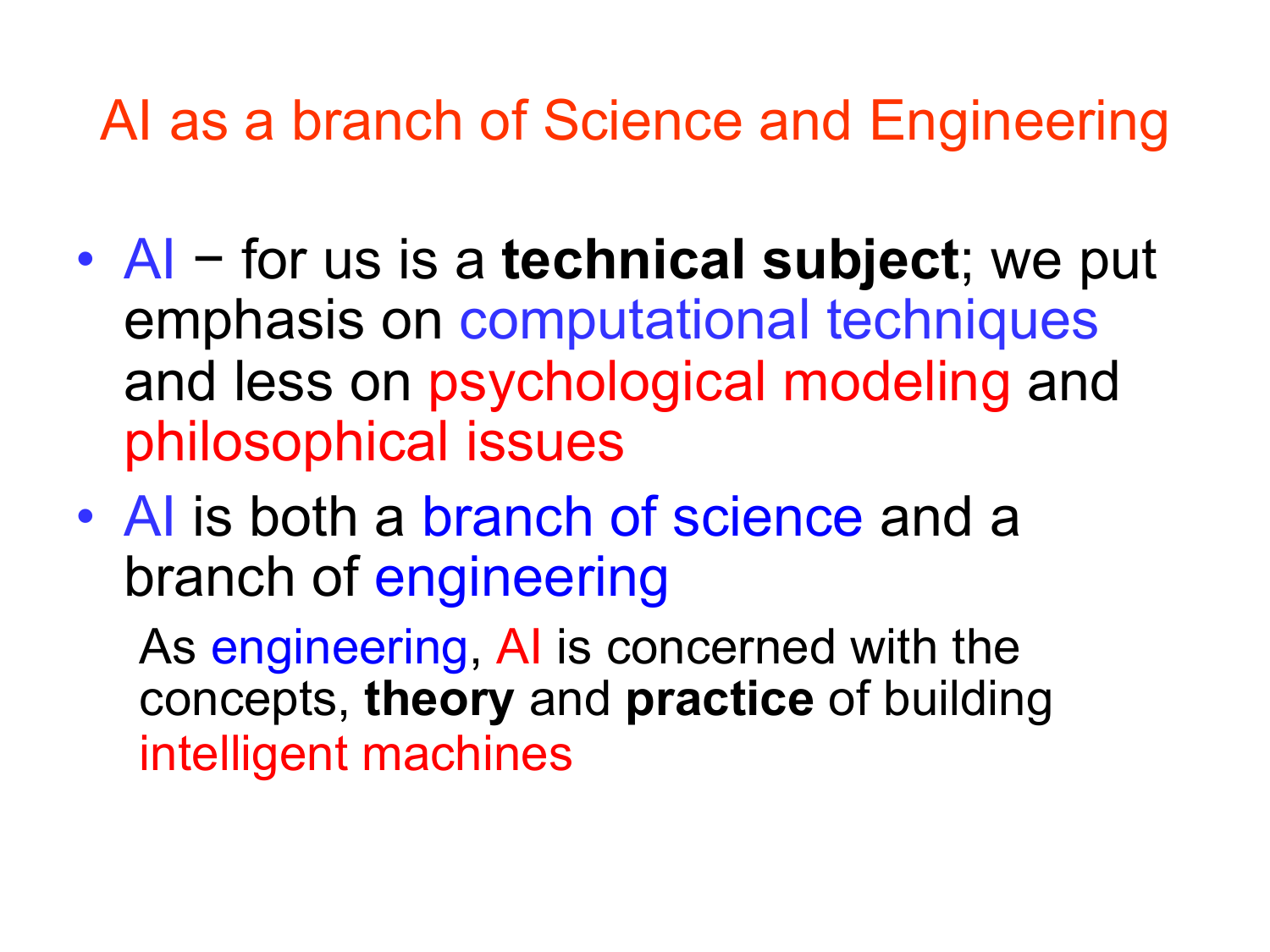#### AI as a branch of Science and Engineering

#### Examples:

- 1. Expert Systems that give advice about specialized subjects; e.g., medicine, mineral exploration, etc….
- 2. Question-Answering Systems for answering queries posed in restricted, but large subset of English and other natural languages.
- 3. Theorem Proving Systems.
- 4. Systems for program verifications. It is a very important field of CS.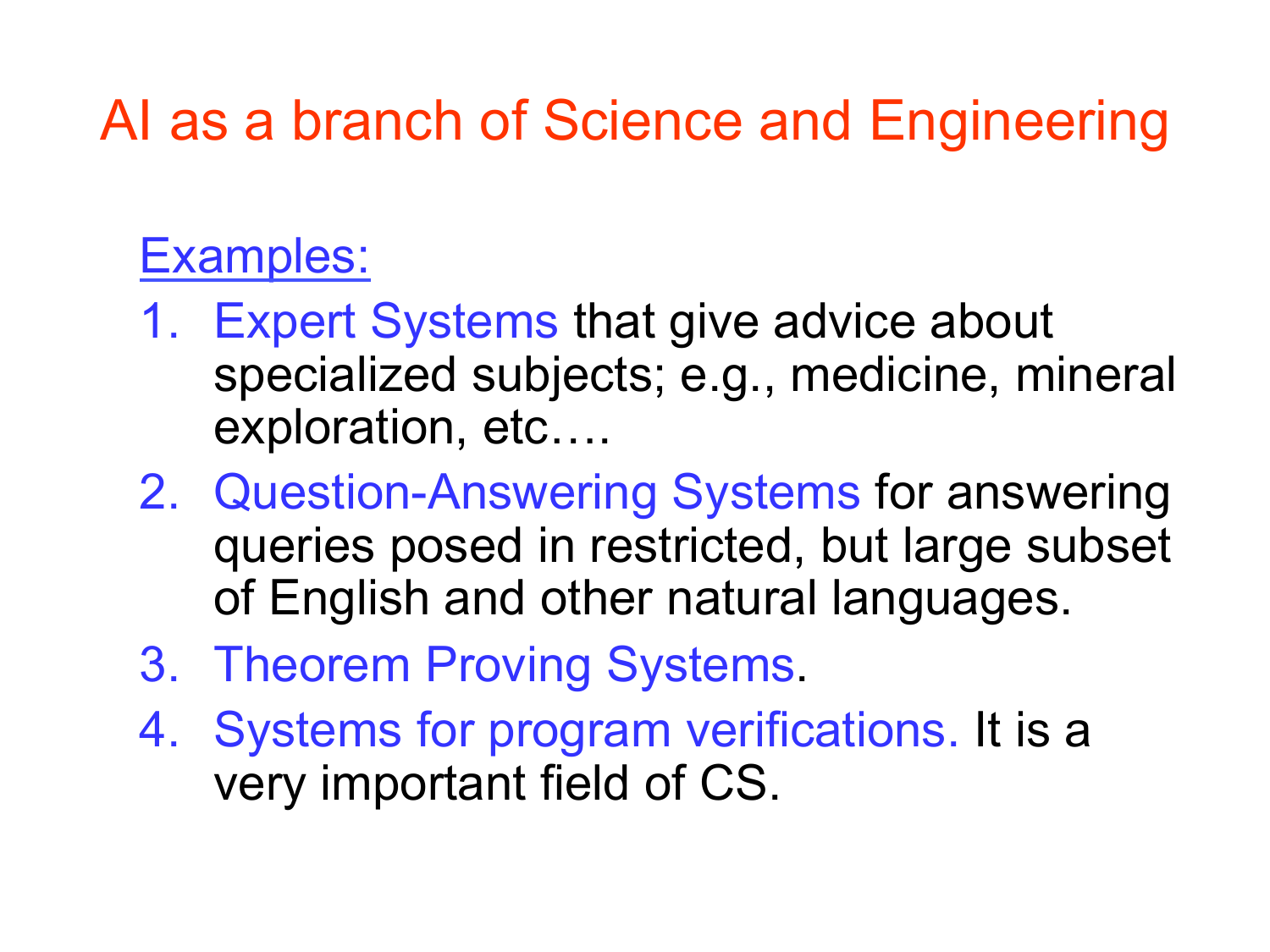## Knowledge in Intelligent Entities

"Intelligent entities seem to **anticipate their environments** and the consequences of **their actions**"

We **assume** that the Intelligent entities posses knowledge of their environments

.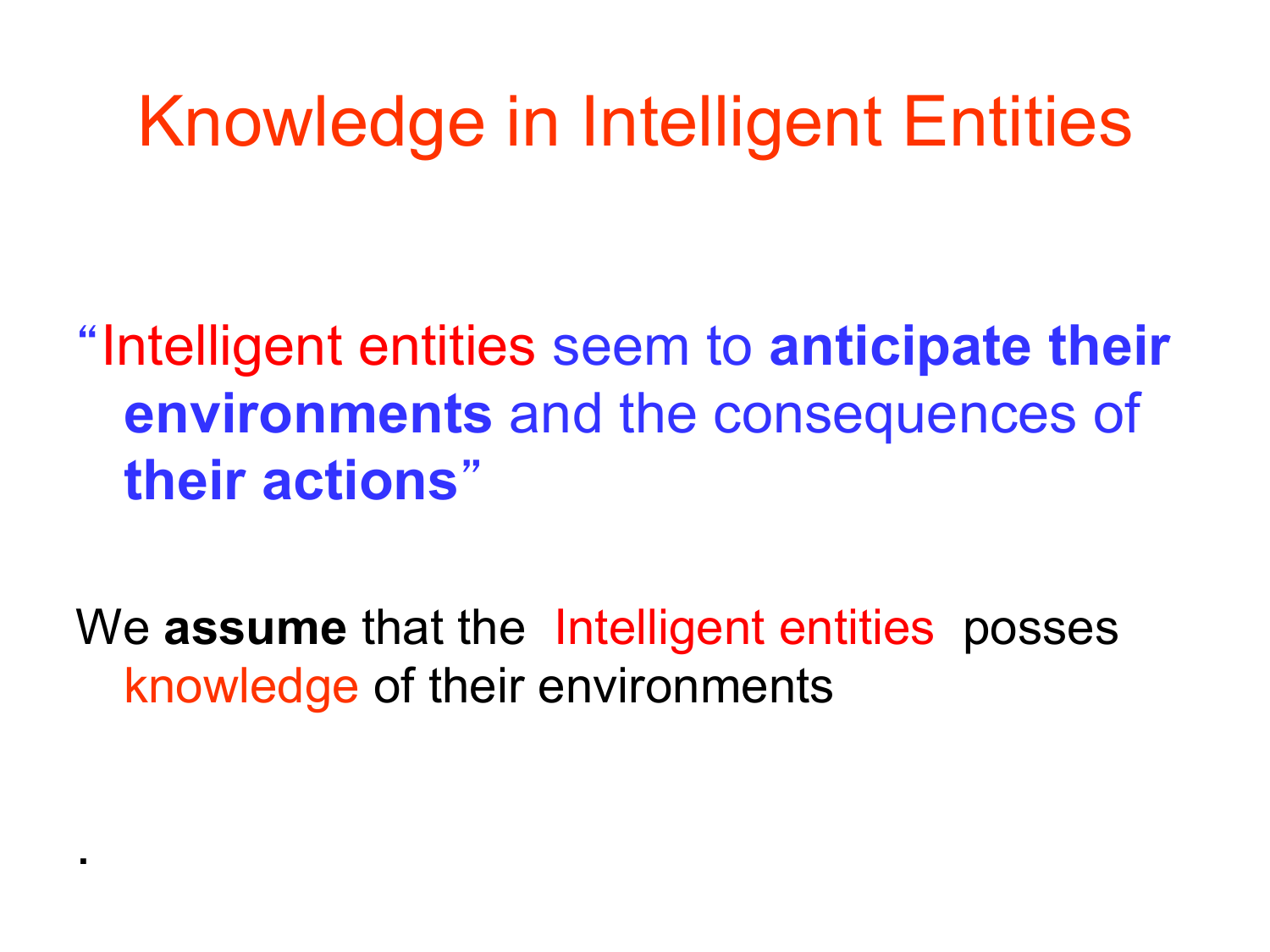Knowledge in Intelligent Entities

### Basic QUESTIONS

- What is **knowledge**?
- What **forms** can it take?
- How do **entities use** knowledge?
- How is **knowledge acquired**?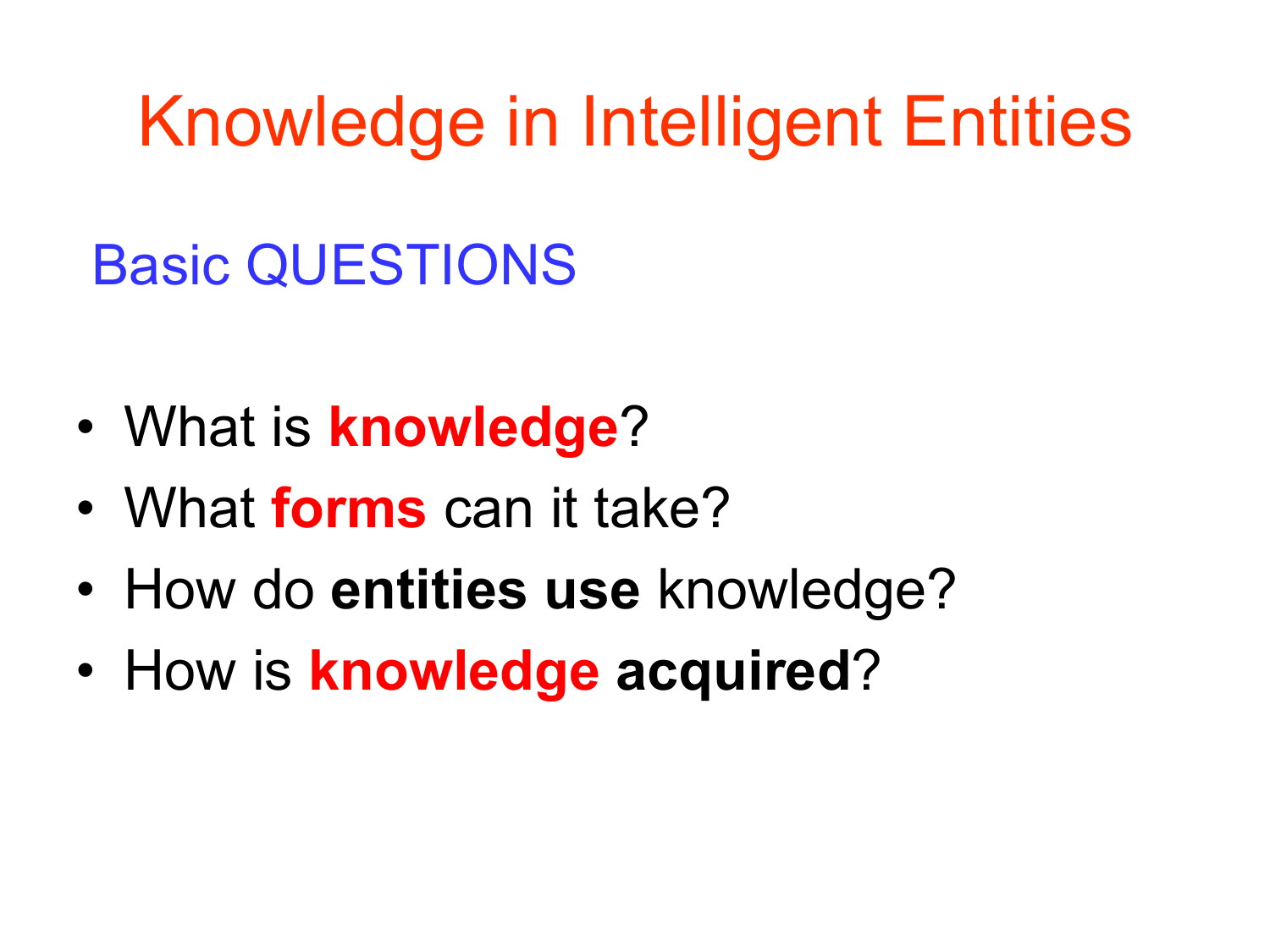## Knowledge in Intelligent Entities

We have:

- Procedural Knowledge.
- Declarative Knowledge

We talk about and define:

- Knowledge Representation
- Knowledge Base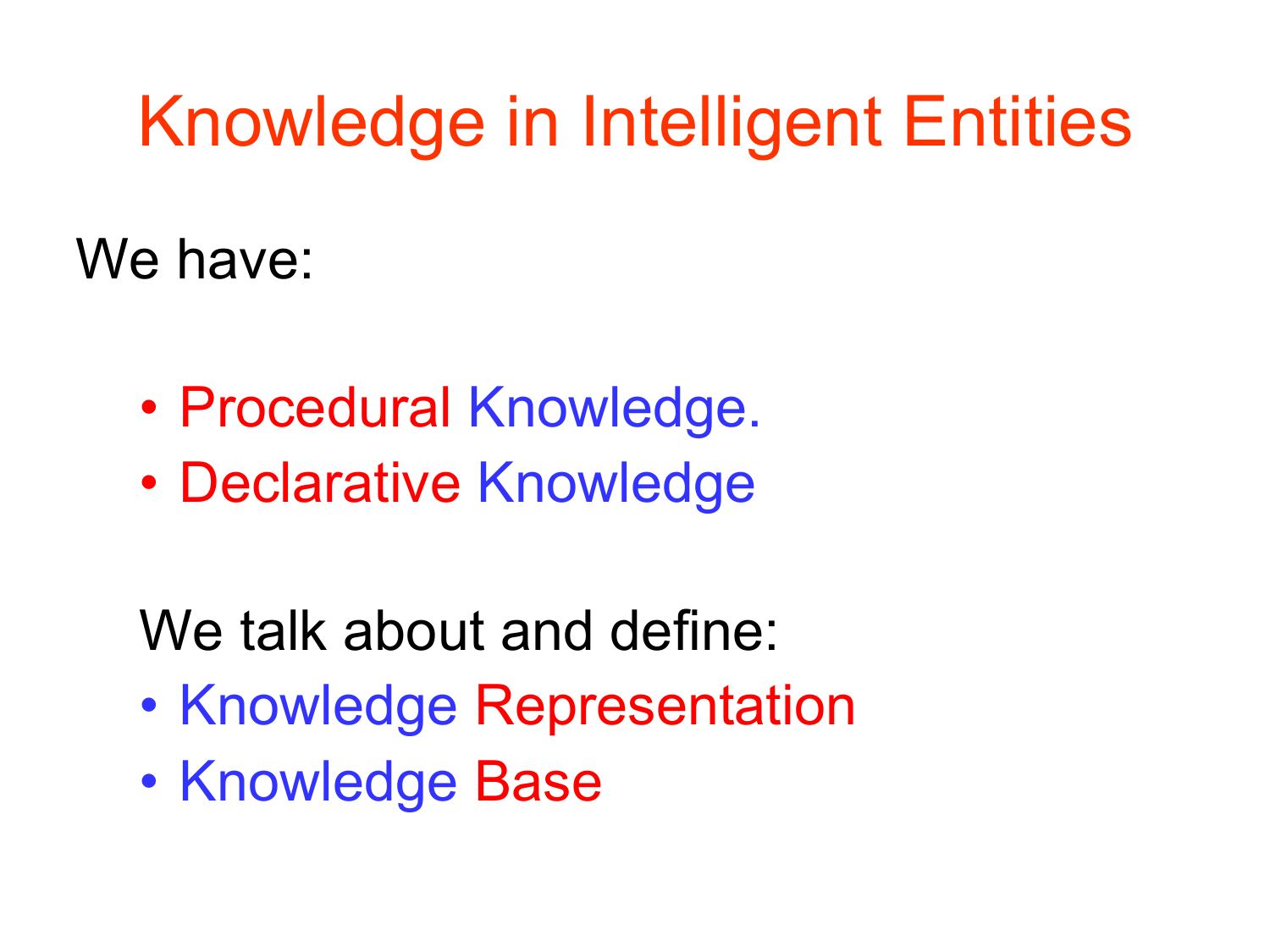# Forms of Knowledge

There are **two major ways** we can think about machine having knowledge about its world:

- IMPLICIT Procedural
- EXPLICIT − Declarative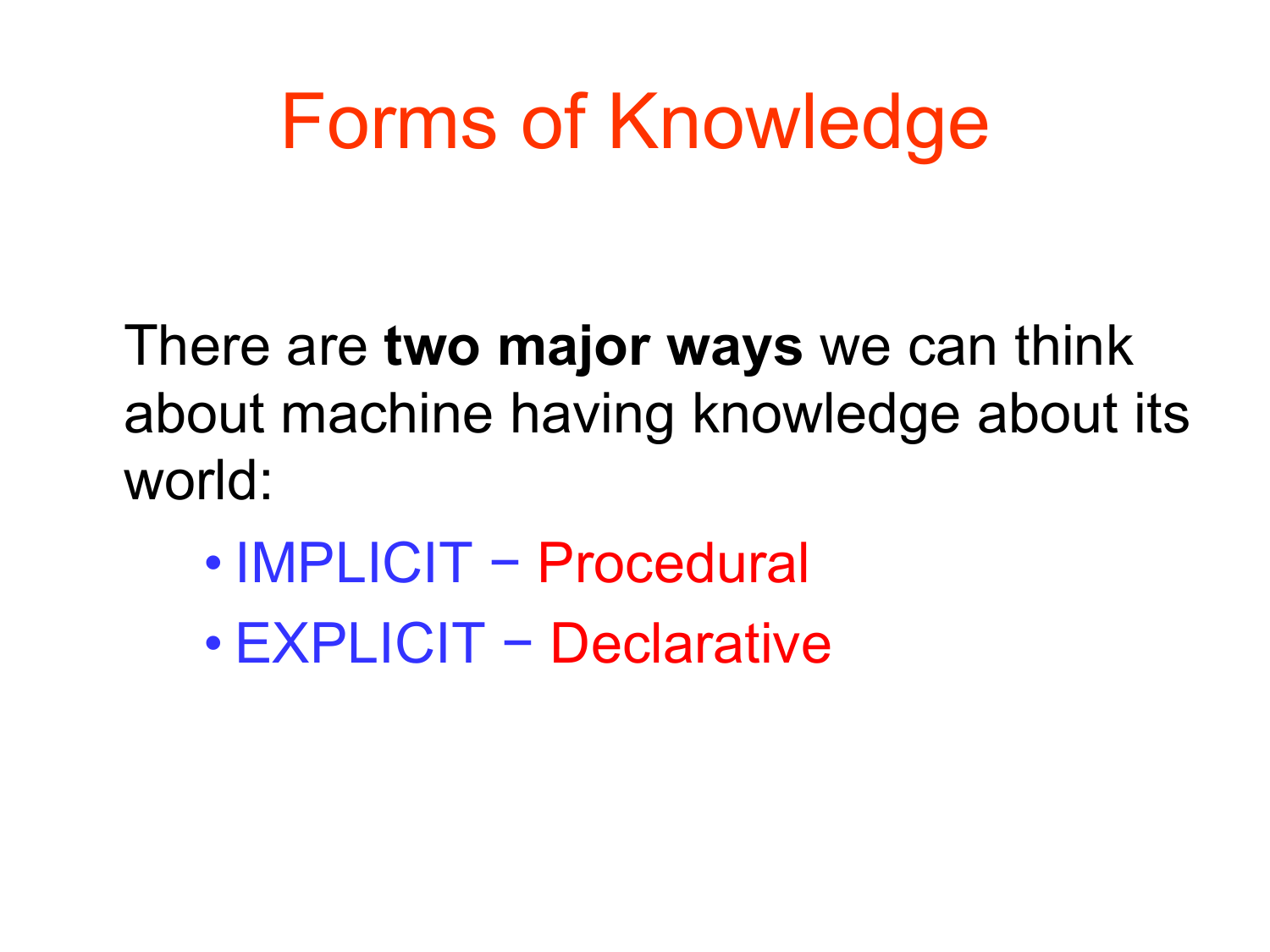#### Forms of Knowledge

The knowledge represented by the actual running or execution of a **program** is **procedural**;

**Spider** knowledge about spinning the web and **tennis** knowledge used by a **playe**r are both **procedural** 

**Tennis** knowledge as TAUGHT by the instructor is a **declarative** 

 Intelligent Machines need both: procedural and declarative knowledge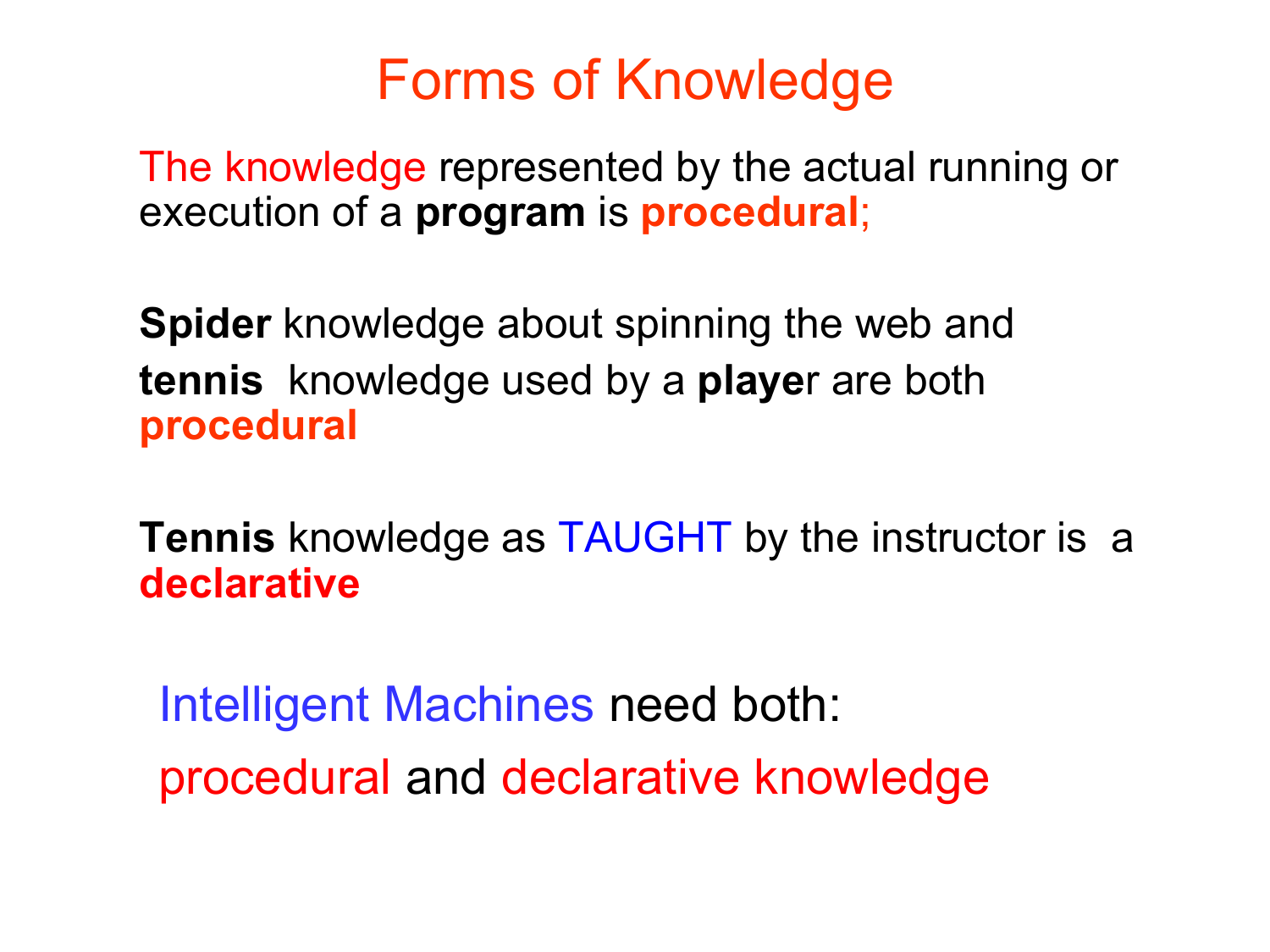#### Reasons for preferring Declarative Knowledge

• Here are some reasons for AI researchers to prefer declaratively represented knowledge :

Can be changed easily.

Can be used for several different purposes.

 The knowledge base itself does not have to be repeated or designed for different applications

 Can be extended by reasoning process that **derive** additional knowledge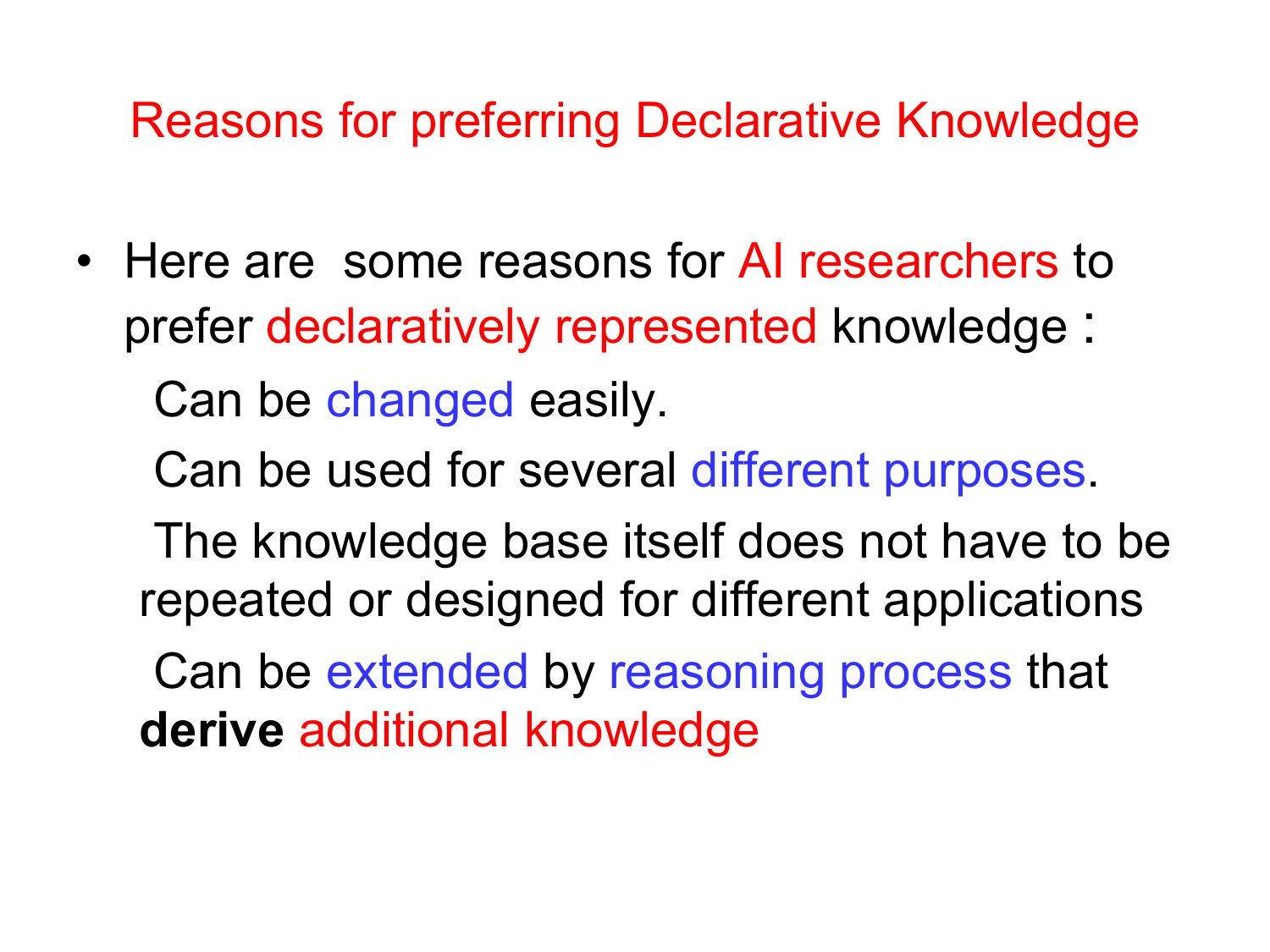#### Requirements for Knowledge Representation Languages

- Representational adequacy: It should allow to represent all knowledge that one needs to reason with
- Inferential Adequacy: It should allow new knowledge to be **inferred** from basic set of facts
- Inferential Efficiency: Inferences should be made **efficientl**y
- Naturalness:

The language should be **reasonably natural** and easy to use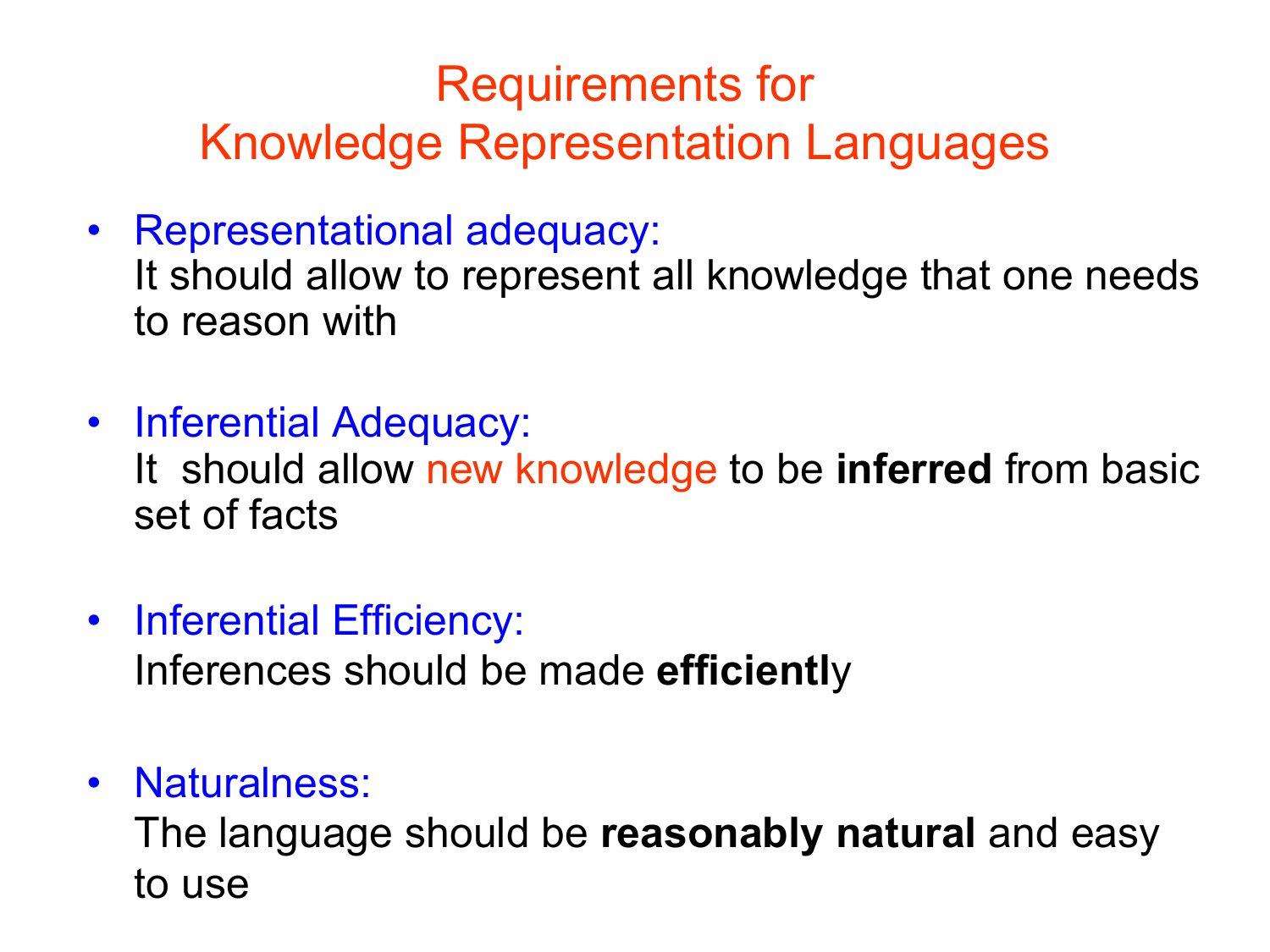#### Declarative Knowledge

- **AI** focuses strongly on the declarative knowledge
- One of classic books Logical Foundations of Artificial Intelligence Michael R.Genesereth, Nils J. Nilsson (Stanford University)

 is concerned with and based on declarative knowledge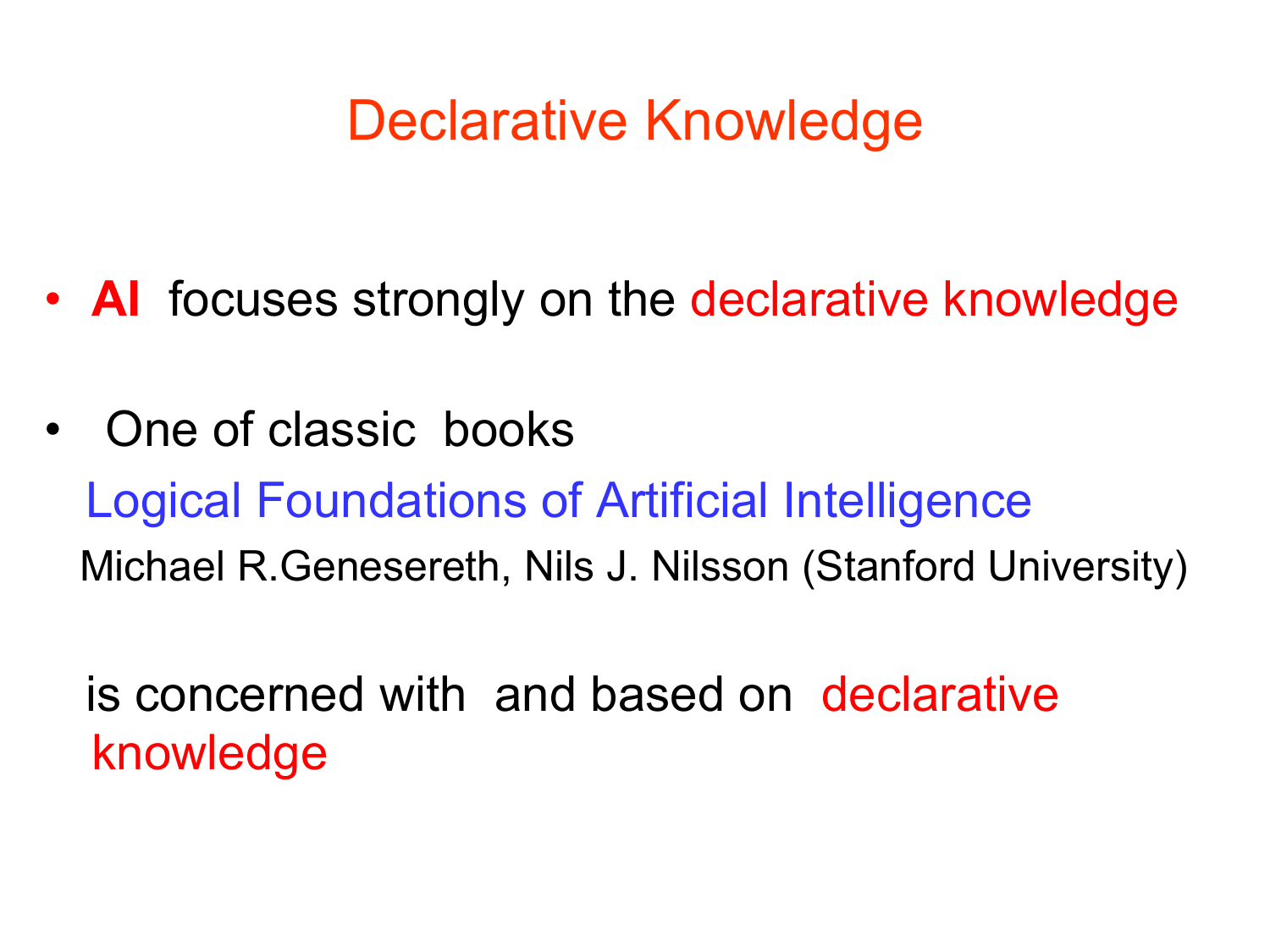## **Conceptualization**

The **formalization** of knowledge in **declarative** form begins with a notion of conceptualization

- The **language** of conceptualization is often **predicate calculus**
- Definition presented here is from Nils Nilsson's book

Logical Foundations of AI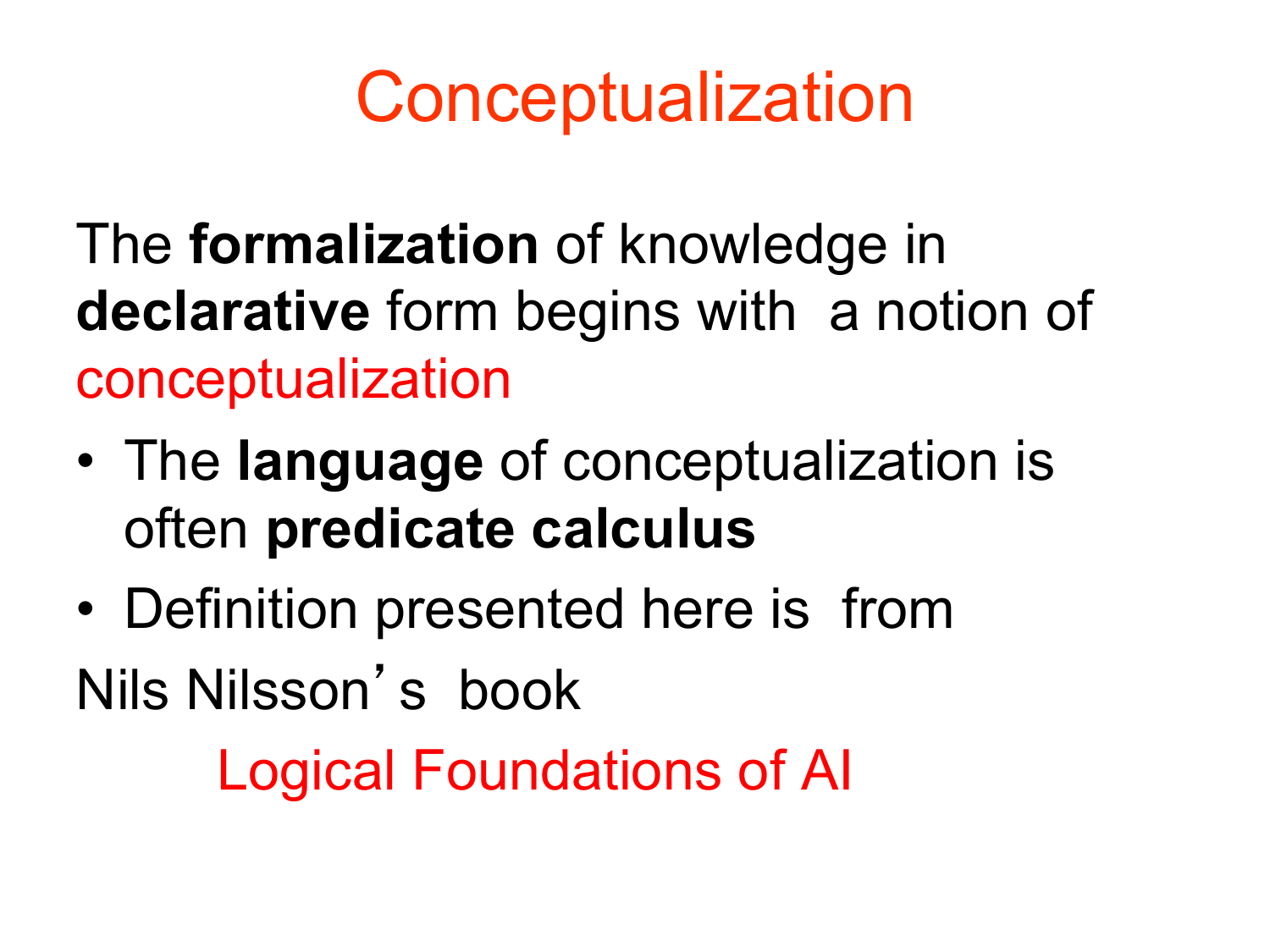## **Conceptualization**

- Conceptualization − step one of formalization of knowledge in declarative form.
- $\cdot$  **C** = ( U, **F**, **R** )
- *U* − Universe of discourse; it is a FINITE set of objects.
- **<sup>F</sup>** <sup>−</sup> Functional Basis Set; Set of functions (defined on *U*). Functions may be partial.
- **R** − Relational Basis Set; Set of relations defined on *U*.
- Remark: sets **R**, **F** are FINITE.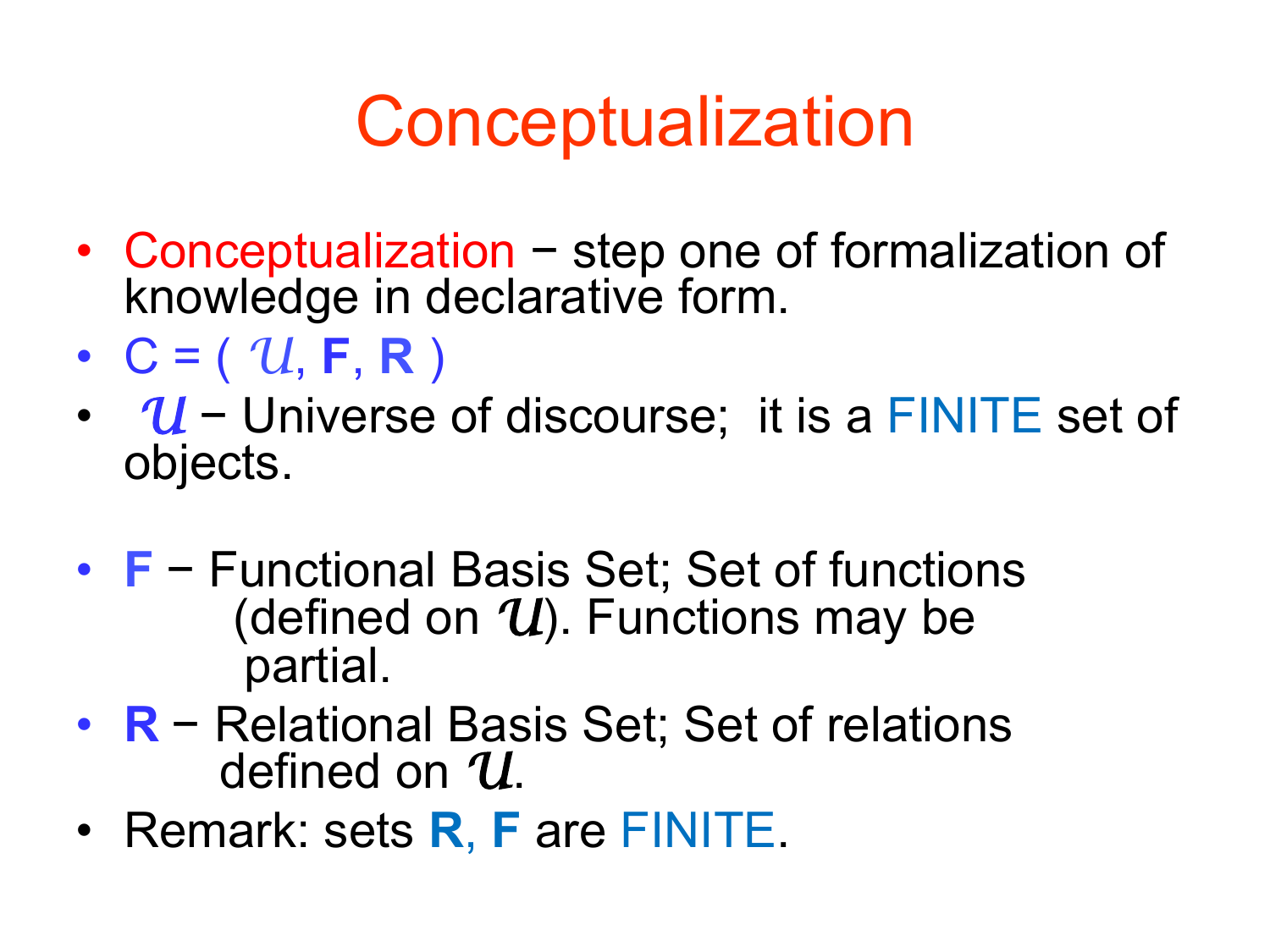# **Conceptualization**

- **R** − Relational Basis Set; Set of relations defined on *U*
- R is an n-argument relation, i.e.
- R Є**R** , R ⊆ *Un* , # R= *n*

This is like in predicate logic:

 $M = (U, F, R)$  is a Model. Where  $U \neq \emptyset$ , f  $\epsilon$  **F**, f  $\epsilon$  FUN, f :  $\mathcal{U}^n \to \mathcal{U}$ , etc., Satisfiability Model, etc., in Predicate Logic.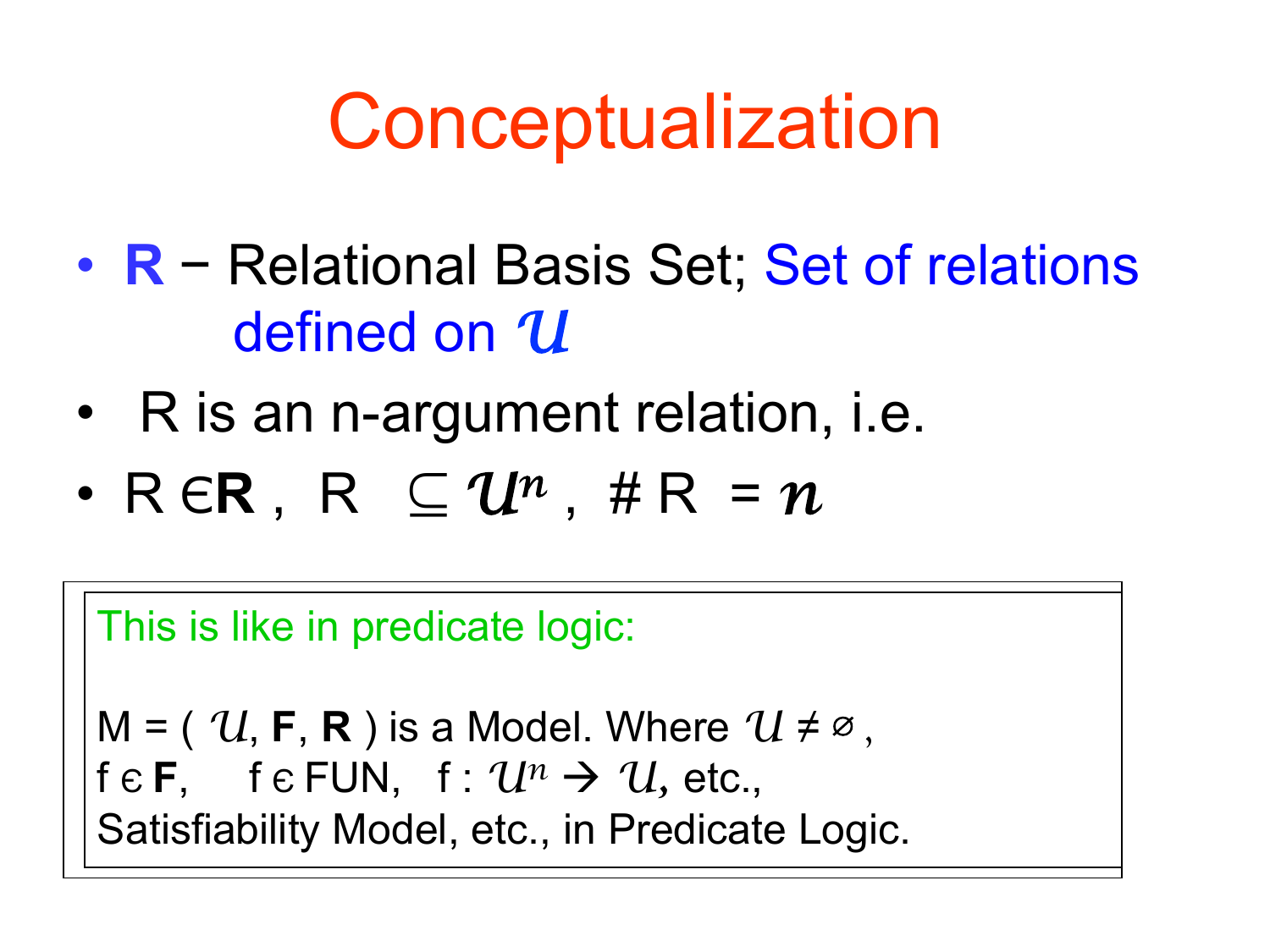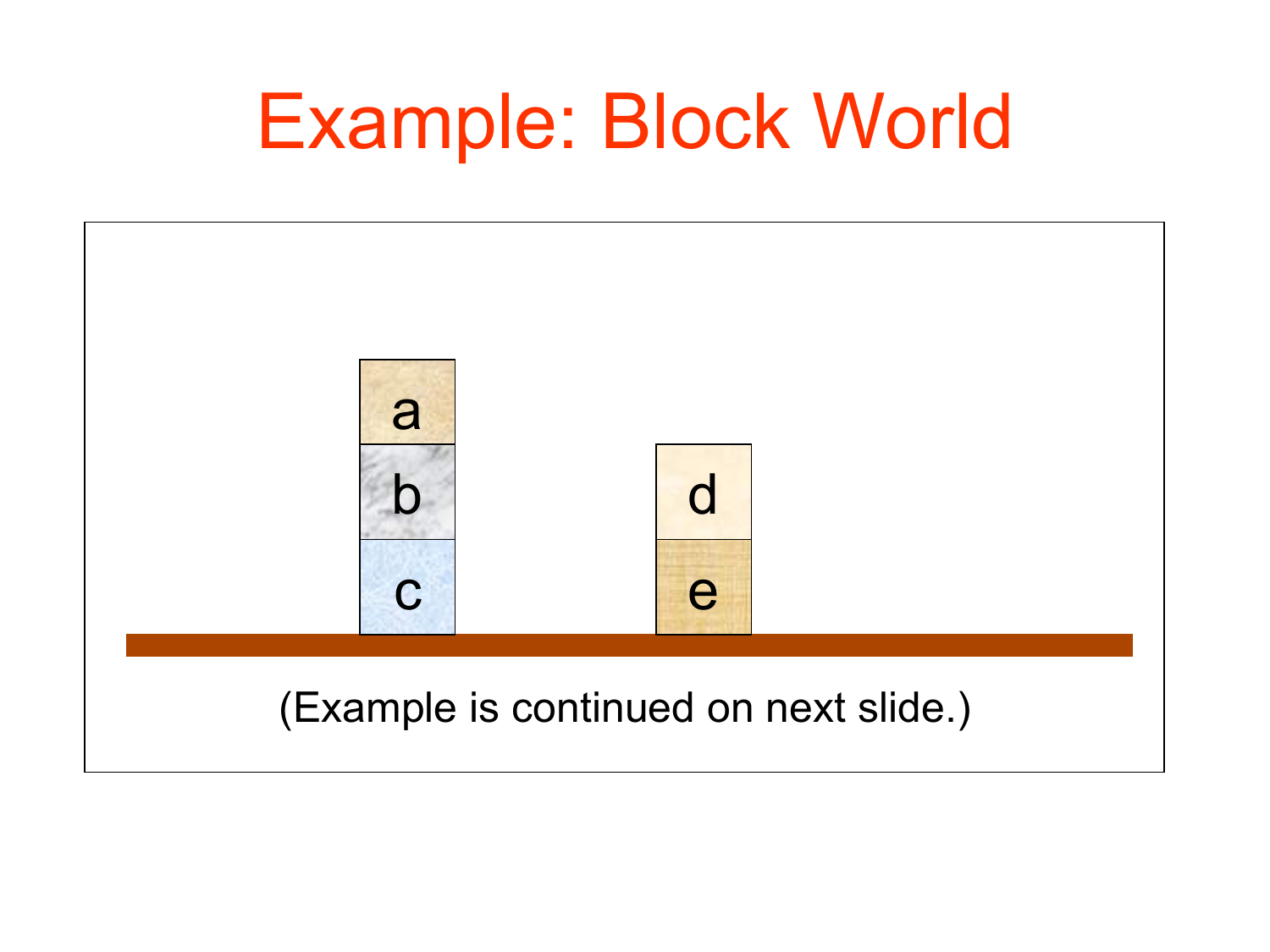- $U = \{a, b, c, d, e\}$
- $\mathsf{F}$  set of functions; here  $\mathsf{F} = \{\mathsf{h}\}\$
- Intuitively: h maps a block into a block on the top of it
- We use **intended interpretation** and write  $h = Top$
- **Formally:**  $h = \{(b,a), (c,b), (e,d)\},\$ i.e
- $h(b) = a$ ;  $h(c) = b$ ;  $h(e) = d$
- h is a **partial function** and  $h: U \rightarrow U$
- Domain of  $h = \{b,c,e\} \subseteq U$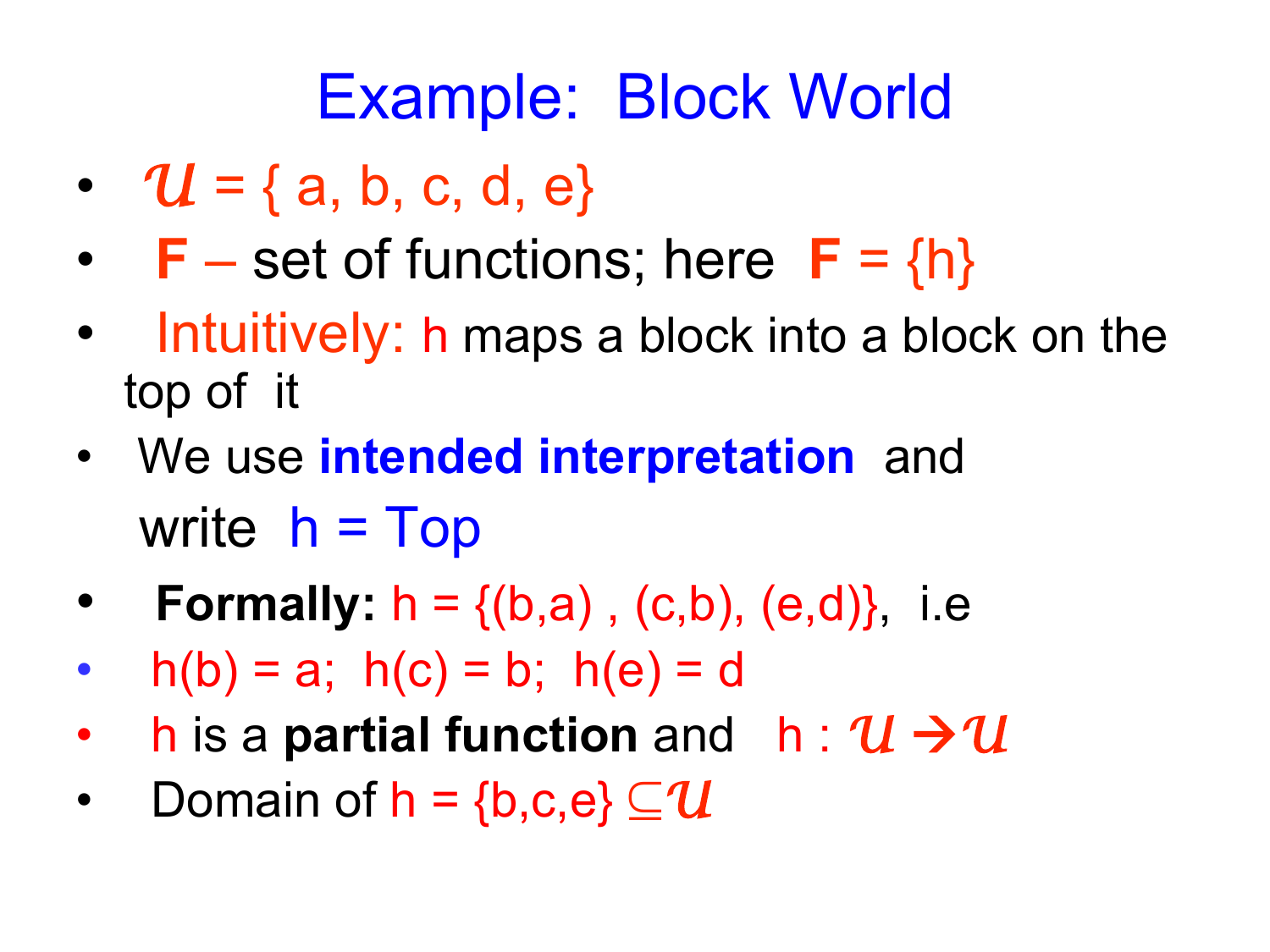**R** – Set of Relations (always finite)

• We **define** here 4 relations. We use the intended interpretation, i.e. intended names i.e.  $R = \{Above, On, Table, Clear\}$ 

where

- Above ⊆ *U* **x***U ,* On ⊆ *U* **x***U*
- Table ⊆ *U ,* Clear ⊆ *U*
- Observe that Above, On are **two** argument relations and Table, Clear are **one** argument relations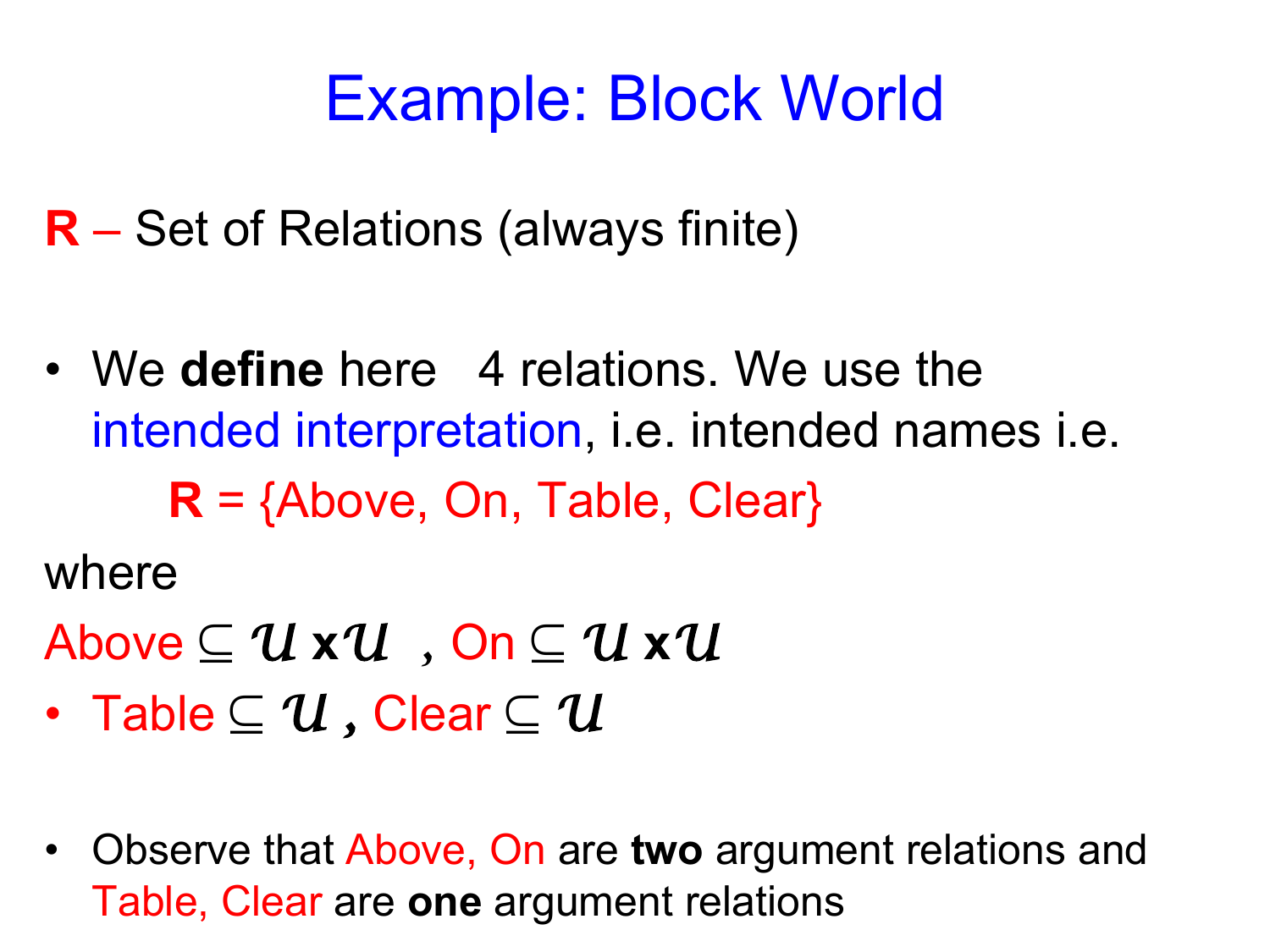#### **We define intuitively:**

Above (x,y) iff x is anywhere above y **We define formally:**

Above =  $\{(a,b), (b,c), (a,c), (d,e)\}$ 

Above ⊆ *U* **x***U*

Above is a two argument relation

#### **We define intuitively:**

On (x,y) iff x is immediately above y  **We define formally:**

On = {(a,b), (b,c), (d,e)} On  $\subseteq U \times U$ 

On is a two argument **partial function**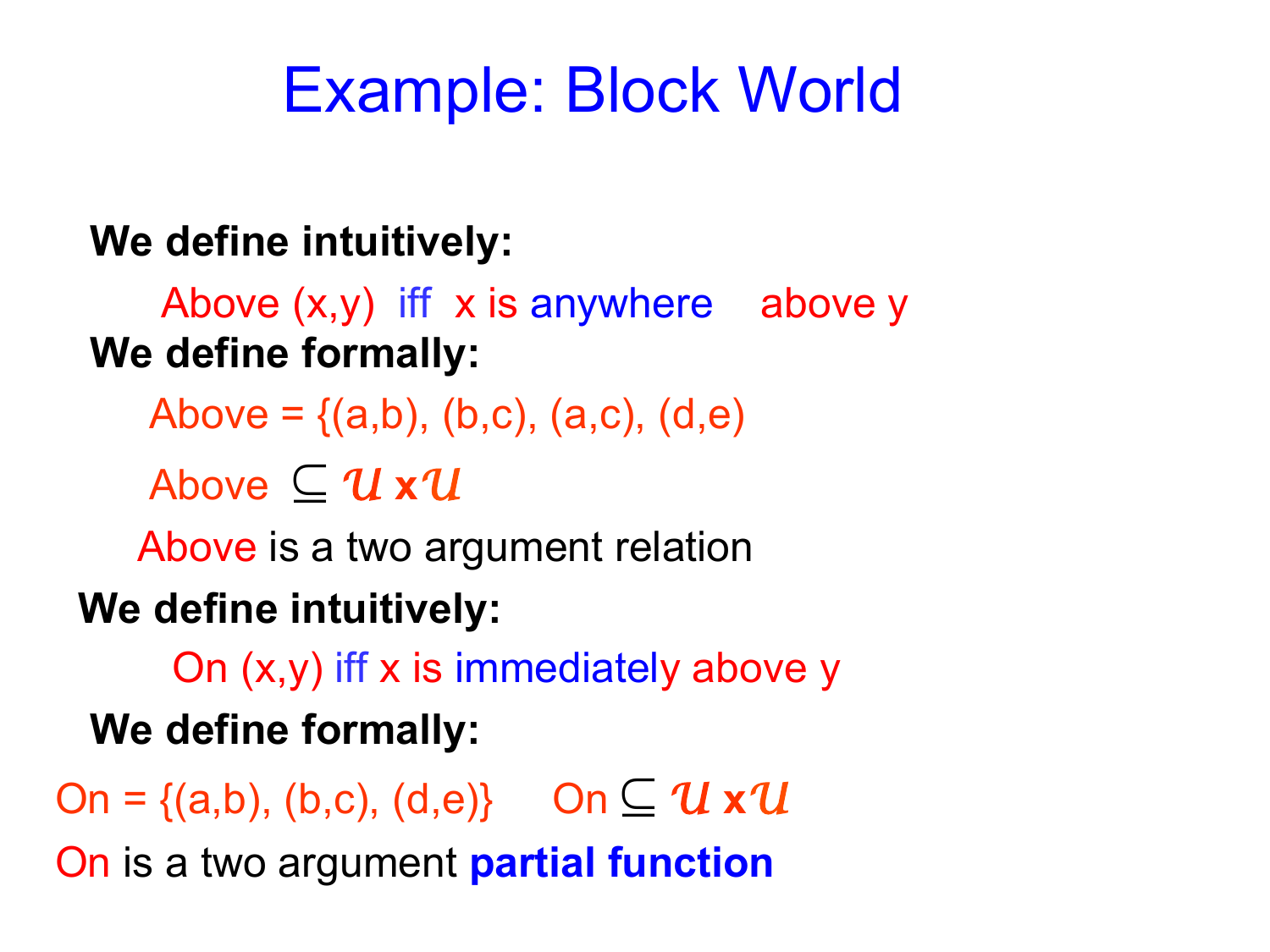**We define intuitively:** 

 $Clear(x)$  iff there is no block on top of x

• **We define formally:** Clear = {a, d} ⊆ *U* 

*•* 

Clear is one argument **relation** 

- **We define intuitively:**  Table $(x)$  iff  $x$  is resting directly on the table  **We define formally:** Table =  $\{c,e\} \subseteq U$
- Table is one **argument relation**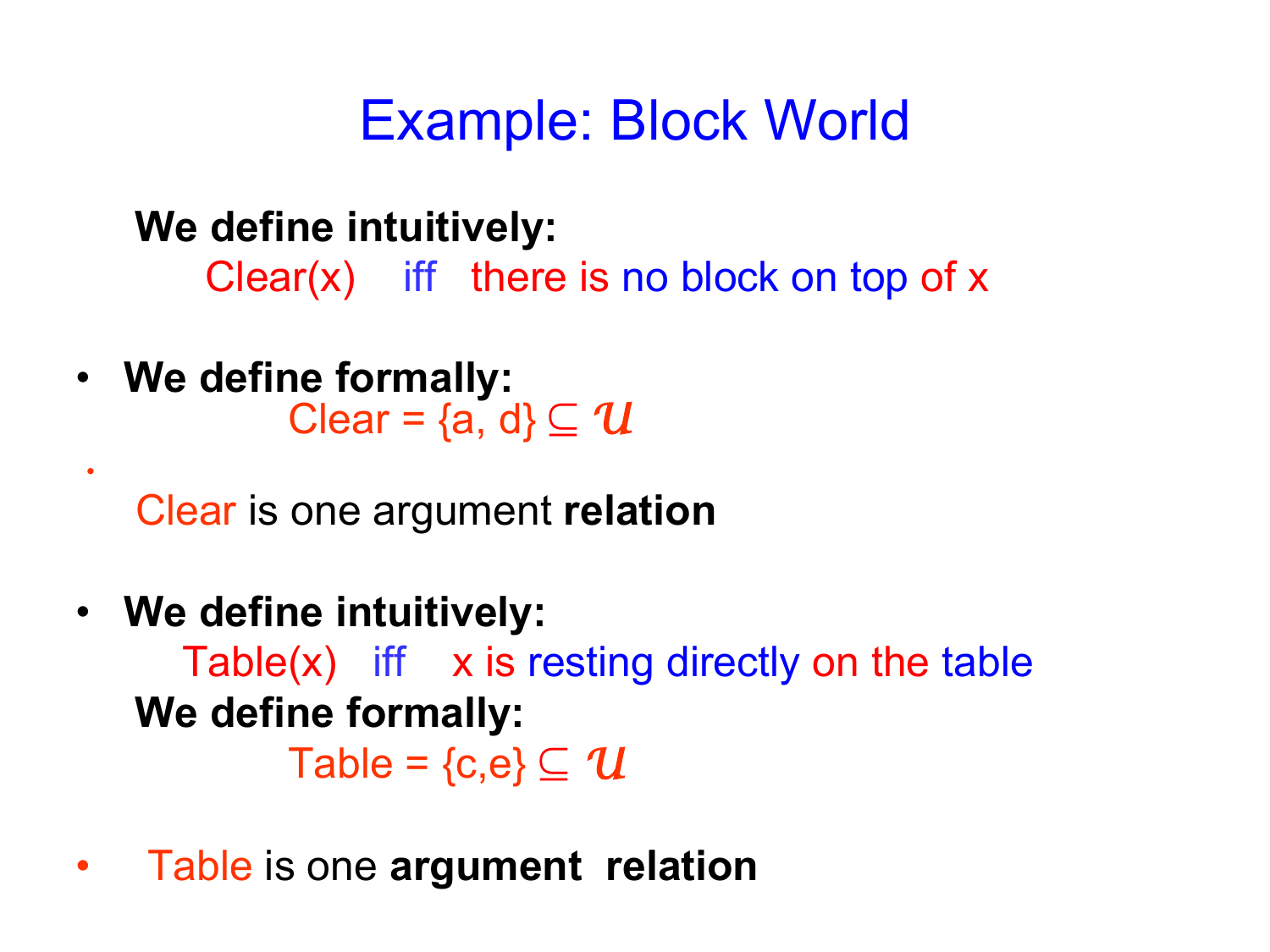• Observe that

#### On ⊆ Above; Clear ∩ Table= ∅

**We have chosen** in our conceptualization to define some particular **relations** and **functions** But depending on what we want to tell about our world – we can define less or more of them, or some totally different sets of **relations** and **functions**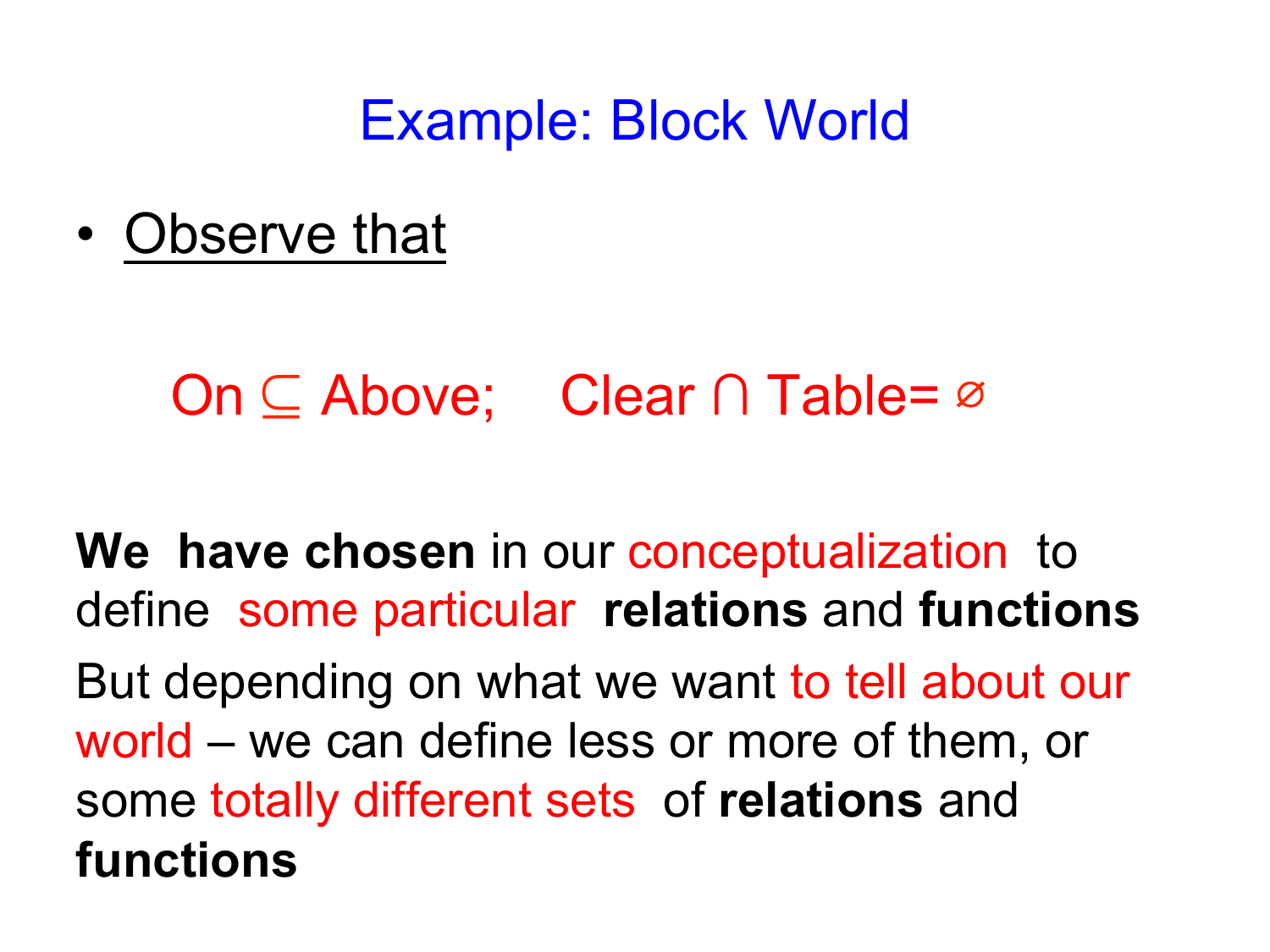## Intended Interpretation

• We defined

 $On = \{(a,b), (b,c), (d,e)\}$ 

- We can also use other names- symbols, for example we can write
- $$
- This is the same as:  $\mathbf{a}$ (a,b),  $\mathbf{a}$ (b,c) and  $\mathbf{a}$ (d,e)
- **Intended Interpretation** of the symbol **a** is a intuitive meaning of the word On in our definition, i.e. "x is immediately above y"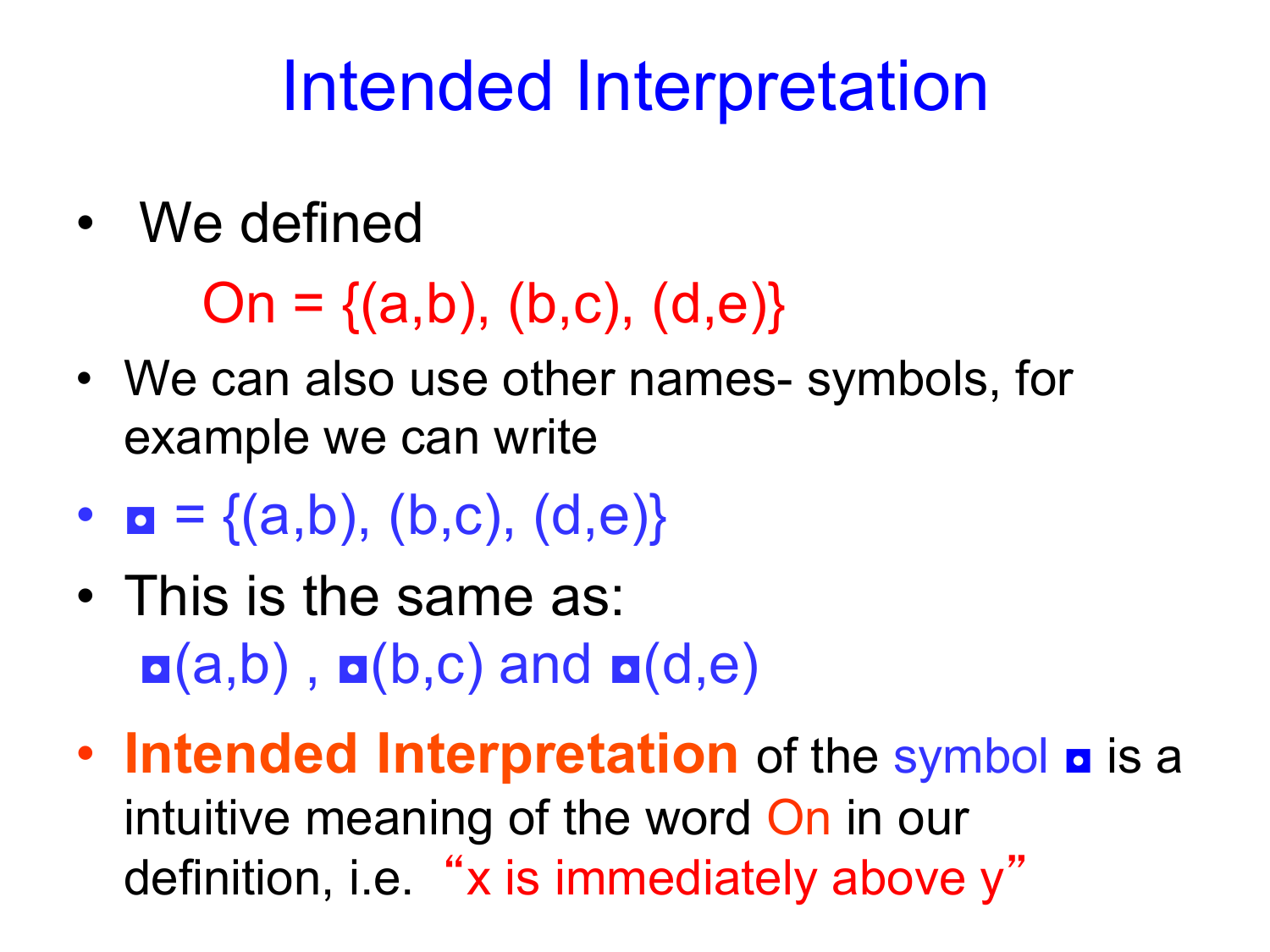## Block World in Prolog

- On ⊆ *U* **x***U*   $On = \{(a,b), (b,c), (d,e)\}$  (Math. Definition)
- This is **Prolog** like statements: On(a,b) , On(b,c) and On(d,e) It is equivalent to your definition as a **declaration** of what "On" means, i.e. Facts in Prolog
- We write On(a,b) for (a,b)  $\epsilon$  On
- Prolog is called a **declarative** programing language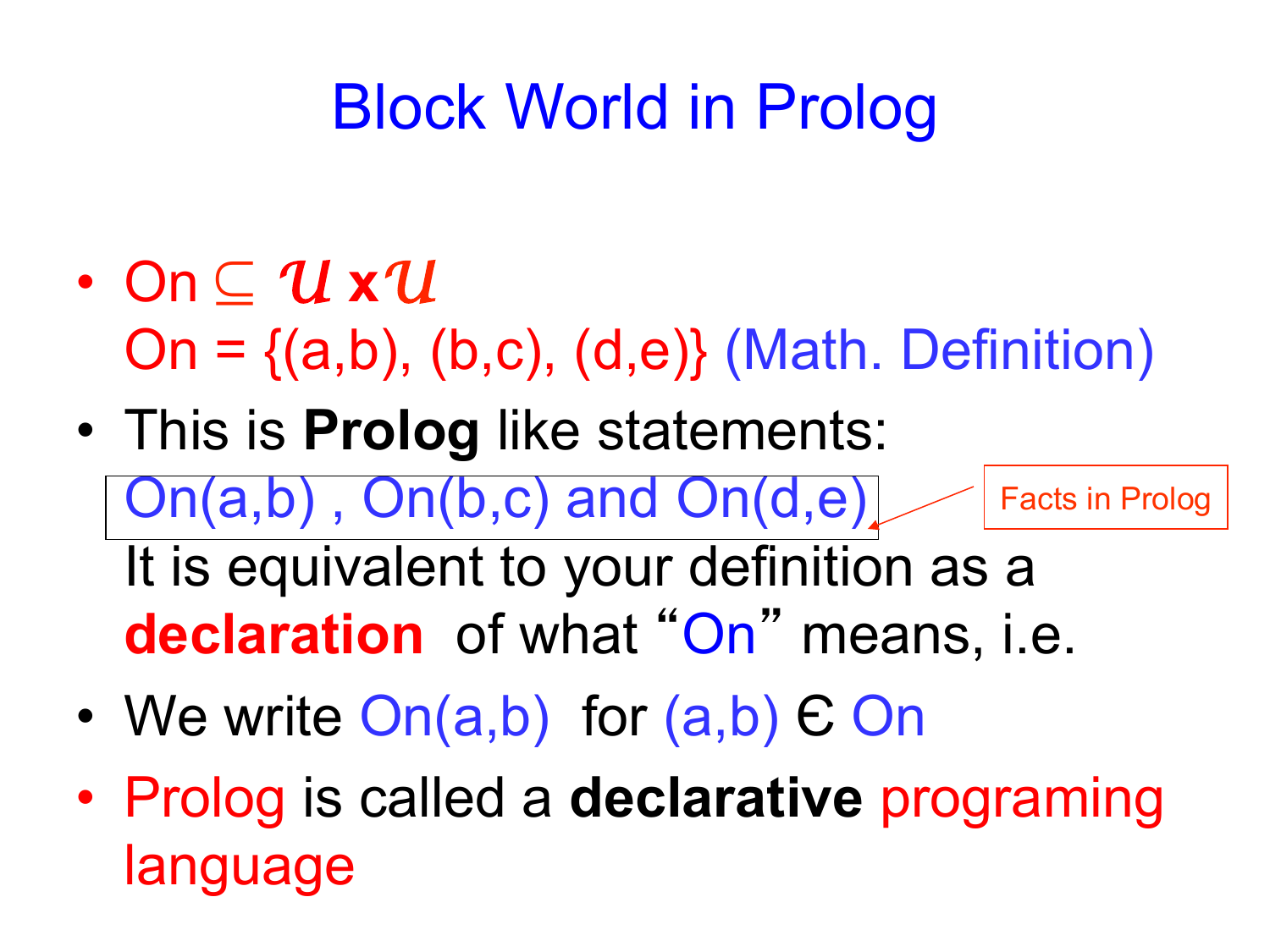Representation in Predicate Logic

• **Facts** about our Universe:

Top(c,b) Top(e,d)

 On(a,b) Above(a,b) Clear(a) On(b,c) Above(b,c) Clear(d) On(d,e) Above(a,c) Table(c) Top(b,a) Above(d,e) Table(e)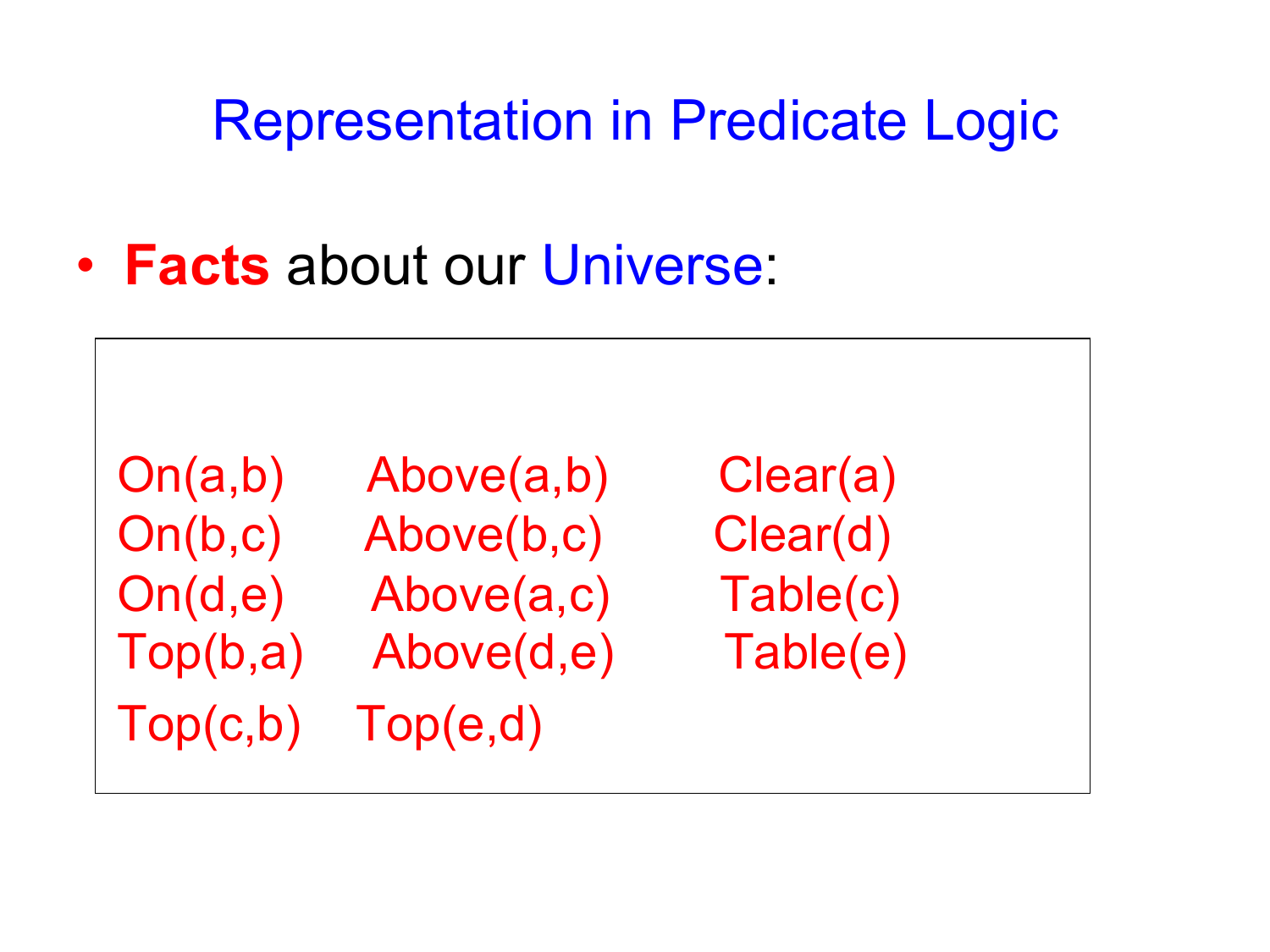## Representation in Predicate Logic

- Remark: We use intended Interpretation in the Conceptualization It means that we make all statements True in the intended interpretation
- We can then ADD some rules describing
- general properties of our Universe
- Rules Axioms of our Universe
- $\forall x \forall y (On(x,y) \Rightarrow \text{Above}(x,y))$ .
	- $\forall x \forall y ( (Above(x,y) \sqcap Above(y,z)) \Rightarrow$  Above(x,z)).
	- $\blacksquare$  etc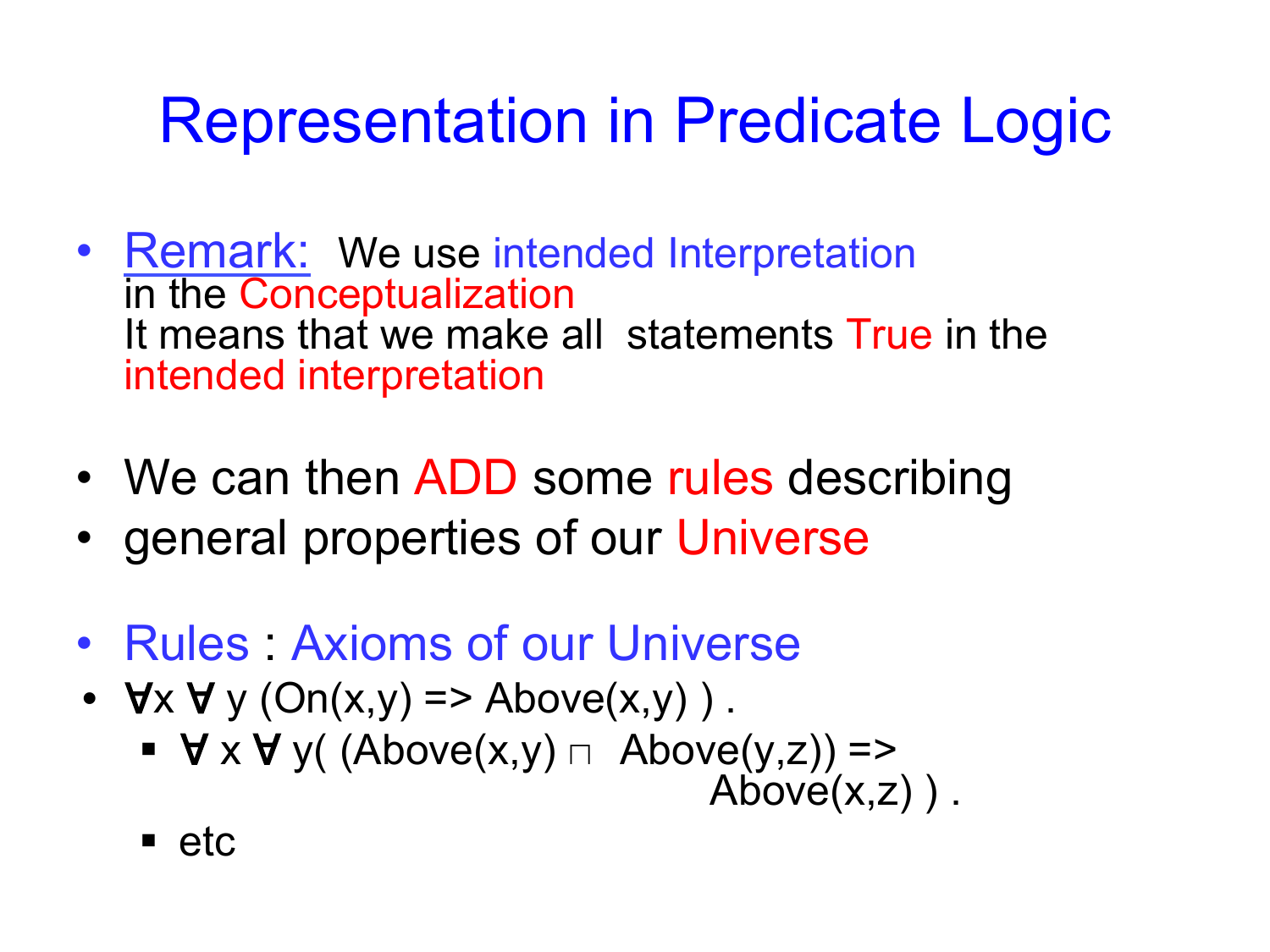#### Reasoning in Prolog : Resolution

- To be able to use Prolog we have to convert all statement into a "non quantifier" form
- This process is called Skolemization

•

- Good Prolog compiler does it for us
- Resolution is the Inference Engine of Prolog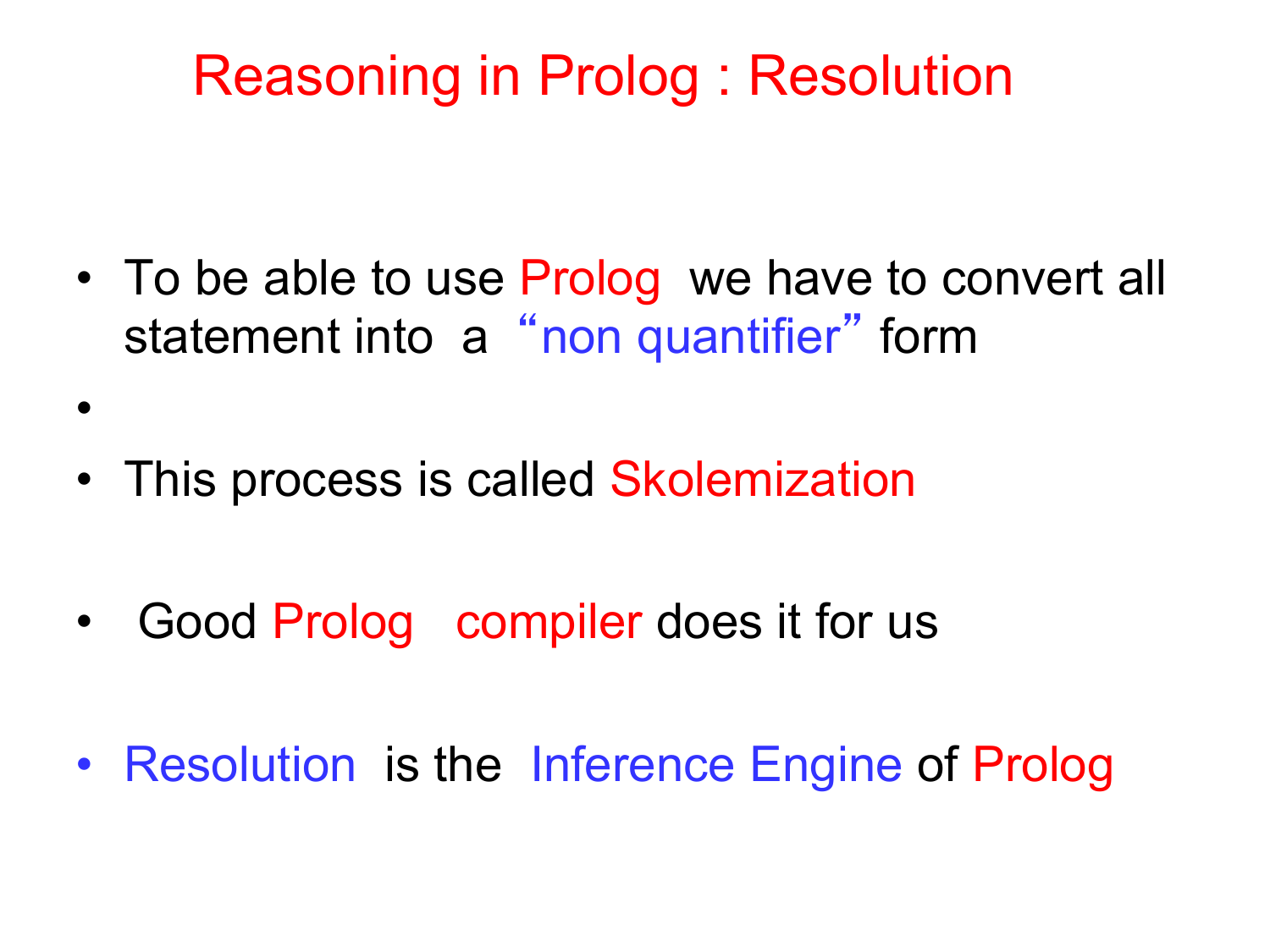# Plan for Logic Part

- 1. Short **Introduction** and **Overview** to Predicate Logic
- 2. Laws of Quantifiers
	- 3. **Propositional Resolution**
	- 4. Resolution Strategies (to go faster!)

 5. Skolemization -reduction predicate logic to propositional logic

6. Predicate Resolution- introduction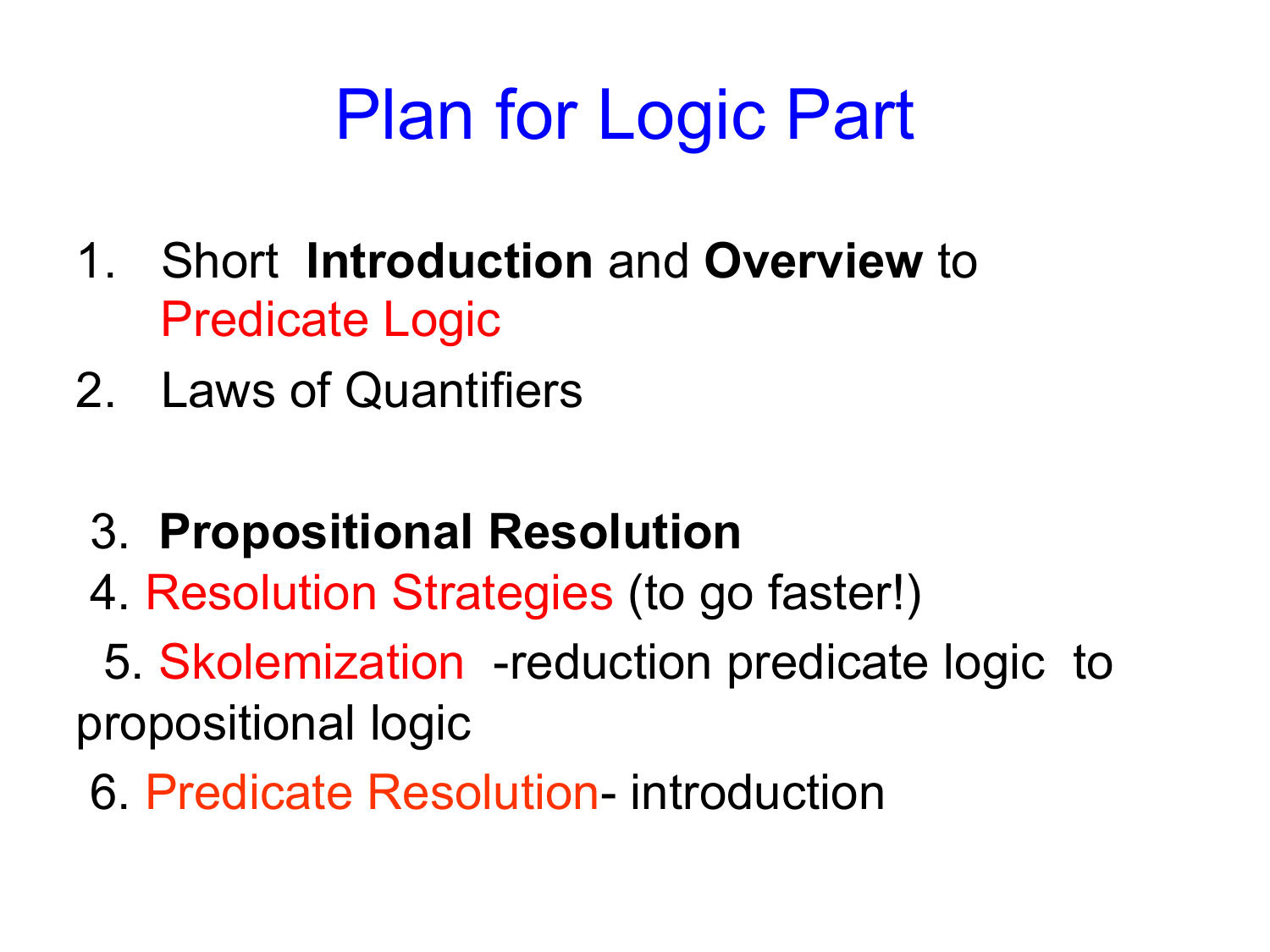# **Example**

- **Conceptualize** the following situation using **Nilsson's definition**
- *In a room there are 2 cats, 3 dogs, and 2 kind of food– one for cats and one for dogs.*
- •**The following properties must be true.**
- *1. One cat likes all dogs.*
- *2. One dog hates all cats.*
- *3. Everybody (cats and dogs) like al lfood.*
- *4. One dog hates cat food.*
- *5. All cats hate dog food.*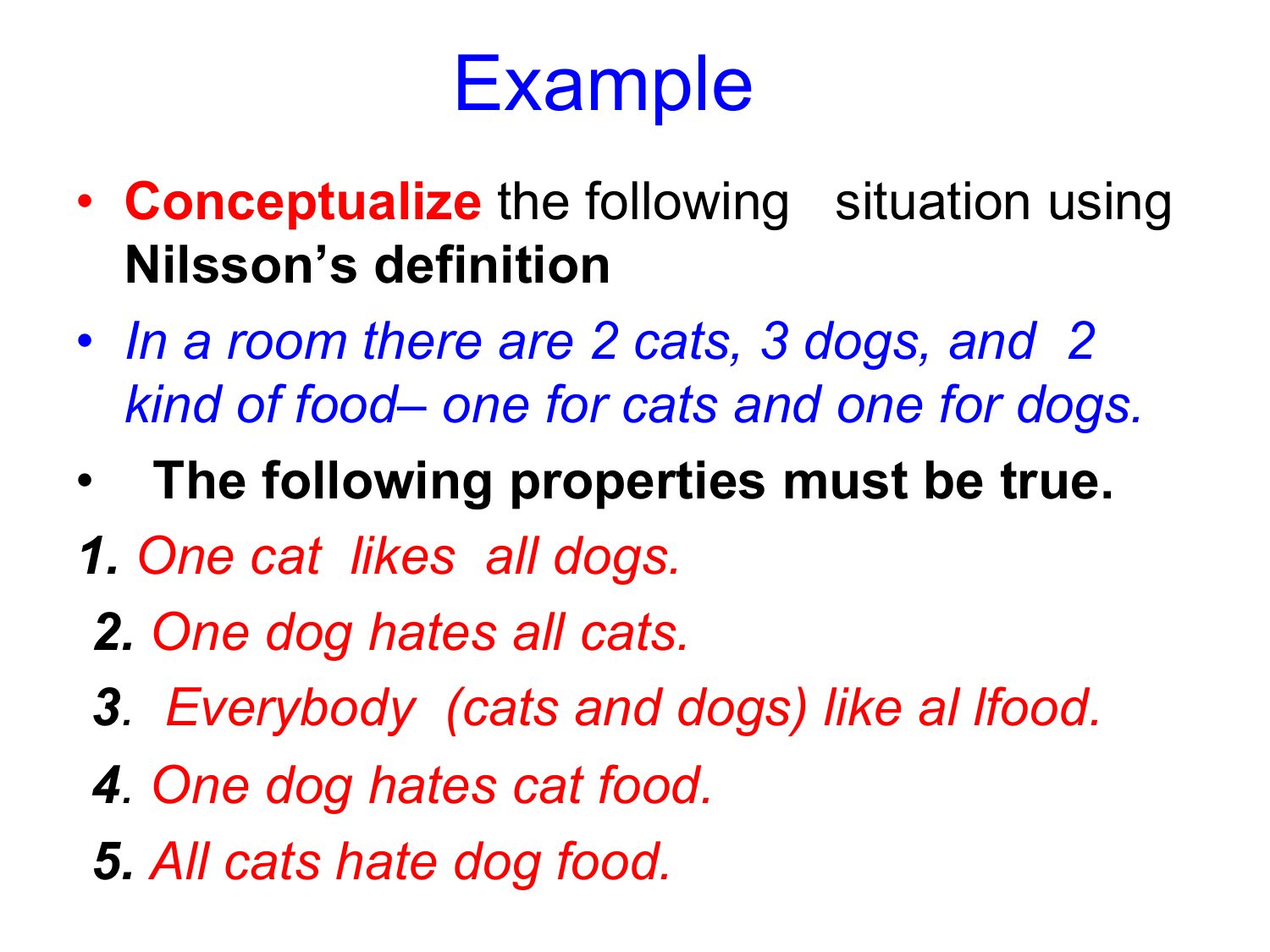### Example: Notation

- • **We use the following notation**
- **U** − Universe of discourse is the set

#### **U ={ o1, o2, o3, o4, o5, o6, o7}**

- **R** − Relational Basis Set; Set of relations  **R = { CAT, DOG, FOOD, CFOOD, DFOOD, LIKE, HATE }**
- **WE USE INTENDED Interpretation, i.e.**
- •

Relation **CAT** is defined intuitively by a property x is a cat

- Relation **DOG** is defined intuitively by a property x is a dog
- Relation **FOOD** is defined intuitively by a property x is food
- Relation **CFOOD** is defined intuitively by a property x is cat food
- Relation **DFOOD**is defined intuitively by a property x is dog food
- Relation **LIKE** is defined intuitively by a property x likes y
- Relation **LIKE** is defined intuitively by a property x likes y
- Relation **HATE** is defined intuitively by a property x hates y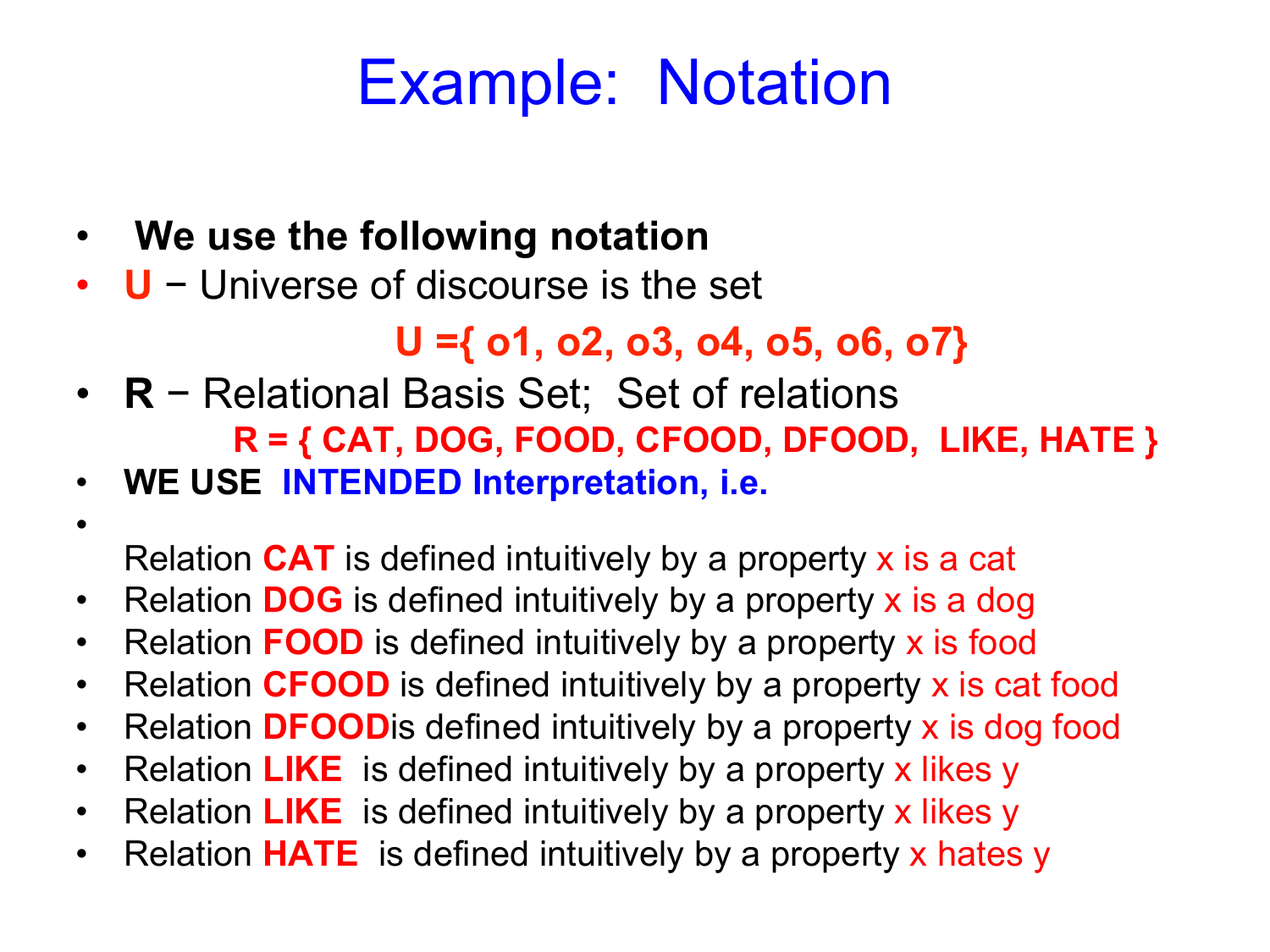### Example: Relations

Remark that the relations  **CAT, DOG, FOOD, CFOOD, DFOOD**  are *one argument relations* and the relations  **LIKE, HATE**  are *two argument relation* and all of them are defined on the Universe **U**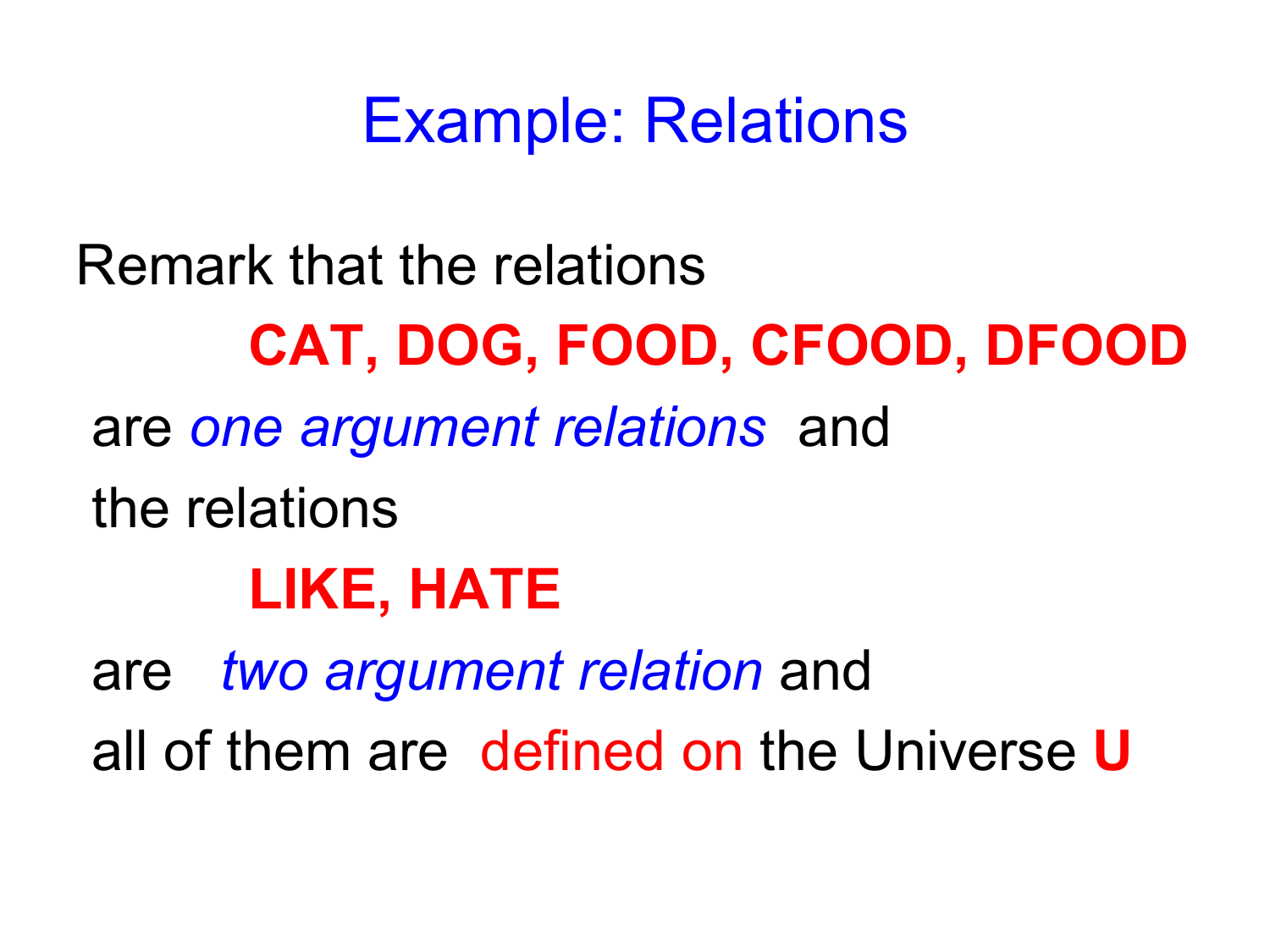### Example: Relations Definition

- We define, for example the relation **CAT**⊆ **U**  (one argument relation) as
- **CAT={ o1, o2}**

•

- We define, for example the relation **DOG**⊆ **U**
- (one argument relation) as
- **DOG= { o3, o4,o5}**
- Observe that the sets **CAT** and **DOG** must be **disjoint-** as we use the **intended interpretation**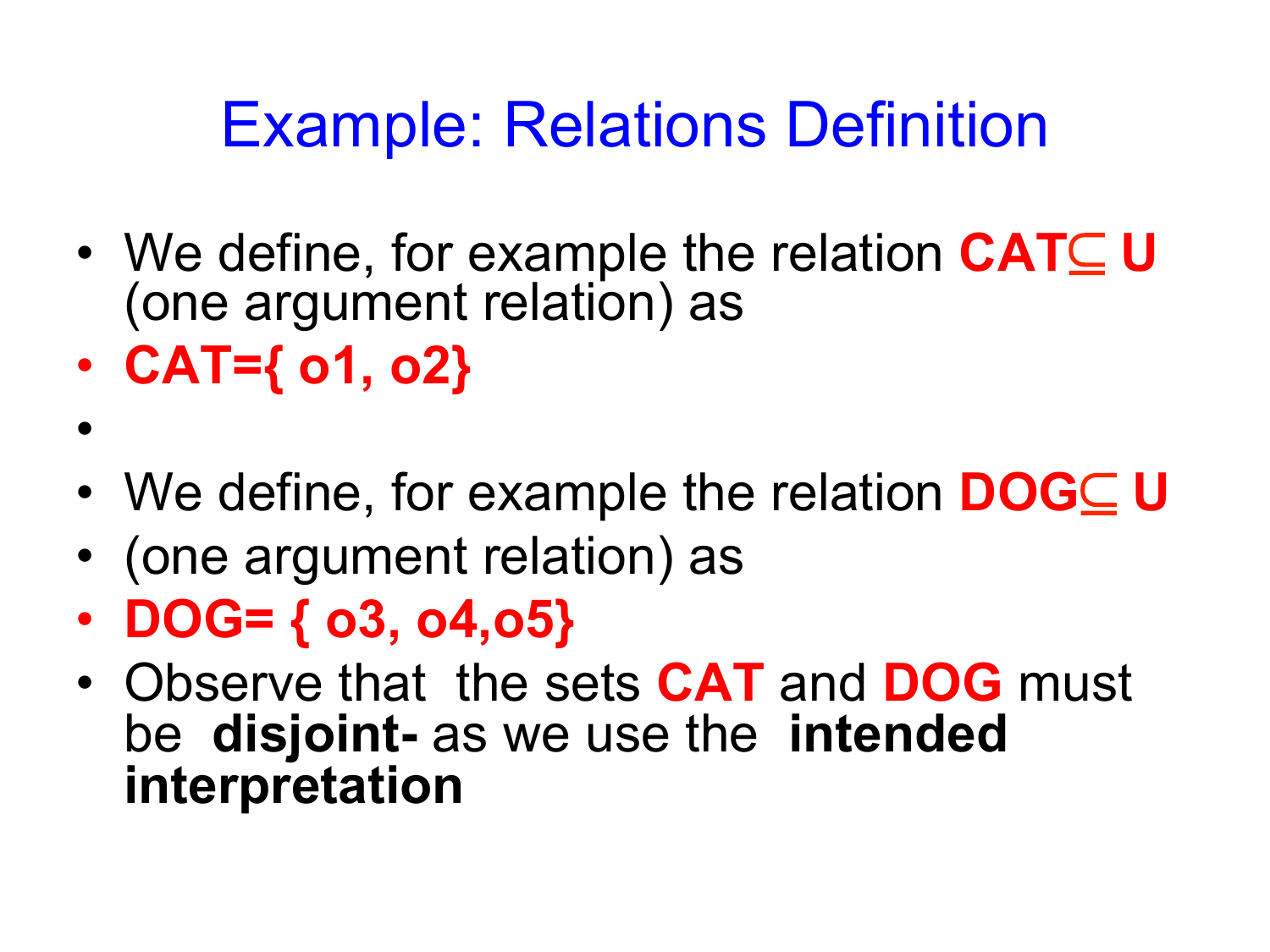### Example: Relations Definition

- Observe that the sets **CAT, DOG** and **FOOD** must also be **disjoint-** as we use the **intended interpretation**
- We must define now the relation **FOOD**⊆ **U**
- (one argument relation) as
- **FOOD ={ o6, o7}**
- We define, for example the one argument relations
- **CFOOD** ⊆ **FOOD**⊆ **U, DFOOD** ⊆ **FOOD**⊆ **U,** as
- **CFOOD={ o7}, DFOOD={ o6}**
- Observe that the sets **CFOOD** and **DFOOD** must be **disjoint-** as we use the **intended interpretation**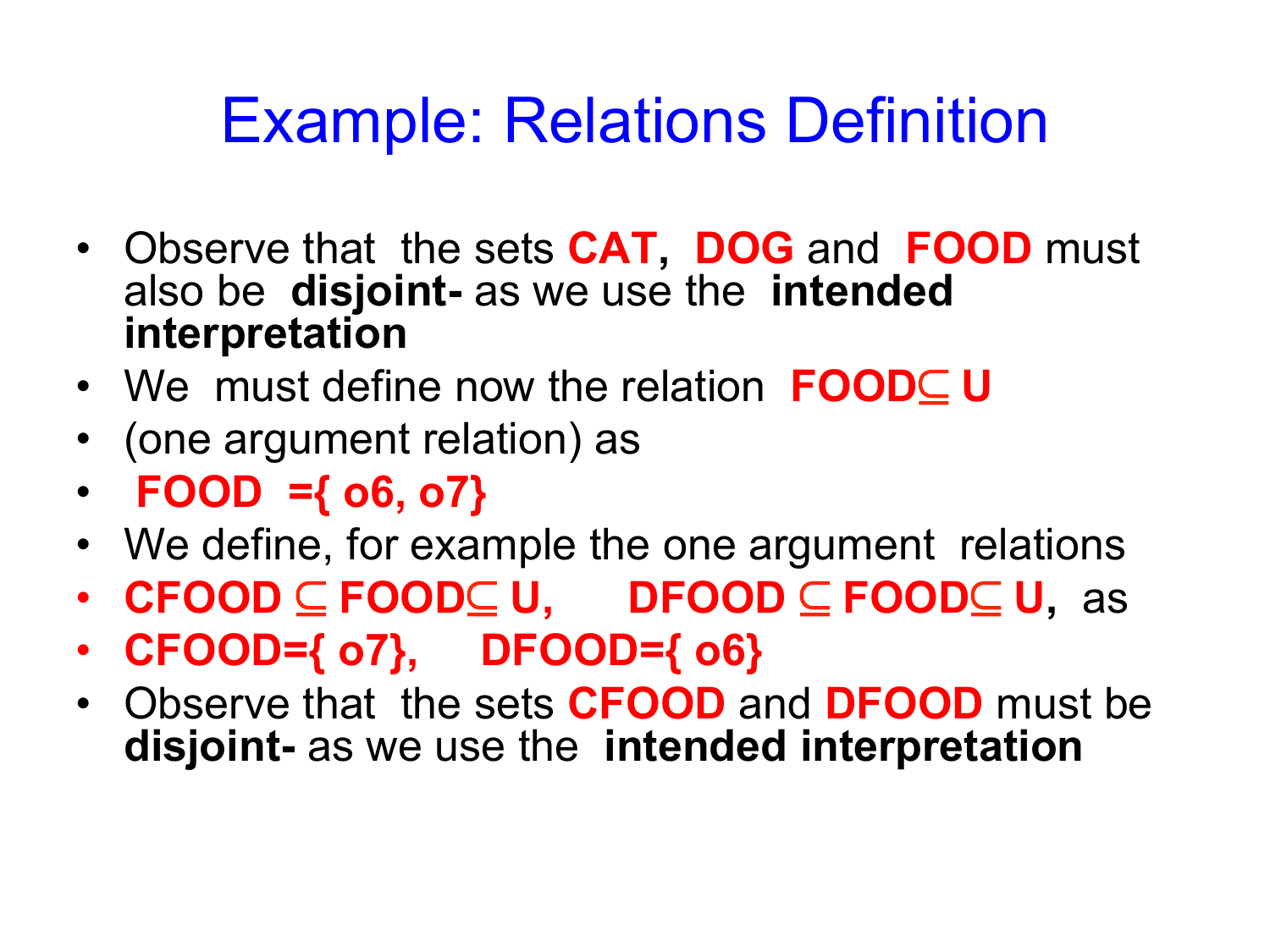#### **DEFINITION** of the relations **LIKE, HATE**

- Relations **LIKE, HATE** are defined intuitively by respective properties: *x likes y* and *x hates y*
- Both are 2 argument relation defined on **U**, i.e.
- **LIKE**⊆ **UxU** and **HATE** ⊆ **UxU**
- and must fulfill the following properties:
	- *1. One cat likes all dogs.*
	- *2. One dog hates all cats.*
	- *3. Everybody (cats and dogs) like all FOOD.*
	- *4. One dog hates cat food.*
	- *5. All cats hate dog food*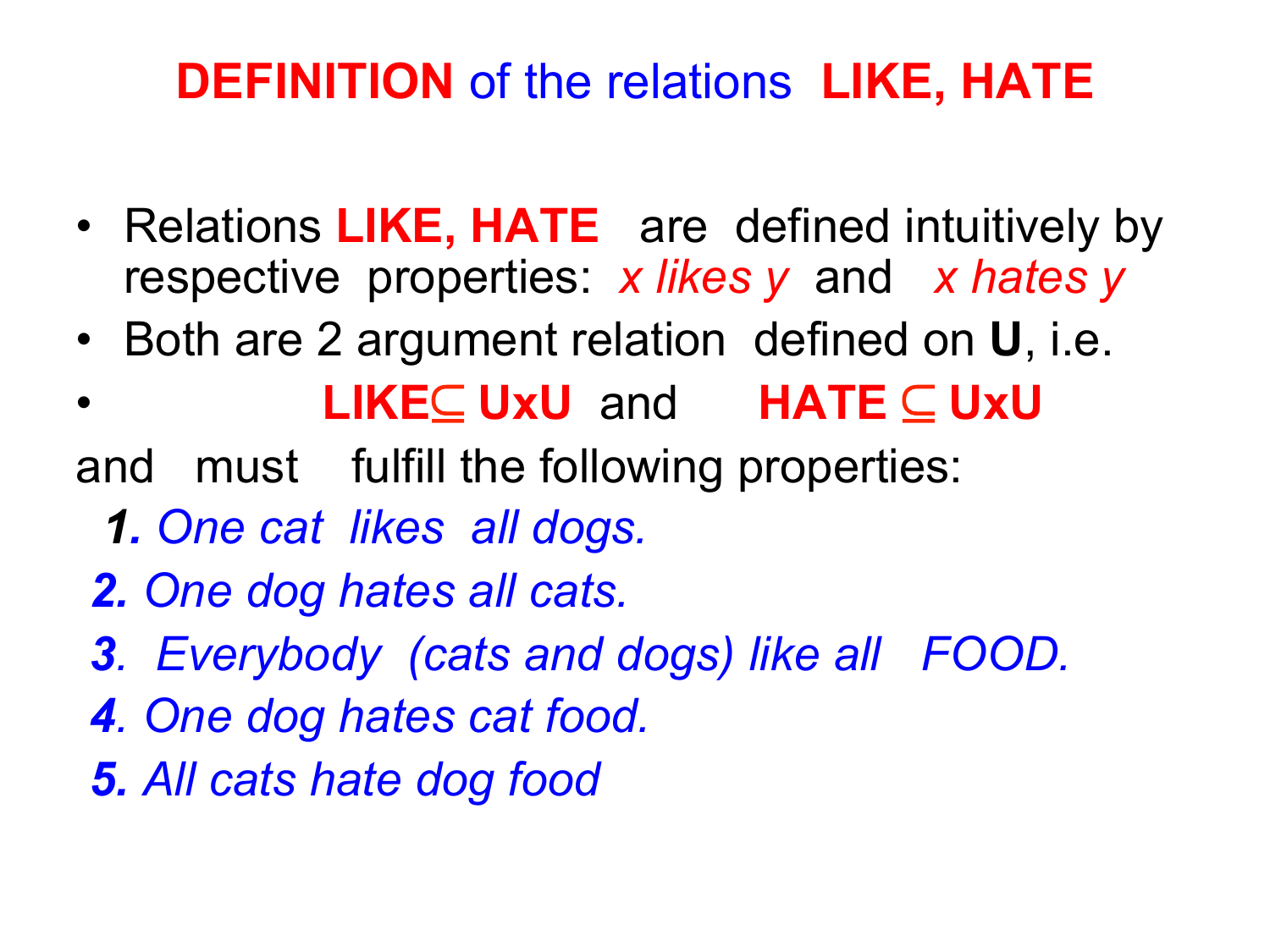## **Definitions** of the relations **LIKE, HATE**

- Observe that the relations **LIKE** and **HATE** in order to fulfill the conditions **1.-5.** must be defined differently on different subsets of **U.**
- We define first appropriate parts
- **LIKE1, LIKE2** of the relation **LIKE** that correspond to properties **1., 3.** and define **LIKE** as set union of all of them, i.e. we put

## • **LIKE = LIKE1** ∨ **LIKE2**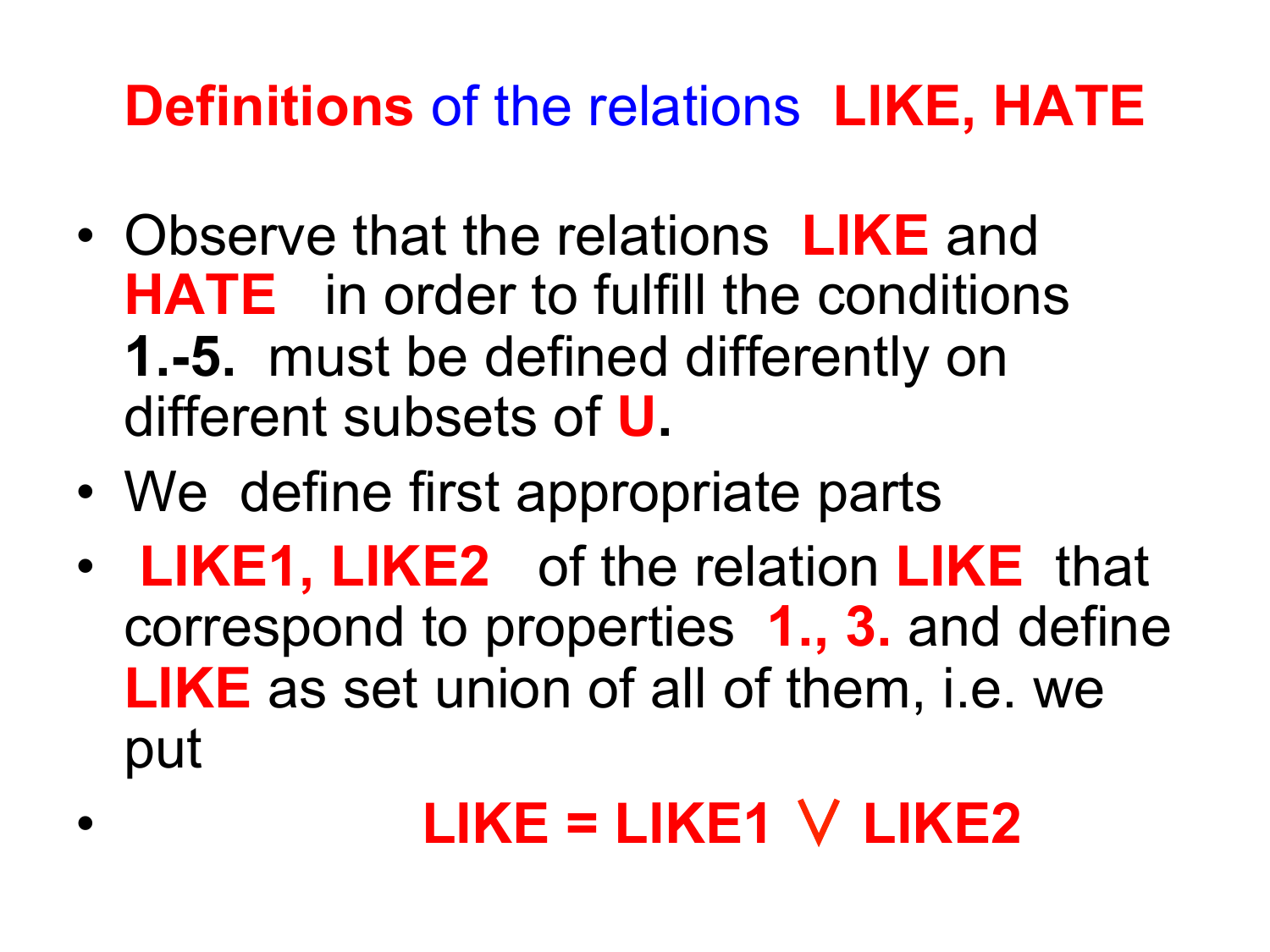- *1. One cat likes all dogs*
- We define **LIKE1** as follows
- **LIKE1**⊆ **CAT x DOG** ⊆ **UxU**
- **LIKE1**⊆ **{ o1, o2} x { o3, o4, o5}** ⊆ **UxU**
- We put
- **LIKE1 ={(o2, o3), (o2, o4), (o2, o5)}**
- Observe that there are many ways of defining **LIKE1** – this is just my choice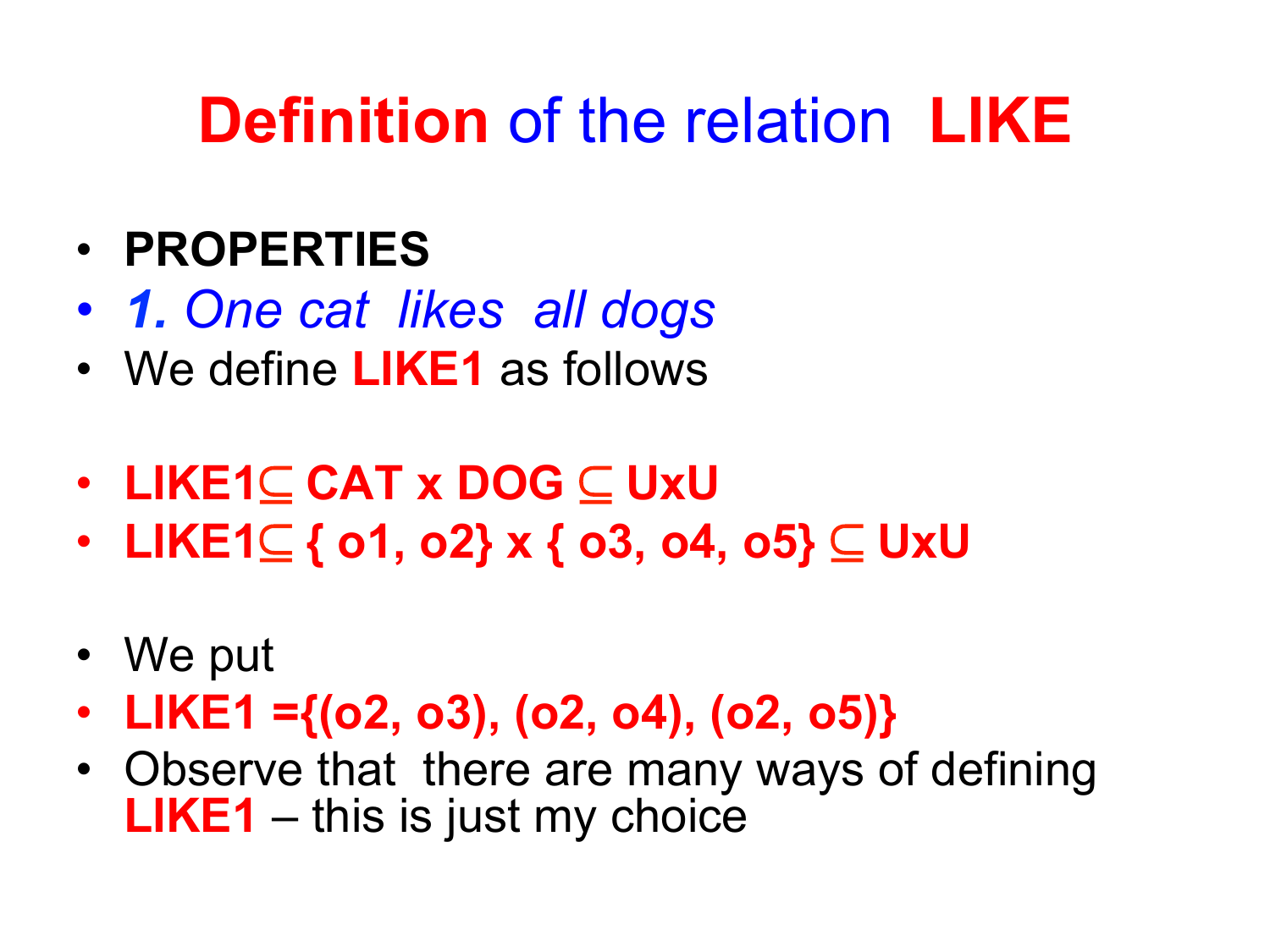- **PROPERTIES**
- *3. Everybody (cats and dogs) like all FOOD*  We define **LIKE2** as follows
- **LIKE2**⊆ **(CAT** ∨ **DOG) x FOOD** ⊆ **UxU**
- **LIKE1**⊆ **{ o1, o2, o3, o4, o5} x {o6, o7}** ⊆ **UxU**
- We put
- **LIKE2 = { o1, o2, o3, o4, o5} x {o6, o7} LIKE = LIKE1** ∨ **LIKE2**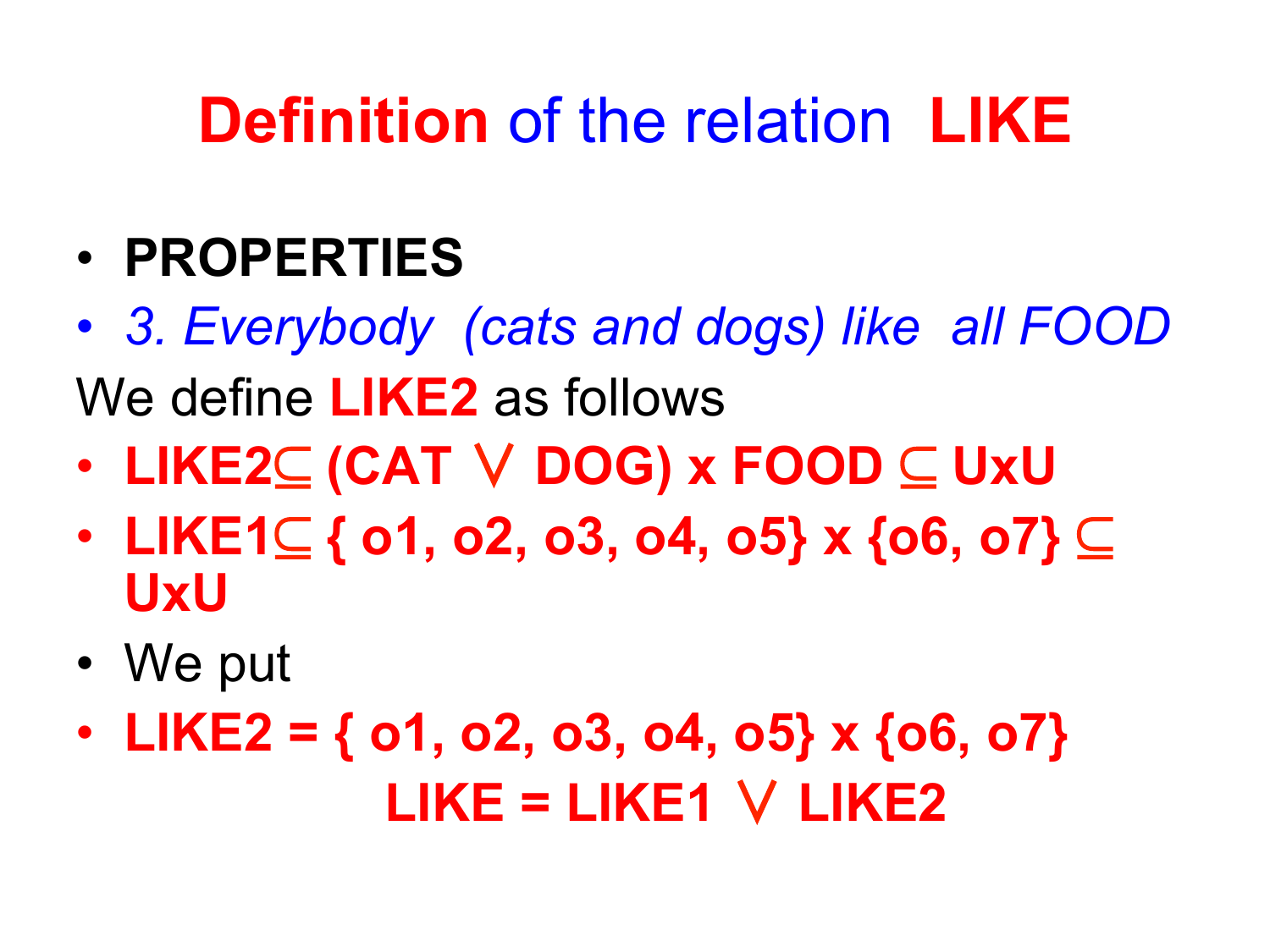- We define first appropriate parts
- **HATE1, HATE2, HATE3** of the relation **HATE** that correspond to properties **2., 4. , 5.** and define **HATE** as set union of all of them, i.e. we put
- **HATE= HATE1** ∨ **HATE2** ∨**HATE3**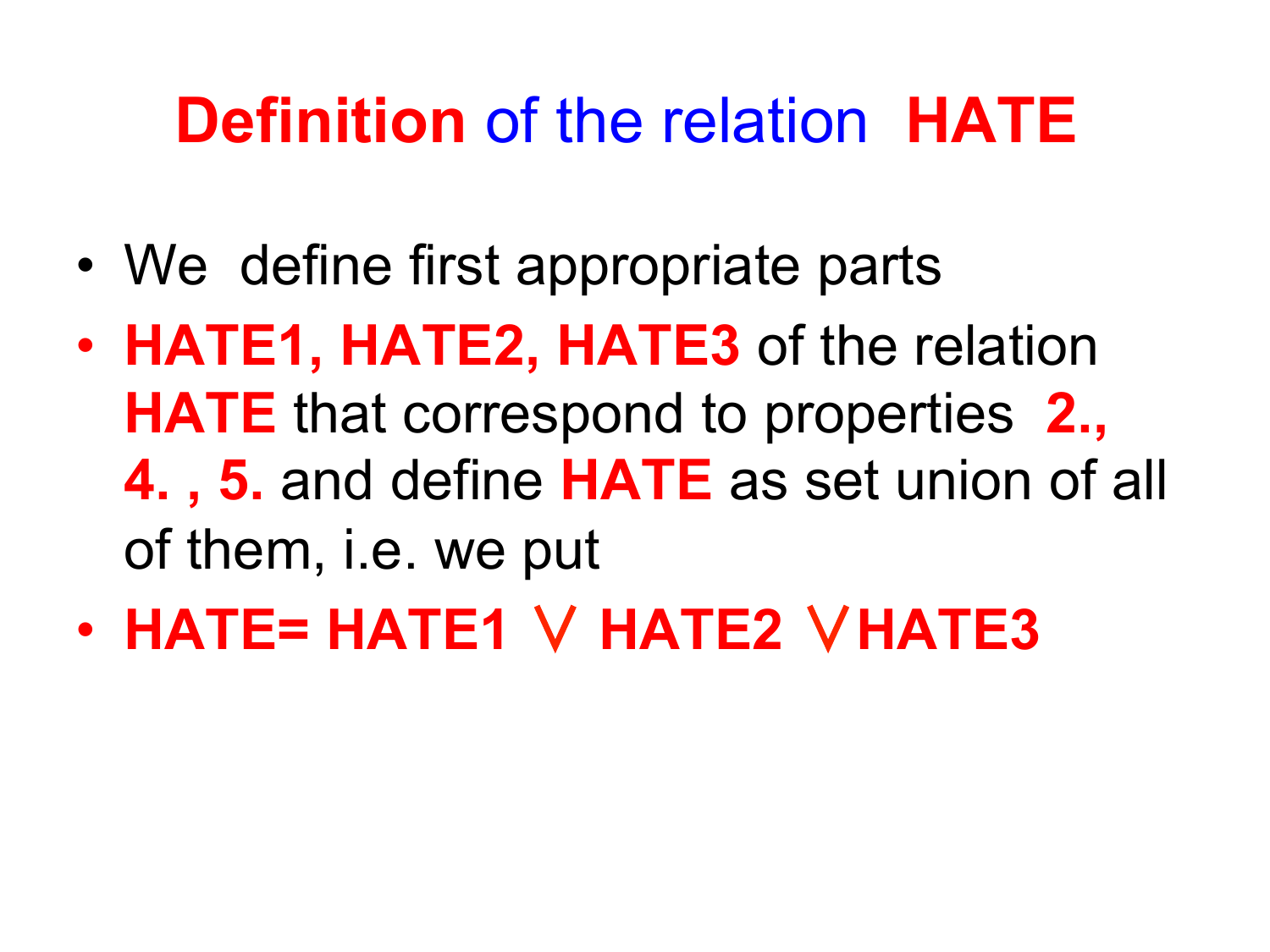- • *2. One dog hates all cats.*
- We define **HATE1** as follows
- **HATE1**⊆ **DOG x CAT**⊆ **UxU**
- **HATE1**⊆ **{ o3, o4, o5} x {o1, o2}** ⊆ **UxU**
- We put, for example
- **HATE1 ={(o5, o1), (o5, o2)}**
- Observe that there are many ways of defining **HATE1** – this is just my choice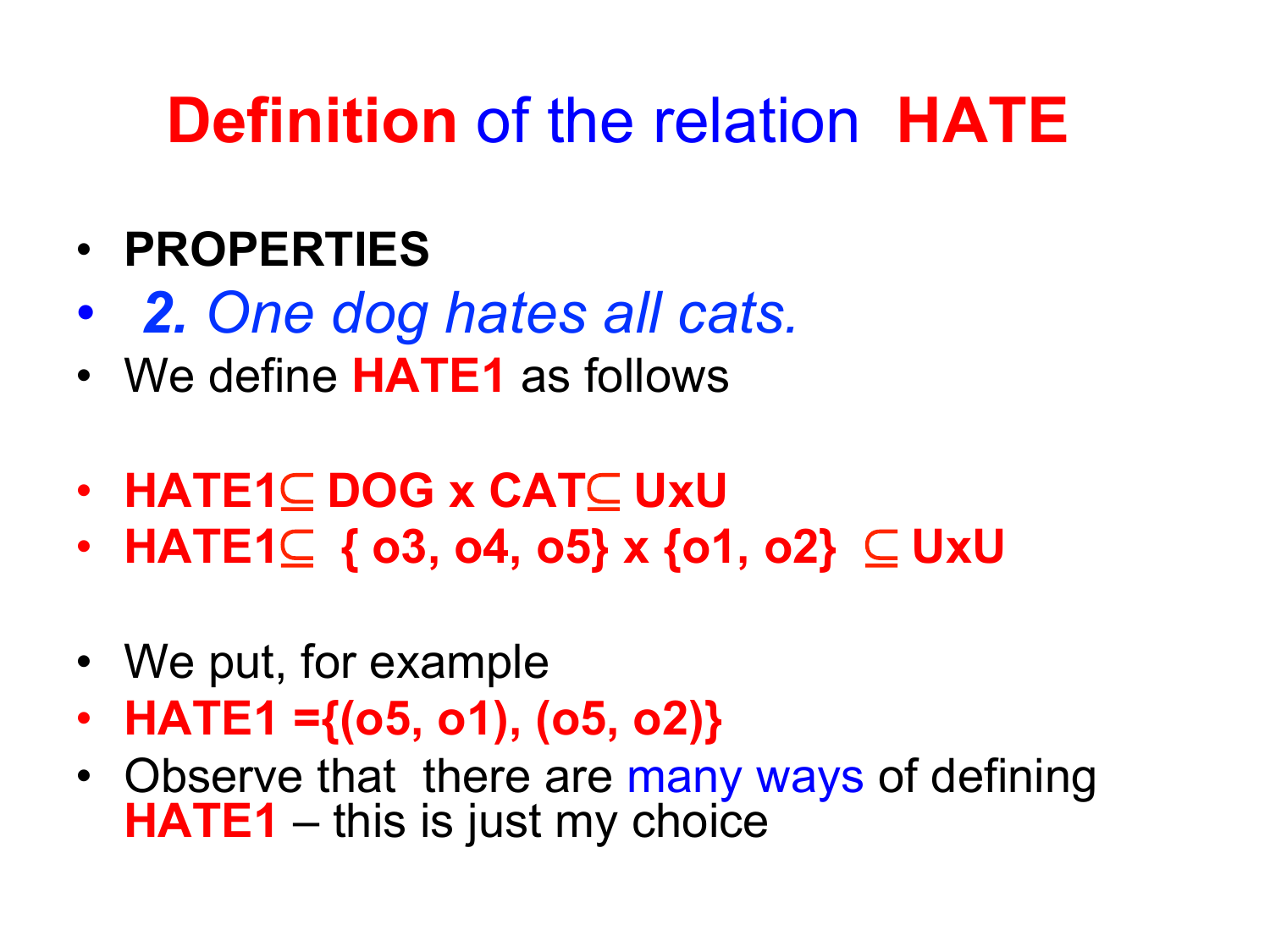- *4. One dog hates cat food.*
- We define **HATE2** as follows
- **HATE2**⊆ **DOG x CFOOD**⊆ **UxU**
- **HATE2**⊆ **{ o3, o4, o5} x {o7}** ⊆ **UxU**
- We put, for examle
- **HATE2 ={ (o3, o7)}**
- Observe that there are many ways of defining **HATE2** – this is just my choice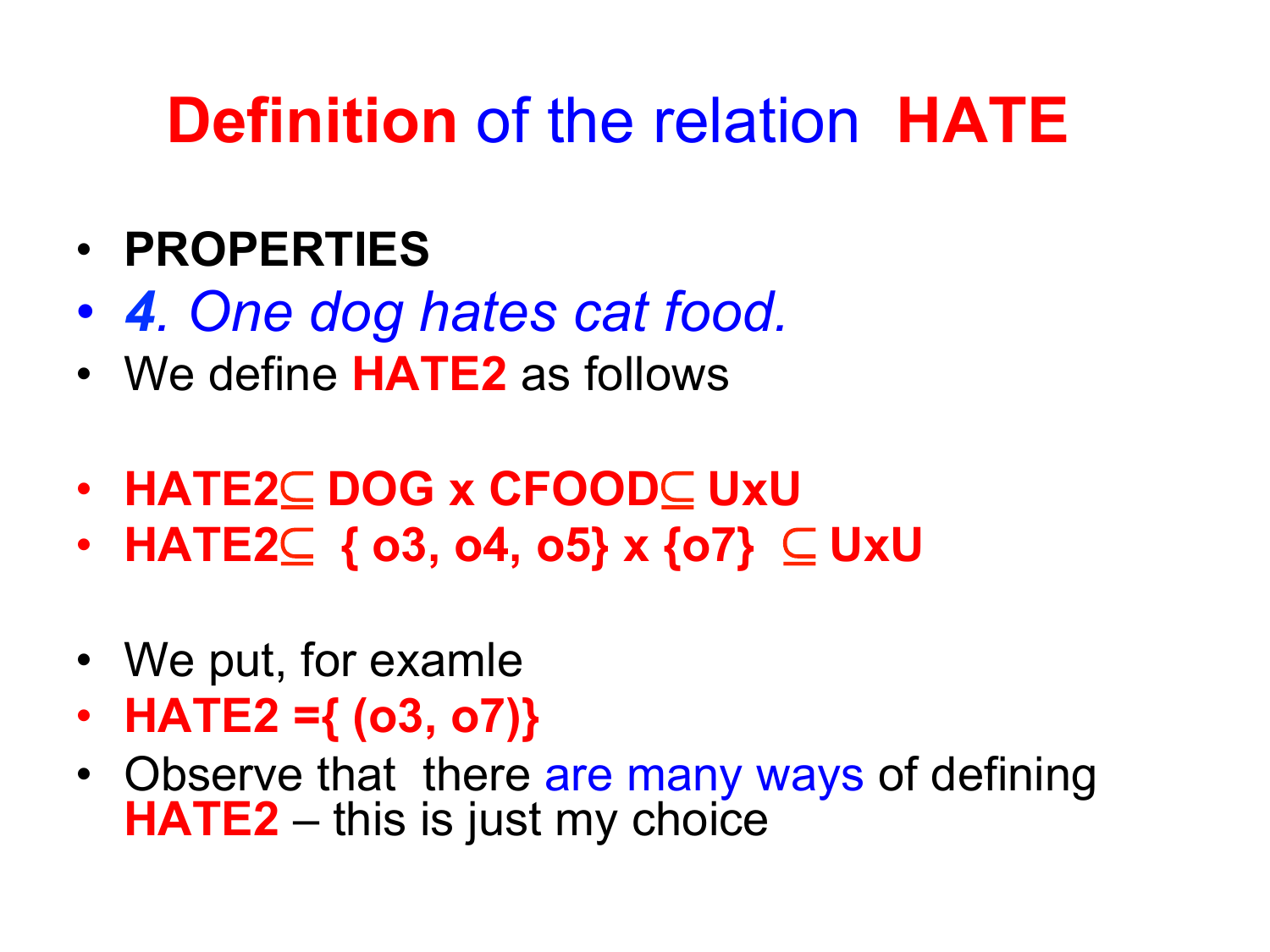- • *5. All cats hate dog food*
- We define **HATE3** as follows
- **HATE3**⊆ **CAT x DFOOD**⊆ **UxU**
- **HATE3**⊆ **{ o1, o2} x {o6}** ⊆ **UxU**
- We put **HATE3 ={ (o1, o7), (o2, o7)} and**
- **HATE= HATE1** ∨ **HATE2** ∨**HATE3**
- Observe that there is only one way of defining **HATE3**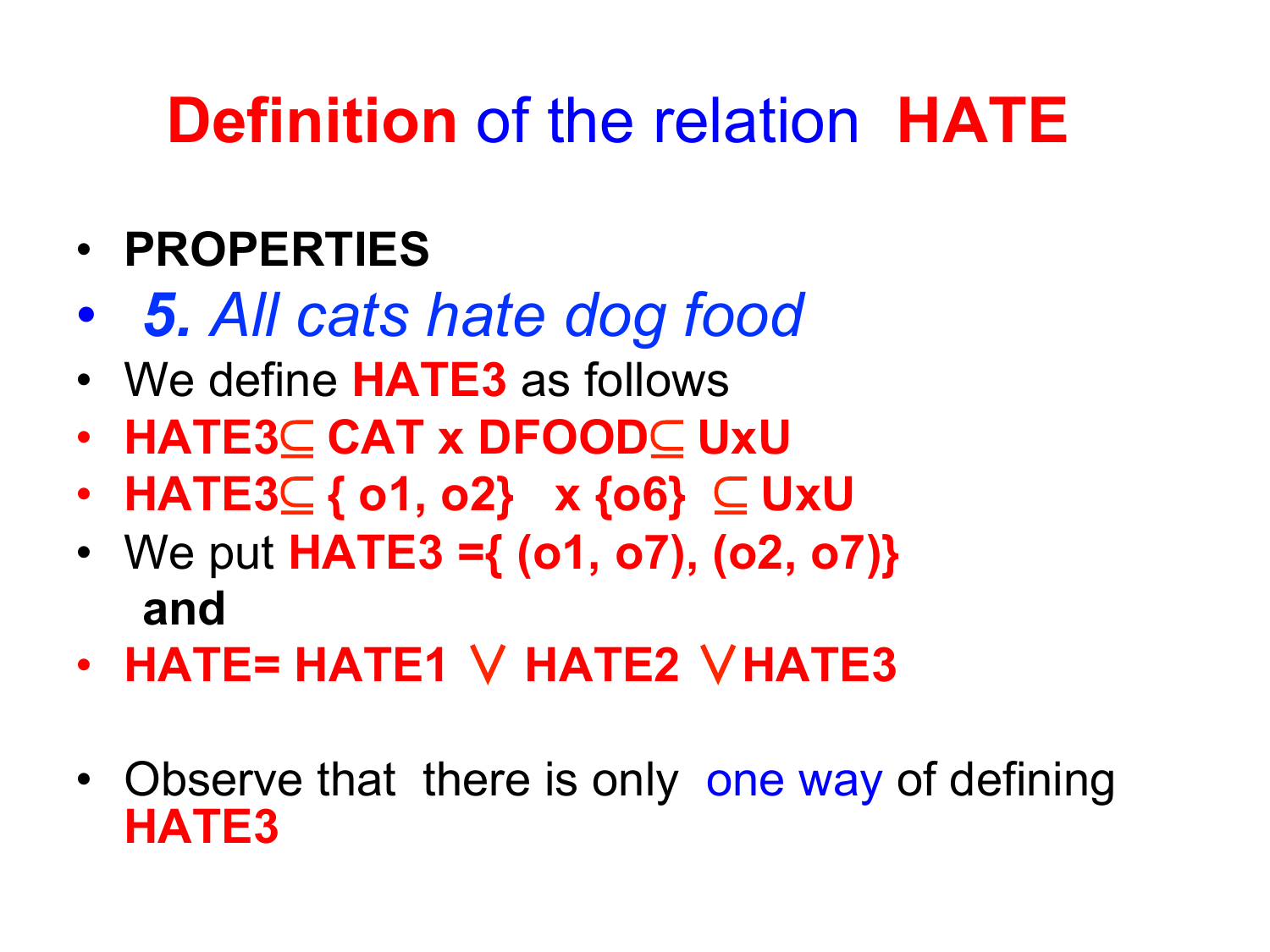

• Write all definitions from the Example as Prolog like **Facts** about our Universe

Add few Rules governing the Universe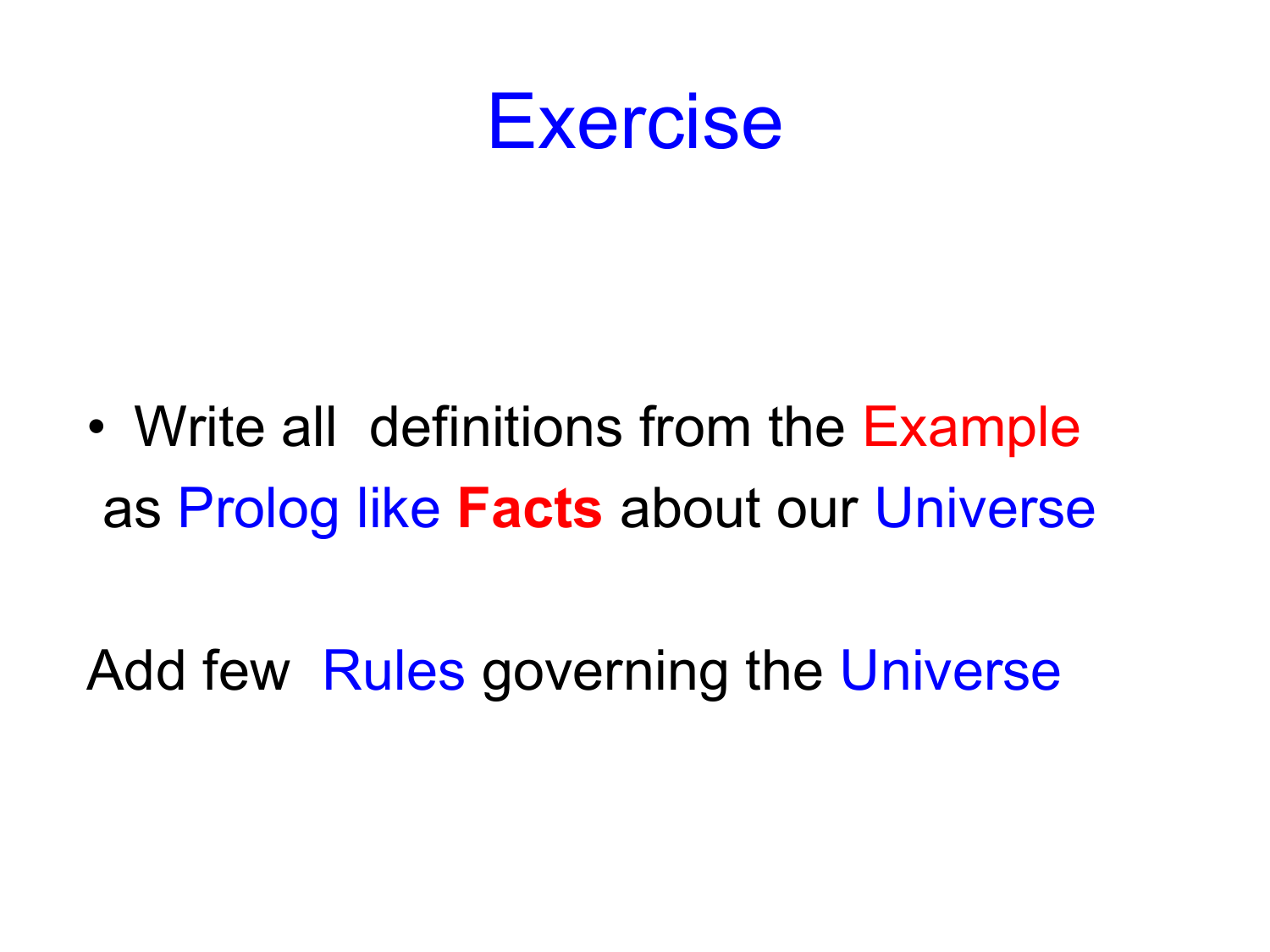#### 1. Game Playing:

In early 1950 Claude Shannon (1950) and Alan Turing (1953) were writing **chess programs**  for von Neumann computers

But, in fact Shannon **had no real computer** to work with, and

 Turing **was denied access** to his own team' s computers by the British government on the grounds that

 **research into AI was frivolous !**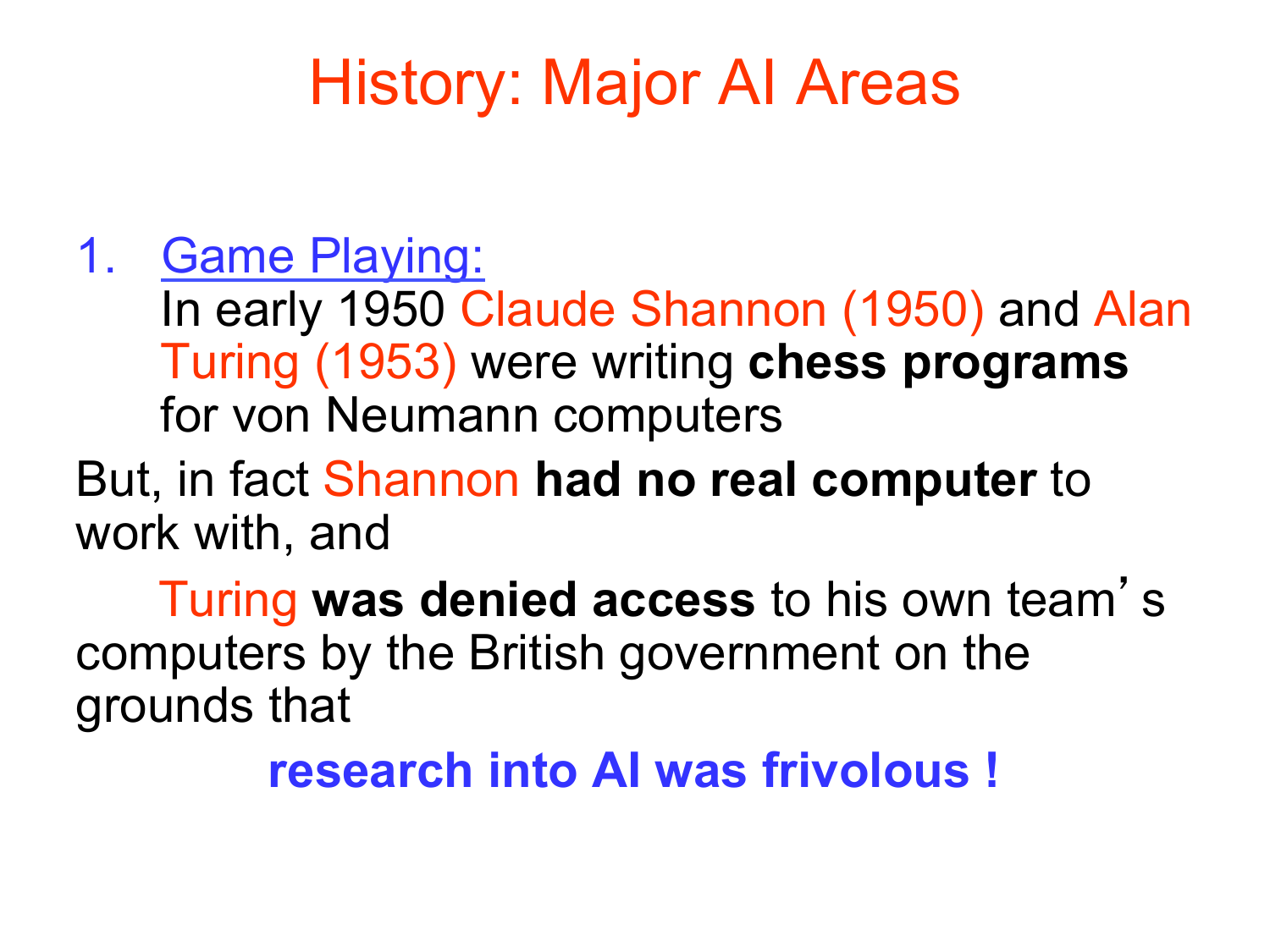### History: Search as AI

- Search as a Major AI Technique: Search is a problem solving technique that systematically explores a space of problem states, i.e., stages of problem solving process.
	- Example:

Different board configurations in a game form a space of alternative solutions. The space is then searched to find a final answer.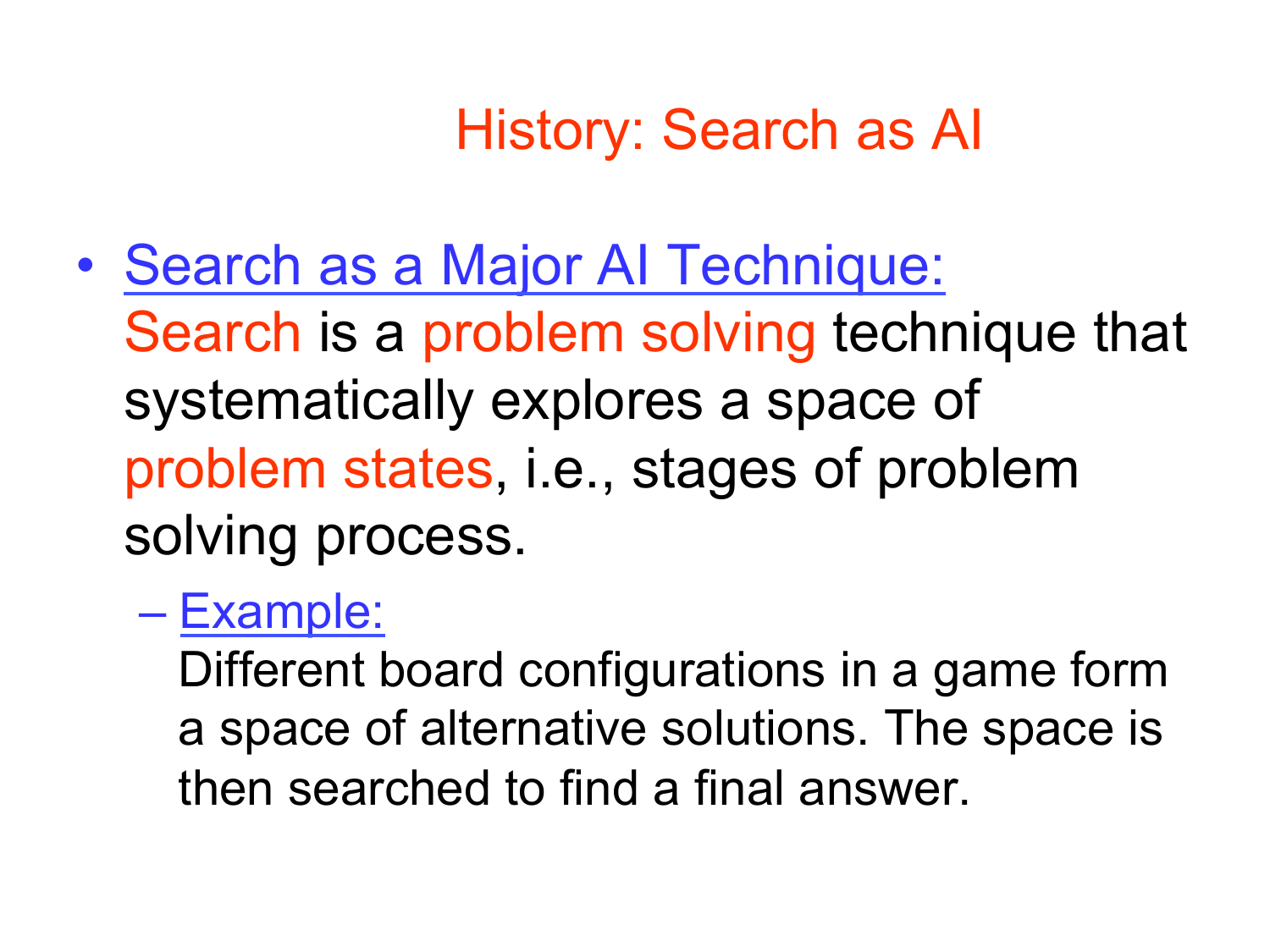## History: Search as AI

- Much of early research in State Space Search was done using common board games: checkers, chess, 16-puzzle
- Games have well defined rules, and hence it is easy to generate the search space
- Large space Heuristic Search
- 1984 book by Pearl, "Heuristics" First Comprehensive Mathematical treatment of heuristic search
- **Heuristic Search** is widely used now in Theorem Proving, Machine Learning, Data Mining and Big Data

**Heuristic Search** became now a newly vibrant area of research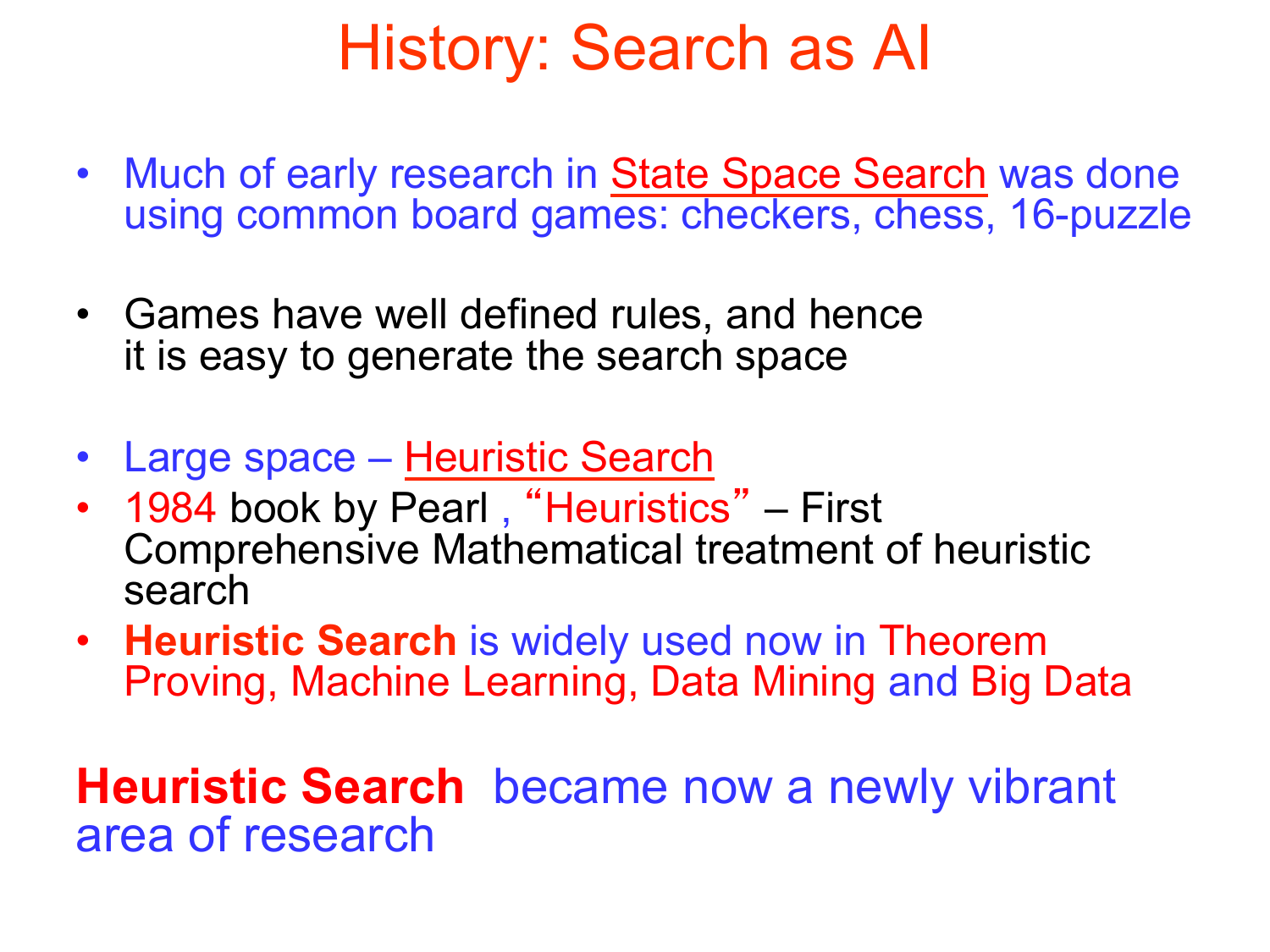2. Automated Reasoning and Theorem Proving:

Origin: Foundations of Mathematics.

Mathematics can be considered as "axiomatic theory."

- Hilbert Program (1910) to formalize all of mathematics in such a way that a proof of any theorem can be found automatically.
- Gentzen(1934) positive answer for Propositional Logic Partial (semi-decidable) answer for First Order Logic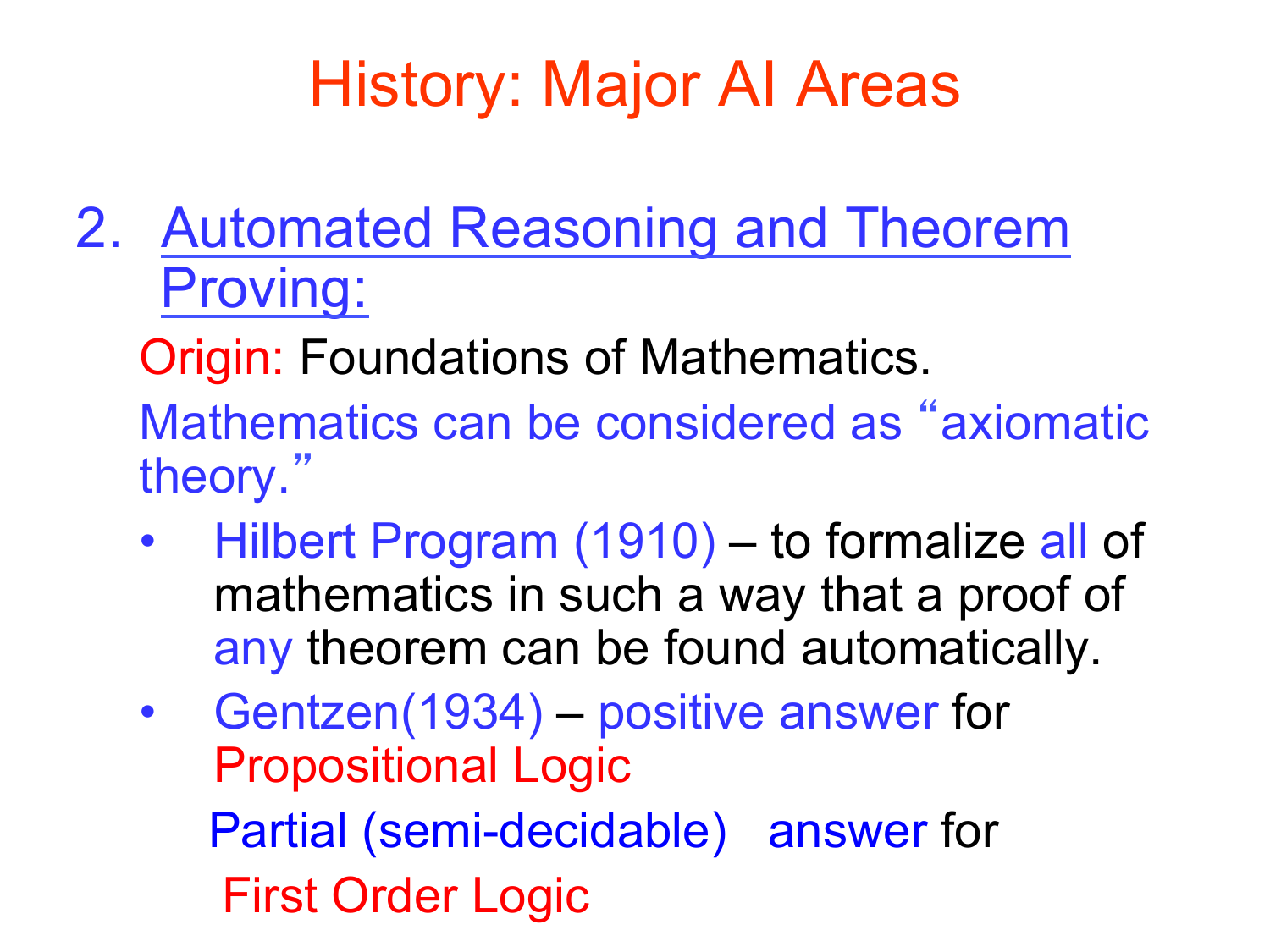Automated Reasoning and Theorem Proving

- Gödel (1933) negative answer for **arithmetic;** incompleteness theorem
- Robinson (1965) Resolution
- Program Verification uses theorem proving techniques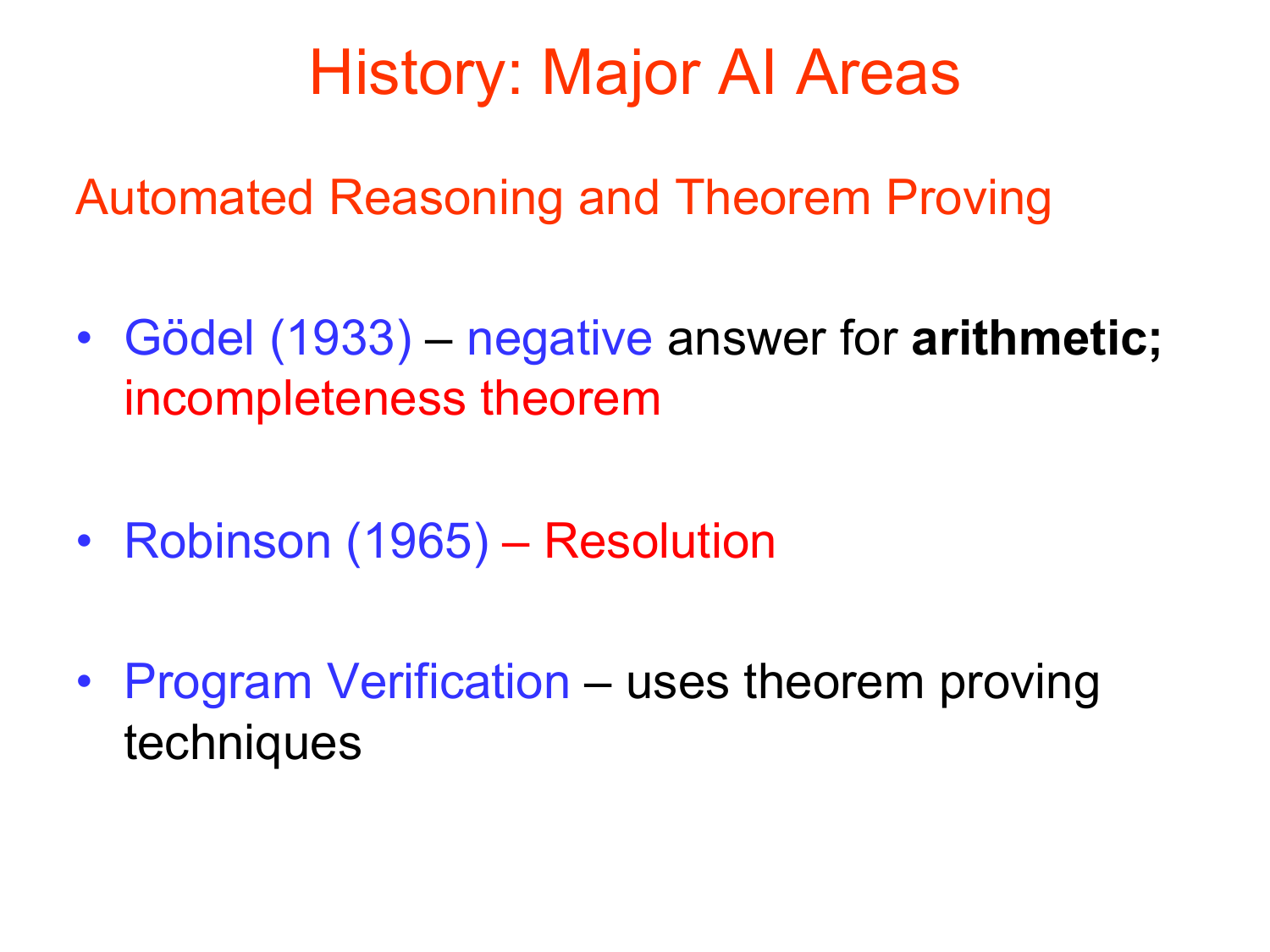#### 3. Expert Systems:

- Obtaining knowledge from human experts, or databases (automated rules generators) and representing it in a form that computer may apply to similar problems
- Rule Based Systems.
- **Expert Systems** grew into information systems
- **Expert Systems are always** developed for a specific domain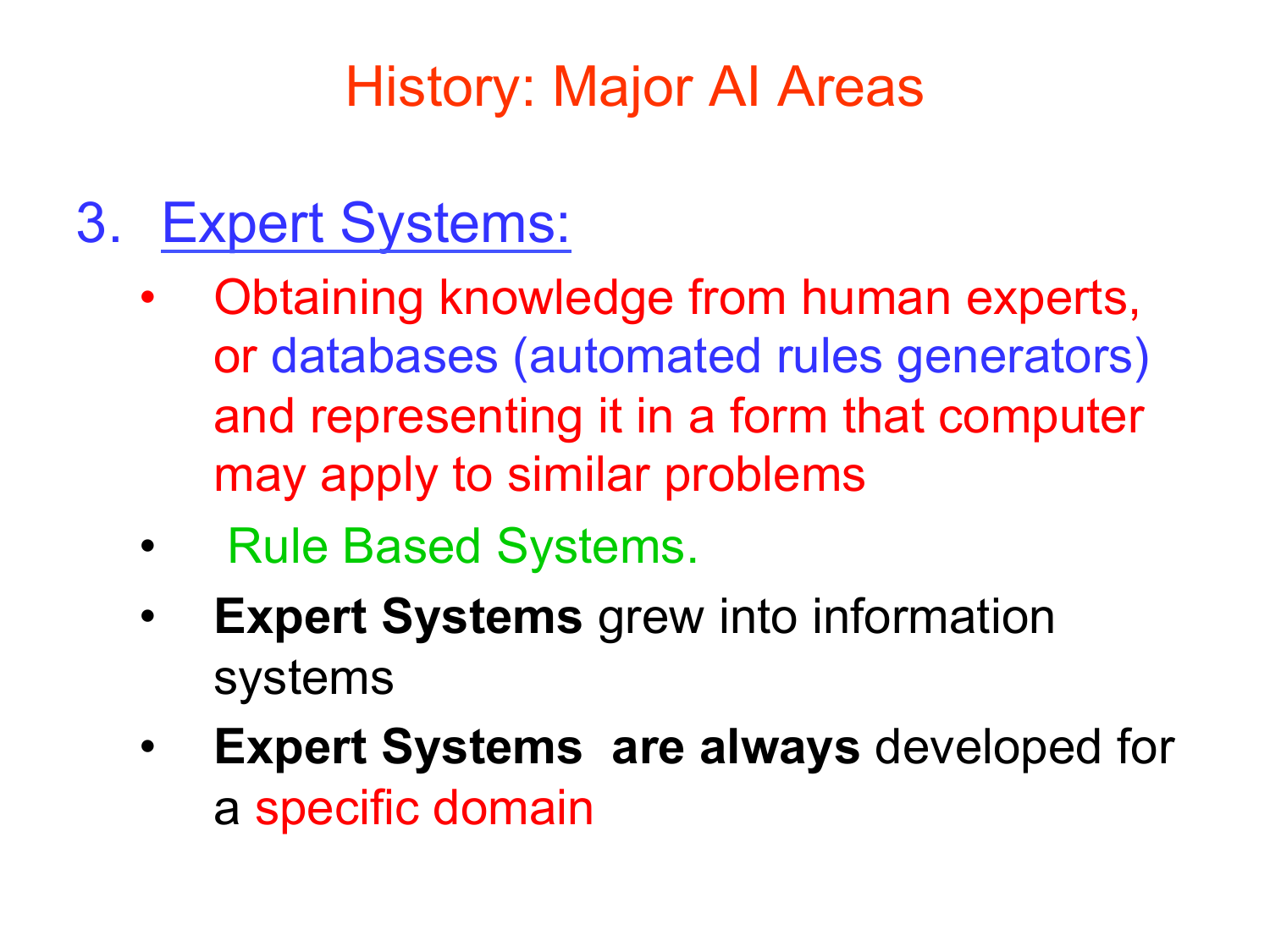### History: Expert Systems

#### • First Examples:

– Dendral, Stanford 1960:

built to infer the structure of organic molecules from their chemical formulas.

– MYCIN, Stanford 1970:

diagnostic system, plus prescribes treatment for Spinal Meningitis and bacterial infection in the blood. It was the first program to address the problem of reasoning with uncertain and/or incomplete information.

Still on the Web ! (Medical Information Systems.)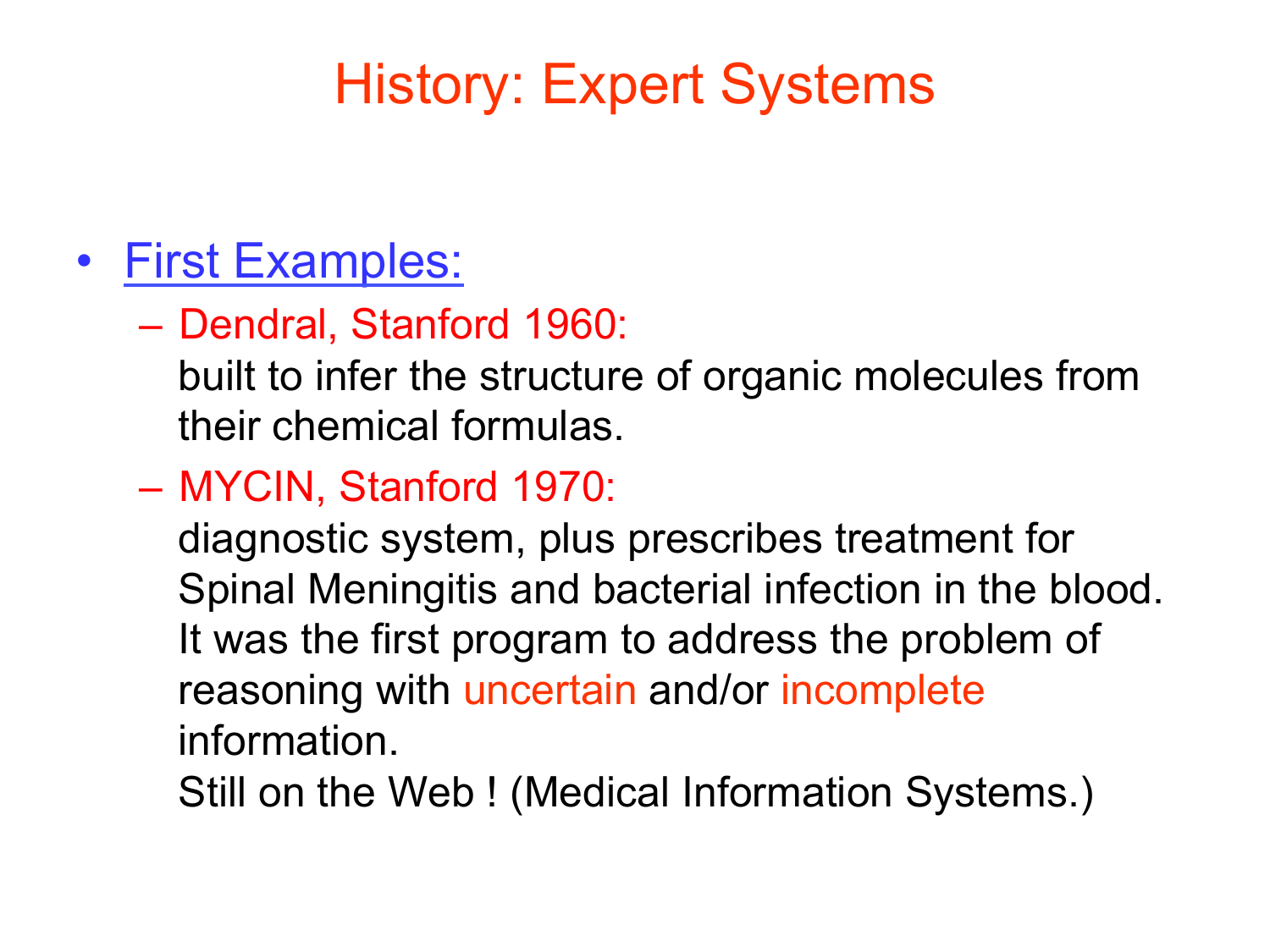### Expert Systems (Our Handout #1 – Modern Approach)

Jerzy Busse, Managing Uncertainty in E.S., Kluwer, NY

- 1. Knowledge acquisition by using Machine Learning
- 2. Rule Induction from databases. (Rough Sets approach)
- 3. Uncertainties in Quantitative approach:
	- **Bayes rules and network (probabilistic approach)**
	- Belief networks. (probabilistic)
	- Dempster Shafer Theory: Dempster Rules.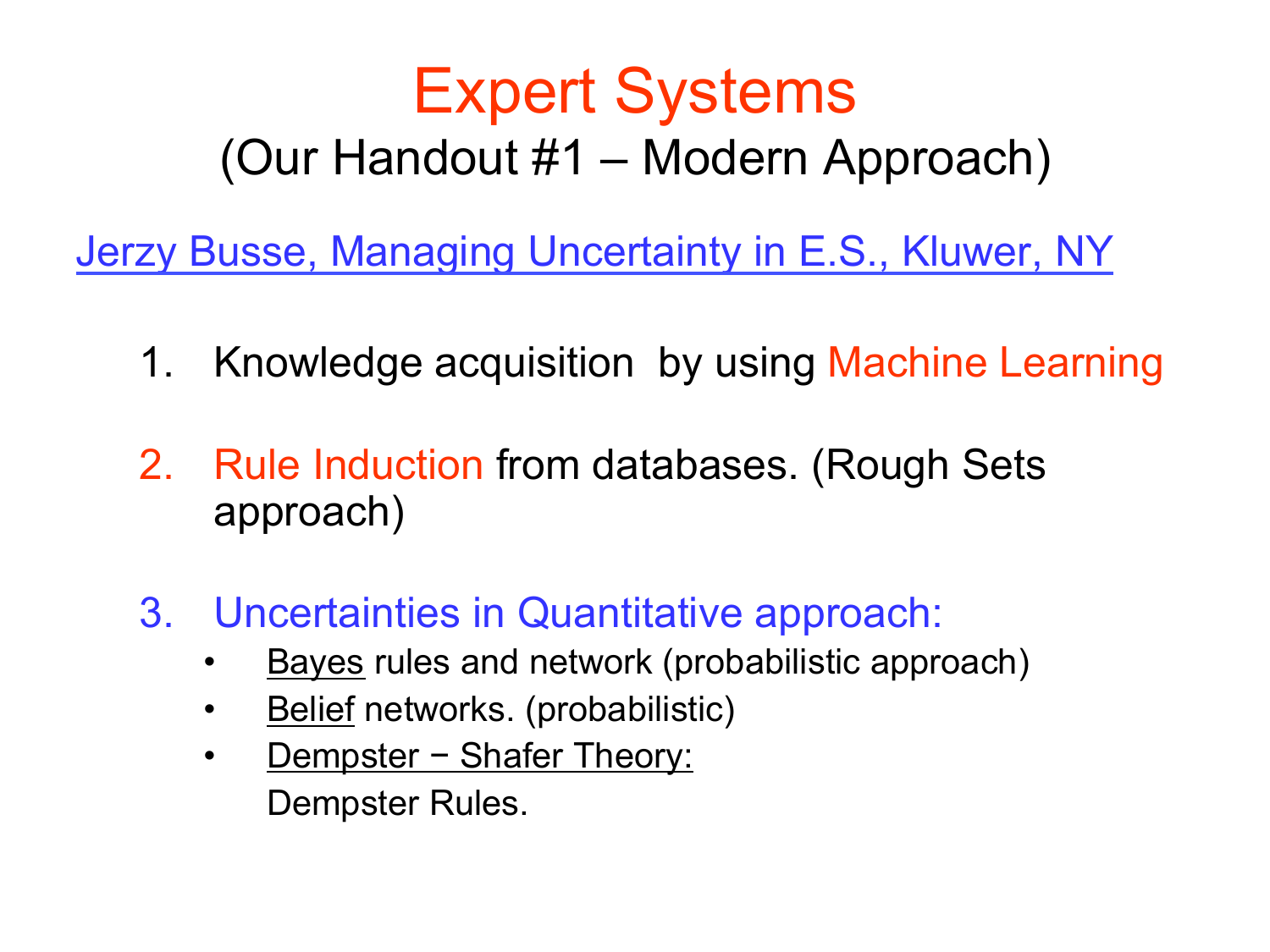## Managing Uncertainty in E.S.

- 3. Uncertainties Quantitative Approaches
	- Fuzzy Sets (Zadek, 1965)
	- Rough Sets (Pawlak, 1985)
	- Machine learning / data mining techniques.
	- 4. Uncertainties Qualitative Approaches
	- Modal Logics.
	- Non-monotonic logics.
	- Default logic
	- Plausible Reasoning.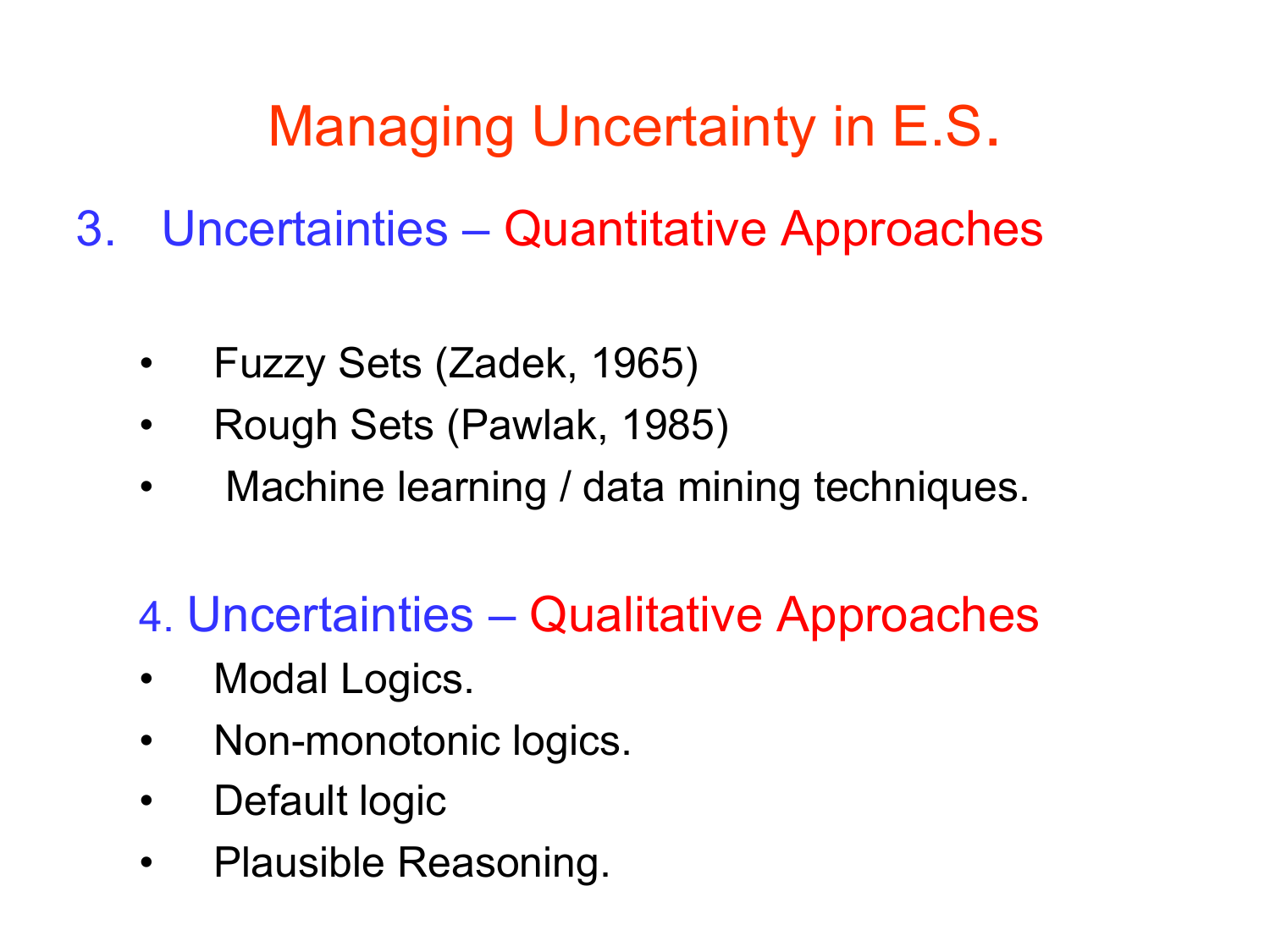## Early Expert Systems

MYCIN Story: MYCIN asked if the patient was pregnant even though it has been told that the patient was male.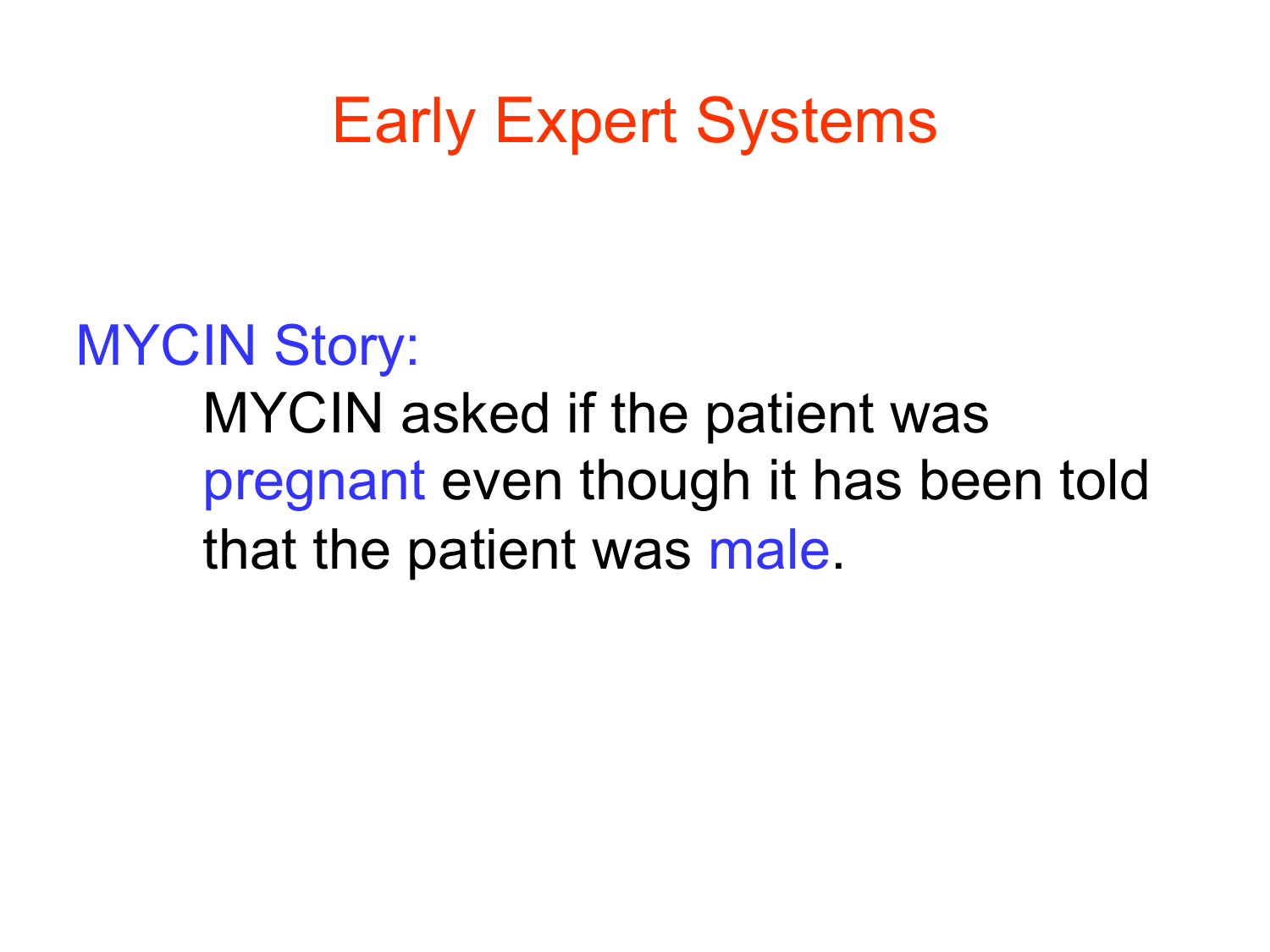## Modern Expert Systems

- Modern Expert Systems always have Machine Learning components.
- Supervised (Classification) Learning in large databases is called Data Mining.
- Supervised Learning Techniques are:
	- 1) Genetic Algorithms. (Evolutionary)
	- 2) Neural Networks
	- 3) Decision Tree
	- 4) Rough Sets
	- 5) Classification by Association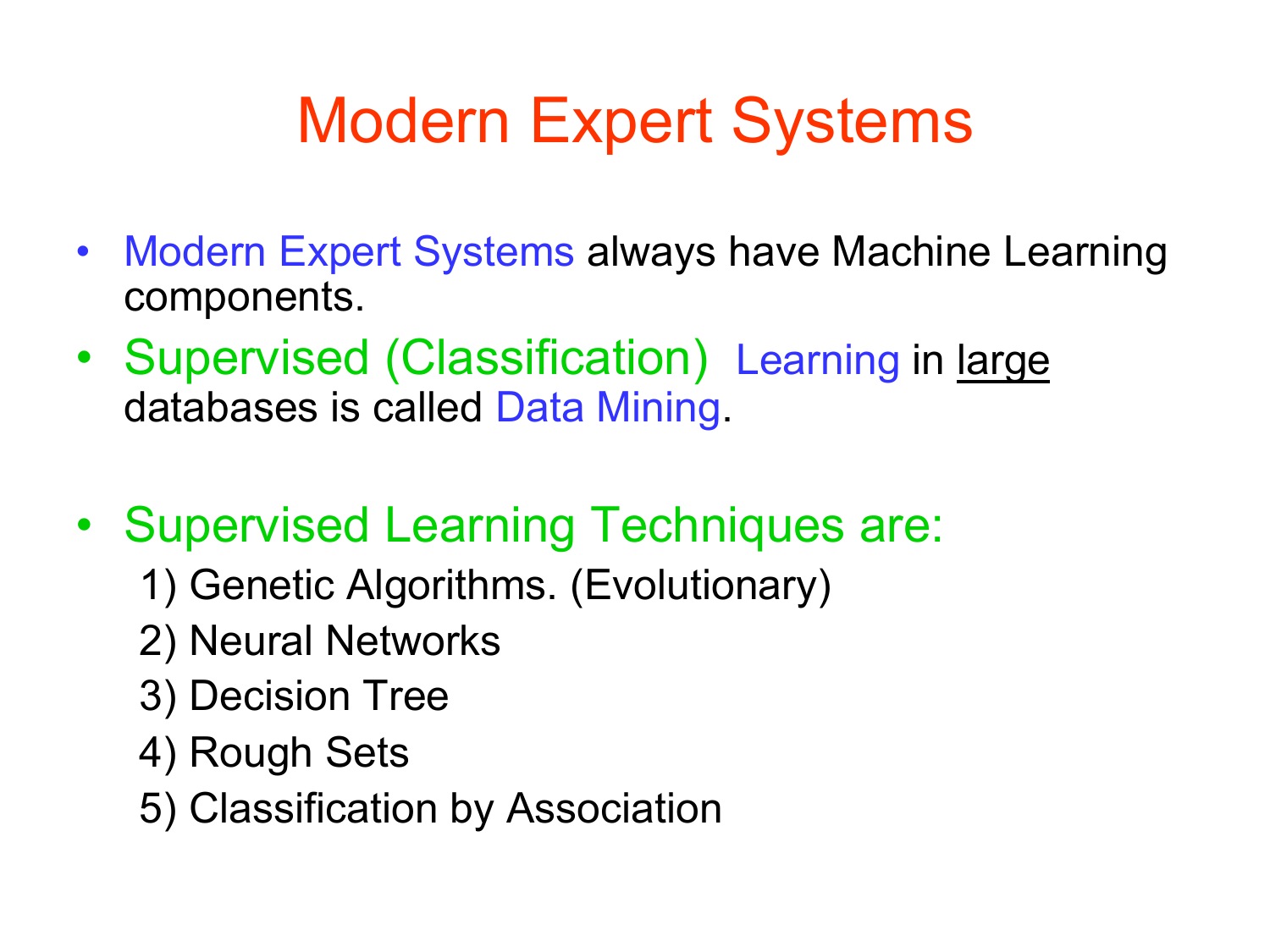### Some Types of Machine Learning

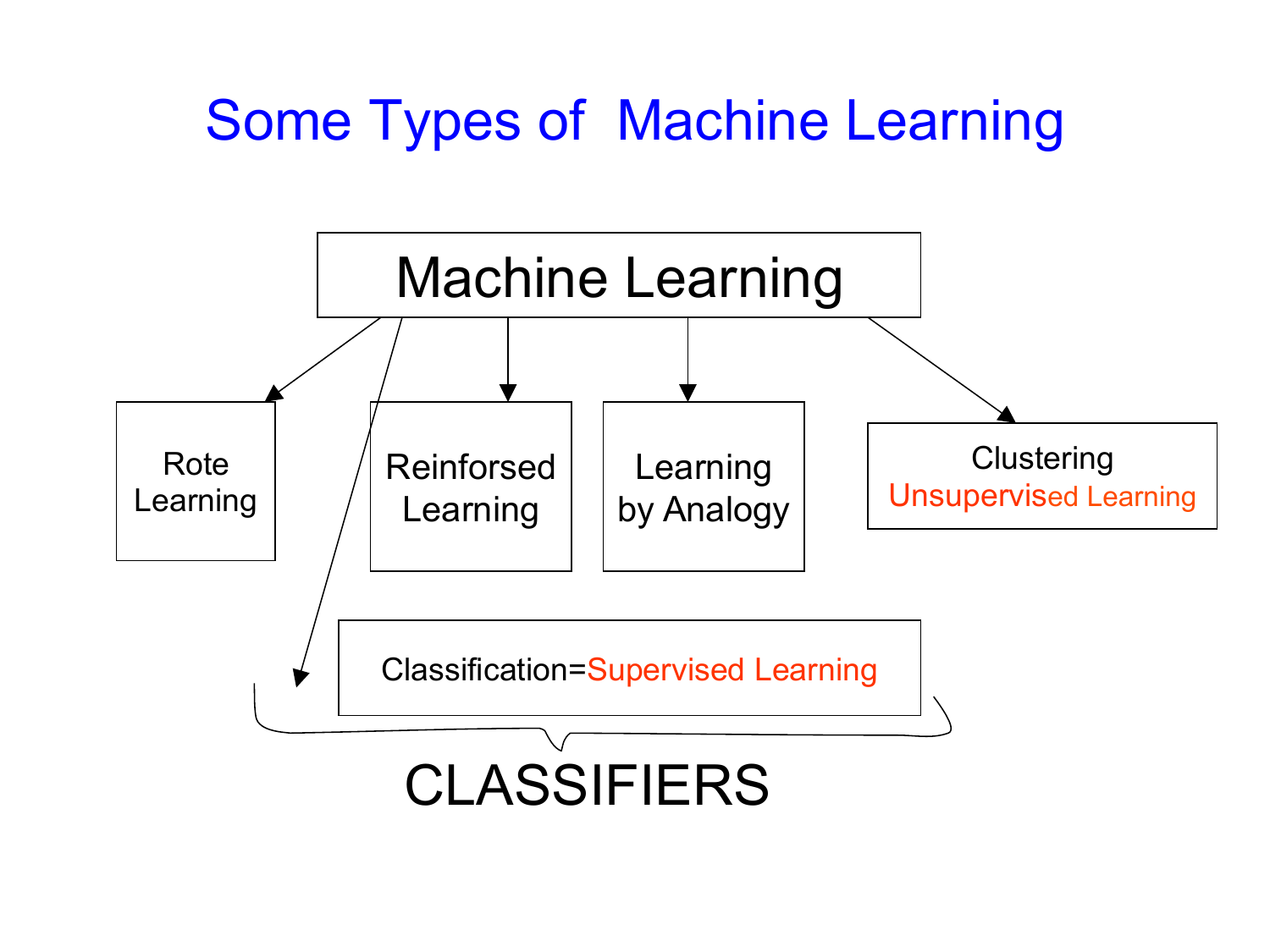# Other AI Areas

- Natural Language Processing.
- Natural Language Understanding
- Robotics
- Intelligent Visualization.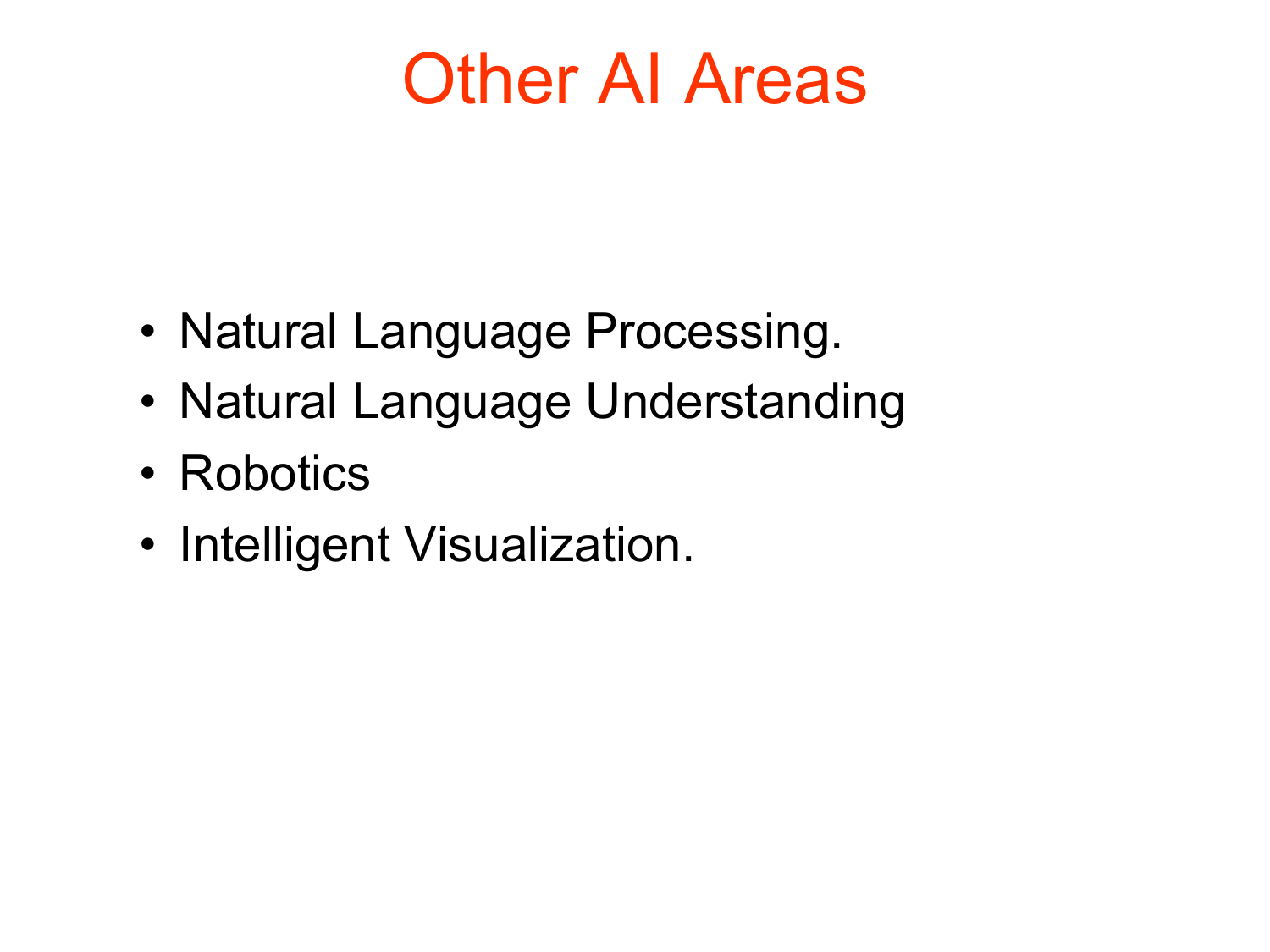### AI: Very Short History

- **The name,** "**AI**" , was suggested in 1956 by McCarthy (at Dartmouth at that time, and then at Stanford, Yale) during a **two month long** workshop at Dartmouth
- The Workshop was devoted to programs that could perform:
	- Elementary Reasoning Tasks
	- Proving Simple Theorems.
	- Answering Simple Questions.
	- Playing Board Games.
	- ALL Non computational (in a sense of numbers) tasks
	- -revolutionary at that time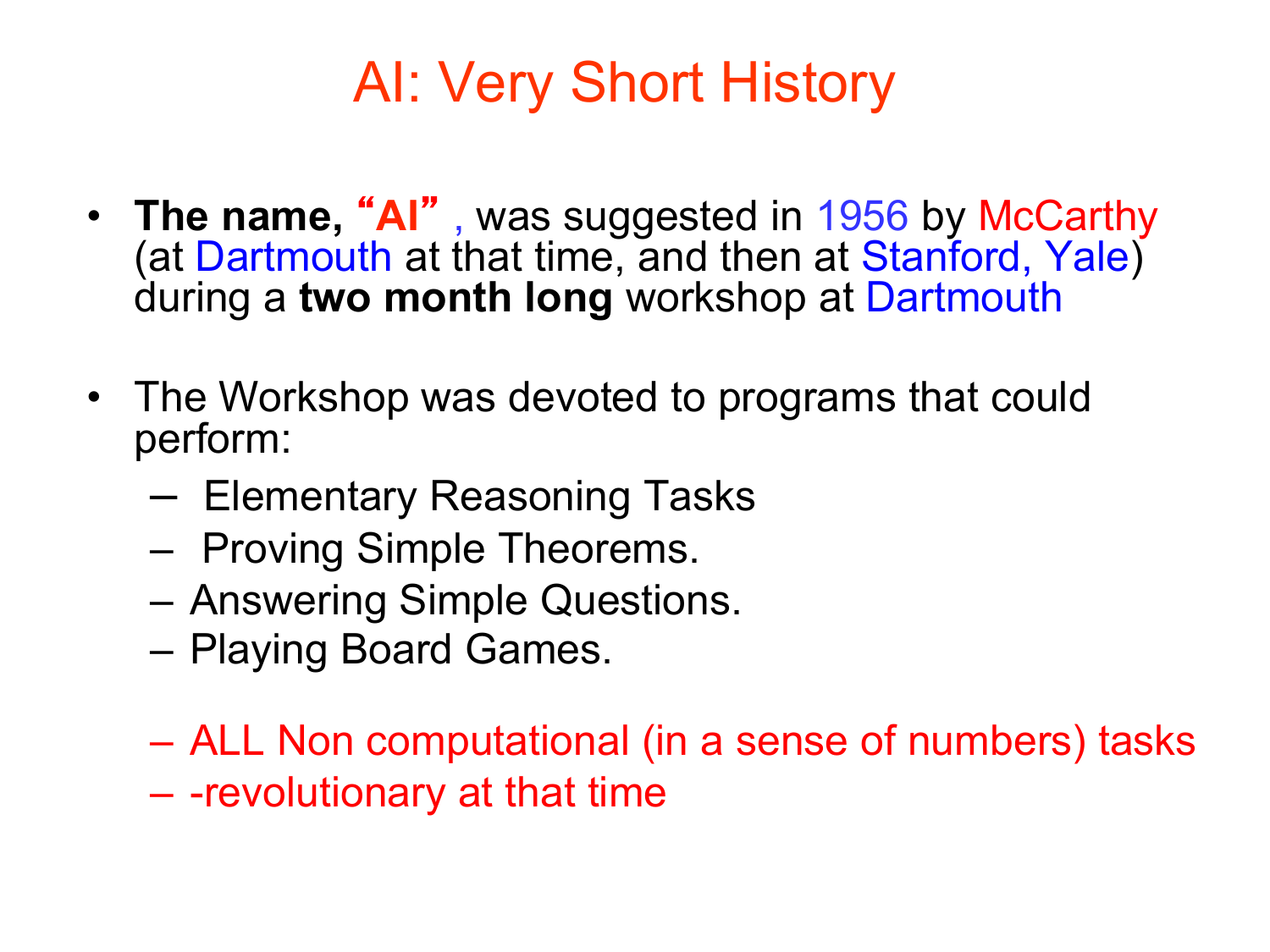# Short History

- All together there were 10 people. For the next 20+ years the field would be dominated by them, their students and colleagues at MIT, CMU (Carnegie-Mellon University) , Stanford and IBM.
- Allen Newell and Herbert Simon from CMU stole the show with Logic Theorist (LT) – first program to think non-numerically.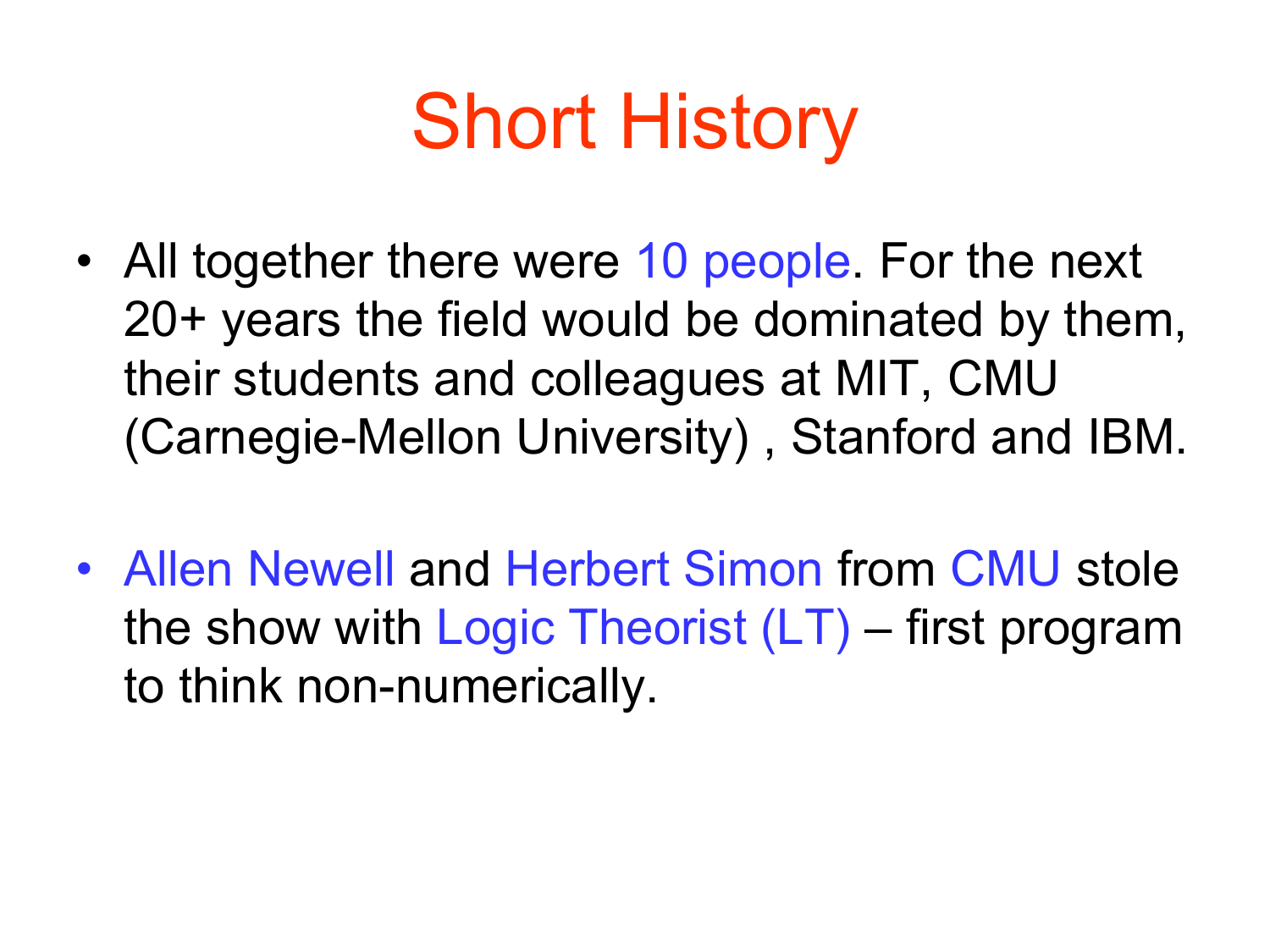- LT proved most of the theorems in Chapter 2 of Russell and Whitehead' s "Principia Mathematica"
- Herb Gelernter (Stony Brook) constructed **first** (1959) Geometry Theorem Prover
- Anita Wasilewska (now Stony Brook) invented and wrote
- **first** theorem prover (in LISP-ALGOL) for MODAL LOGIC in 1967 at Warsaw University, Poland
- Now Theorem Proving is a separate field of Computer **Science**

•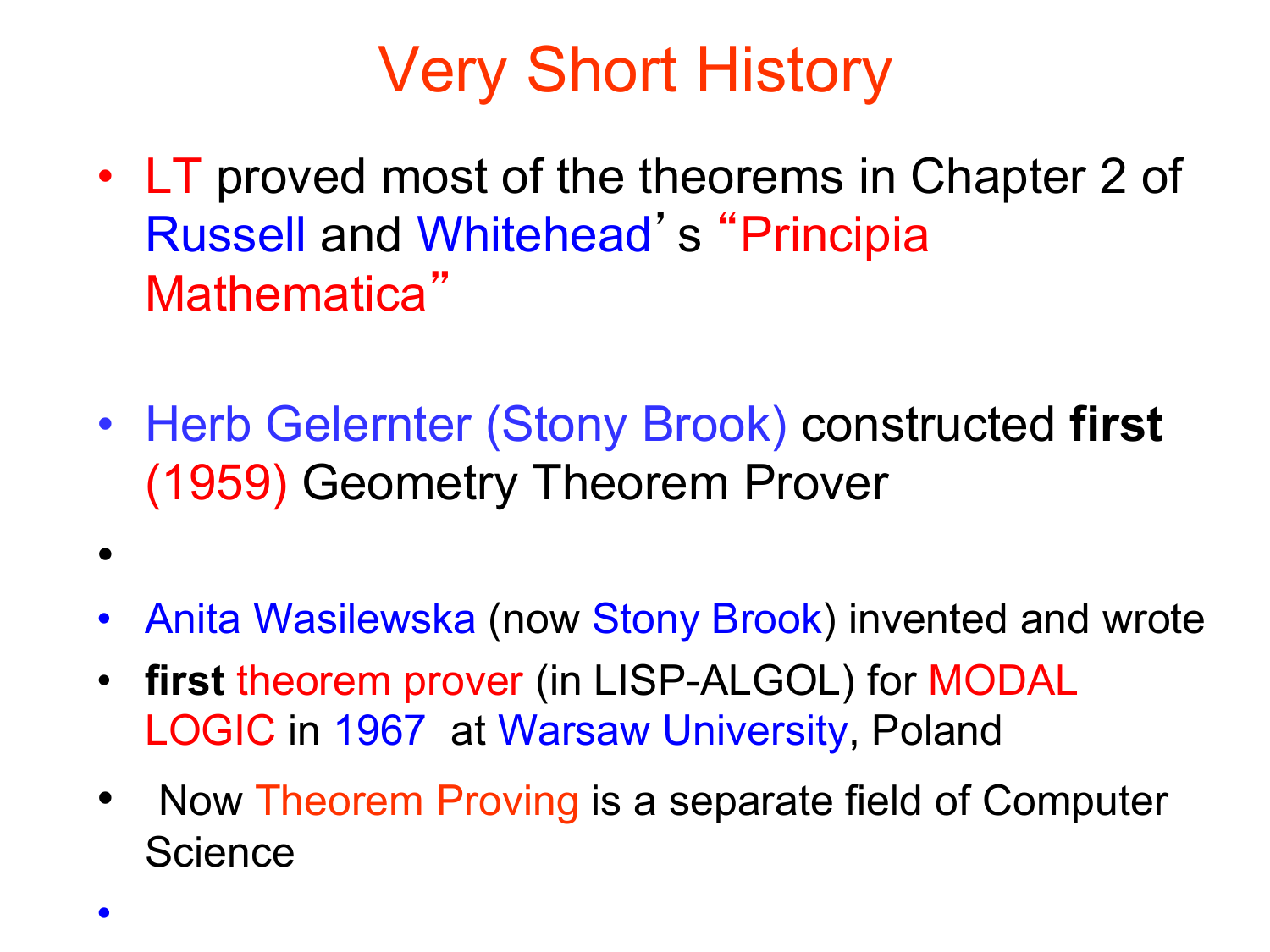- 1952-1969 : Time of **Early Enthusiasm** and **Great Expectations**
- 1952 :

Arthur Samuel wrote a tournament level checkers program

- In February 1956 the program was demonstrated on National TV
- A. Samuel, like Alan Turing had a hard time to obtain computer time; worked only at night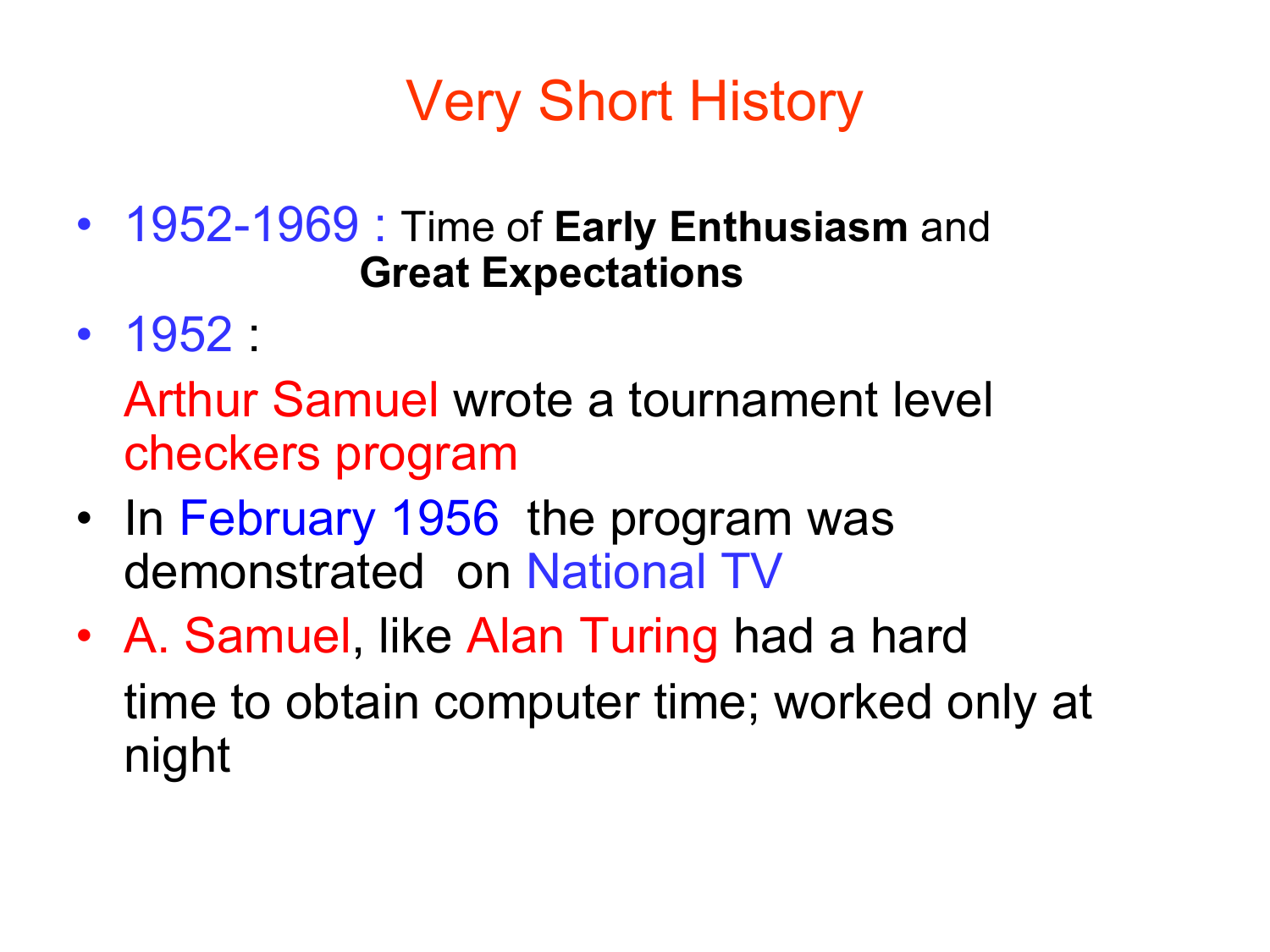# Short History

• 1958 :

McCarthy moved from Dartmouth to MIT and invented LISP - Second **oldest** programming language still in use; Which is the Oldest?

- LISP is now being replaced by Prolog as a dominant AI language (in many areas)
- McCarthy and his group also invented Timesharing and formed Digital Equipment Corporation (DEC) to produce **time sharing**  computers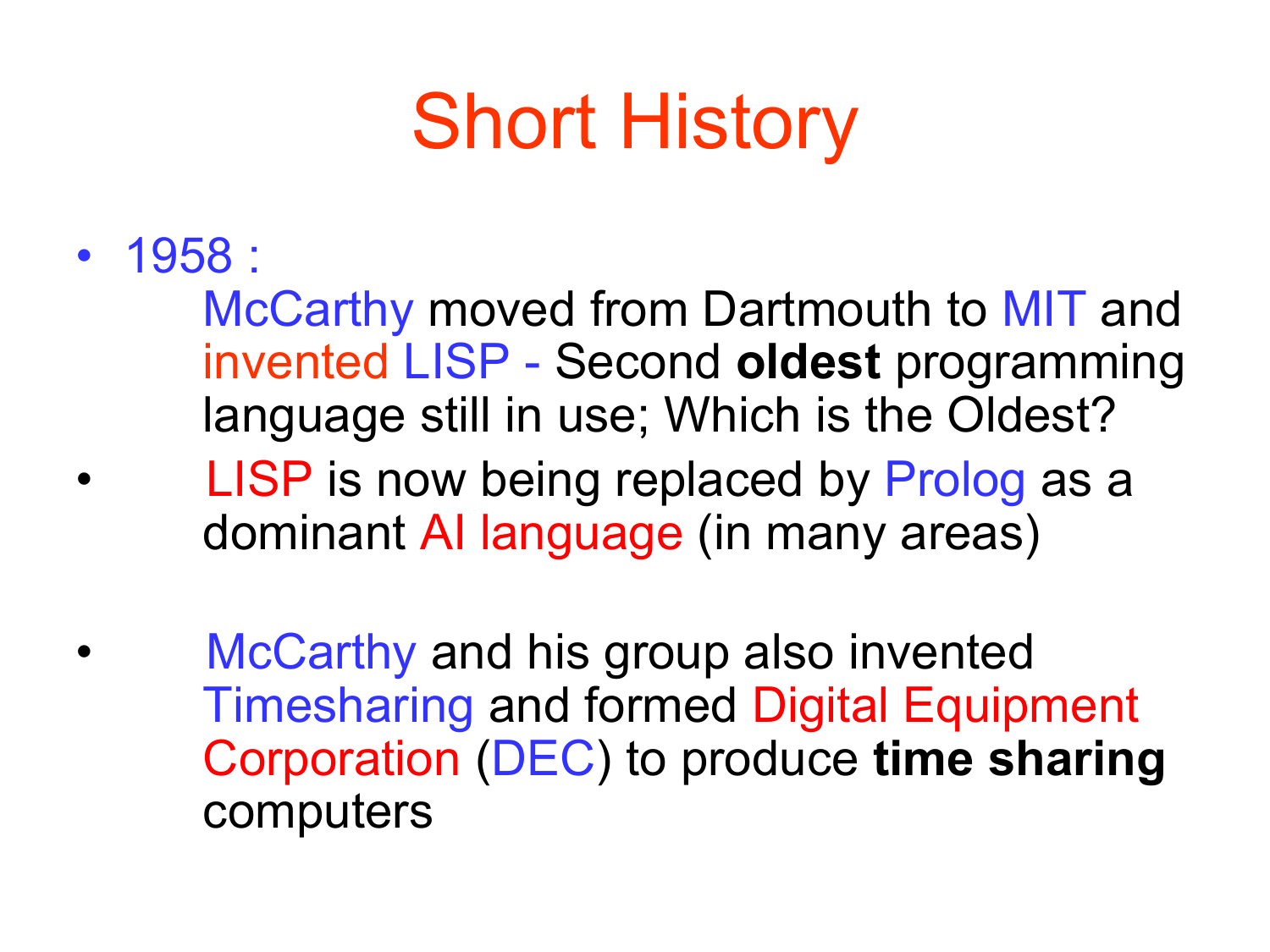- 1958 :
	- Marvin Minsky moved to MIT hee represented Antilogic outlook.
	- McCarthy was Pro-logic and moved to Stanford
	- **EXPLOM EXAGGE IS CONCOCCO EXAGGE ASSESSMENT PROCART INCOCOCO EXAMPLE <b>ISSUES** Robinson's discovery of Resolution and Kowalski's work on Prolog - Logic Programming"
	- McCarthy founded SRI Stanford Research Institution – still main place for research in

**general purpose methods** for logical reasoning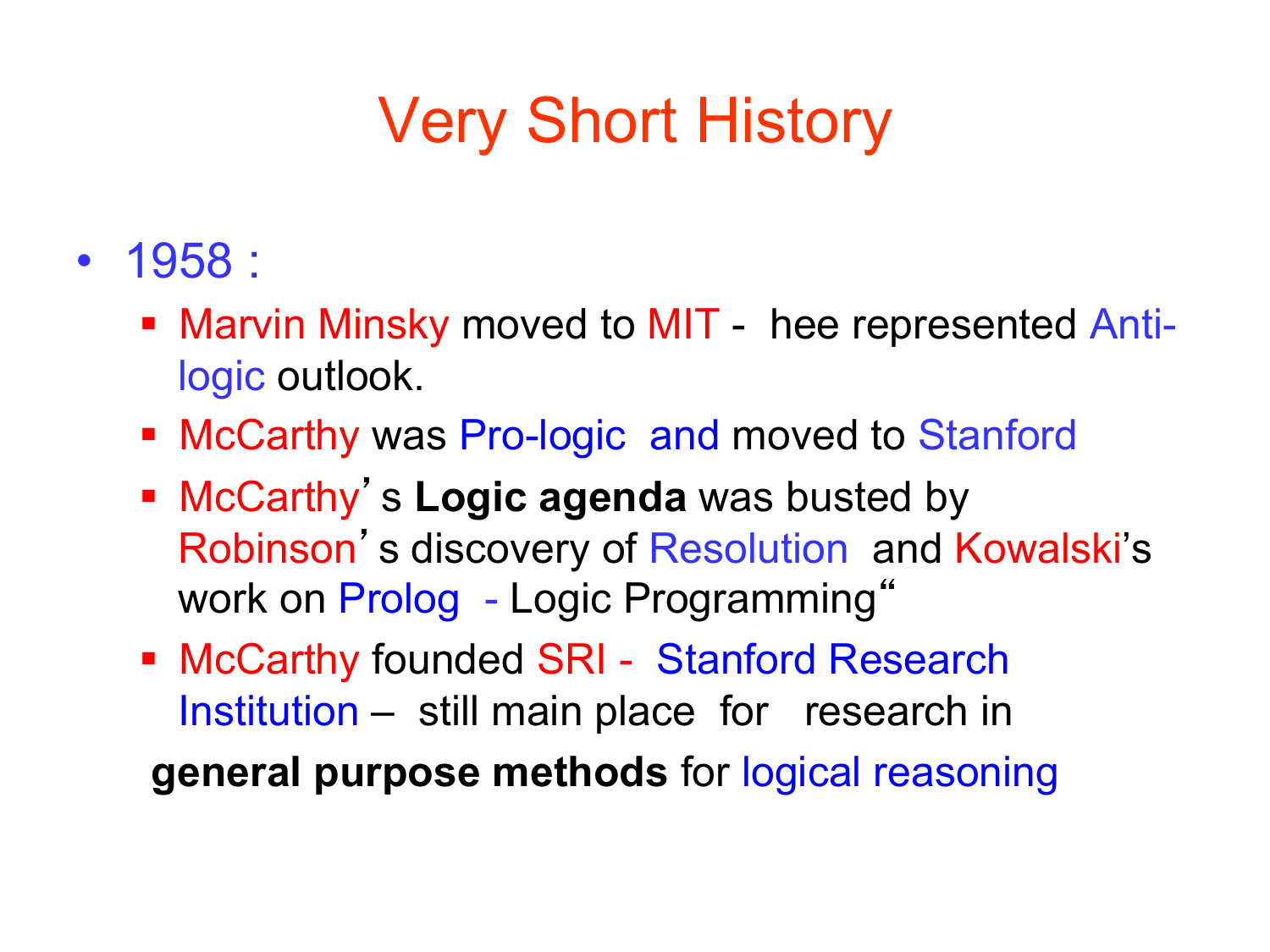• 1963:

J. Slagle's program SAINT was able to solve closed form integration problems. (first year calculus)

- 1969:
	- Green' s Question Answering and Planning Systems.
	- Shakey's Robotics Projects; first integration of logical reasoning and physical activity
- 1971:

D. Huffman' s "vision" project - rearrangement of the blocks, put on top of the table, using a robot hand that picked one block at a time

- 1970:
	- P. Winston first **learning theory**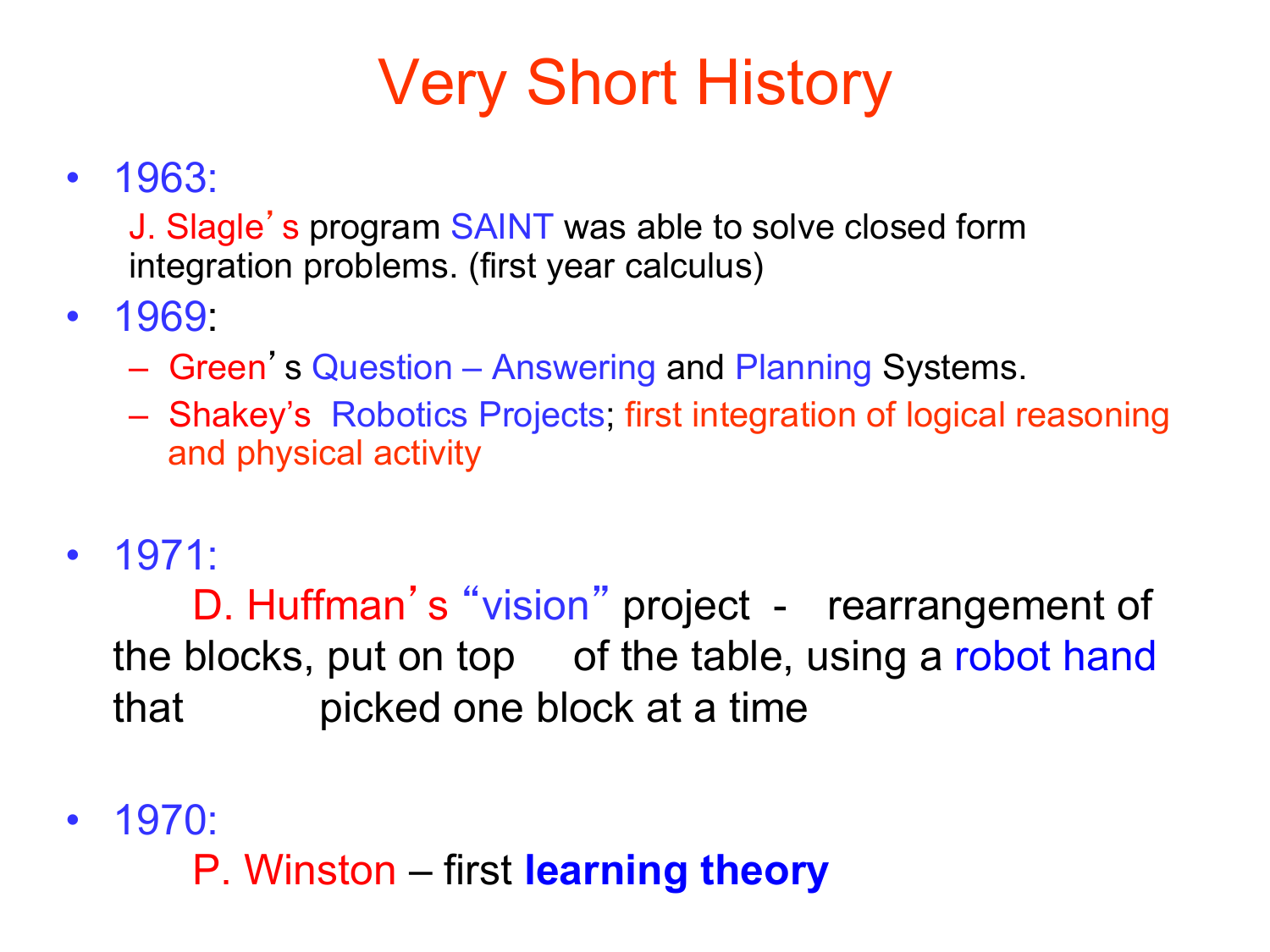- 1972:
	- T. Winograd first natural language understanding theory
- 1974:

Planner of Scott Fahlman

- **1966 − 1974: A Dose of Reality**
- 1966:

All **American** Governmental funding for machine translations were **cancelled**

• 1973:

**Britis**h Government **stopped** AI support to all but 2 universities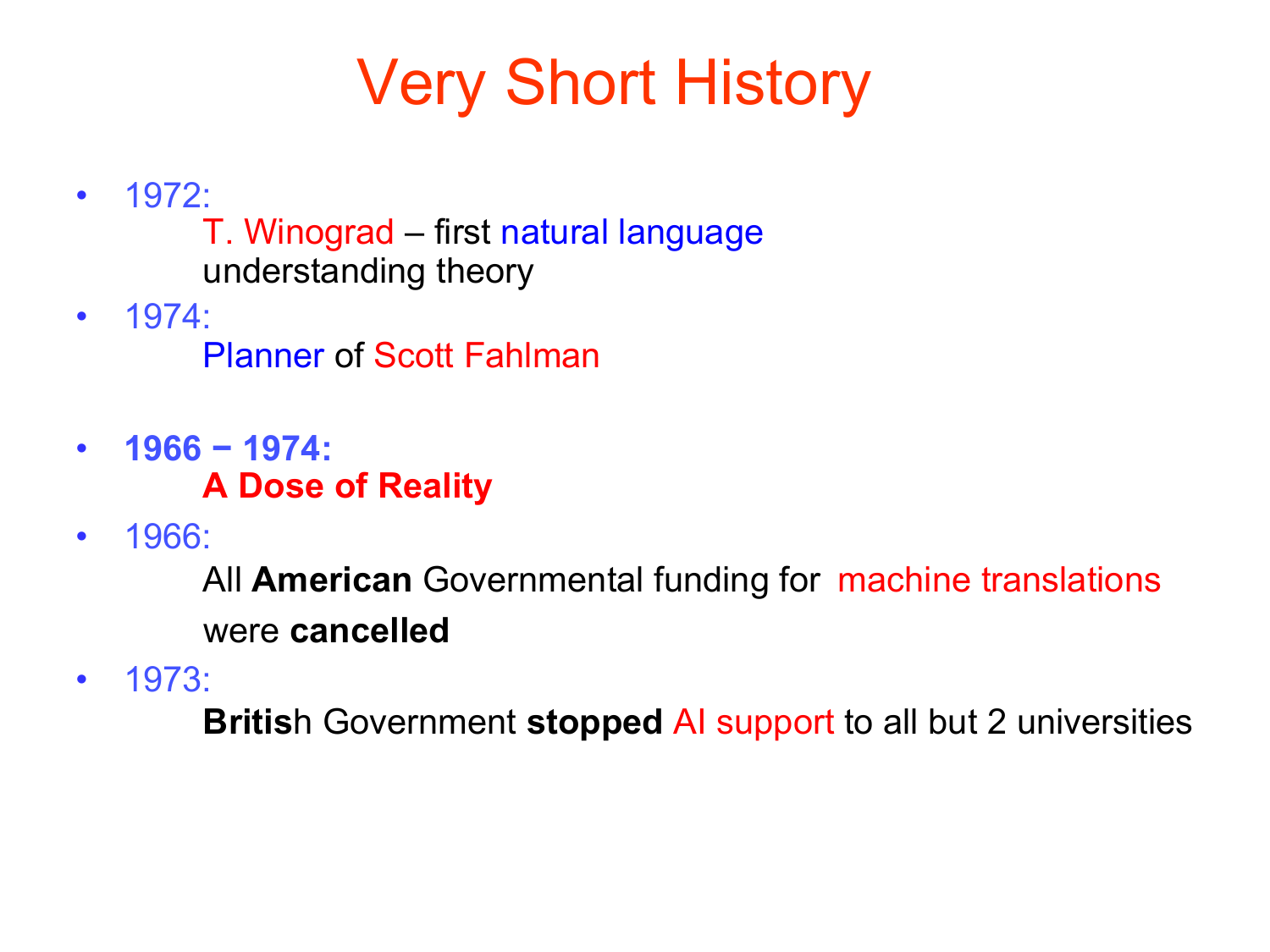# Knowledge-Based Systems the (1969-79)

- Narrow the area of expertise and then solve.
- Dendral (1969):
	- Buchanan, a philosopher turned Computer Scientist, and Joshua Lederberg (a nobel geneticist) at Stanford, brought forward the first successful knowledge-intensive system, "Dendral".
	- Knowledge base is a large number of special purpose rules.
	- With Dendral, there is a clean separation of the knowledge base (Rules) and the reasoning component. (following McCarthy.)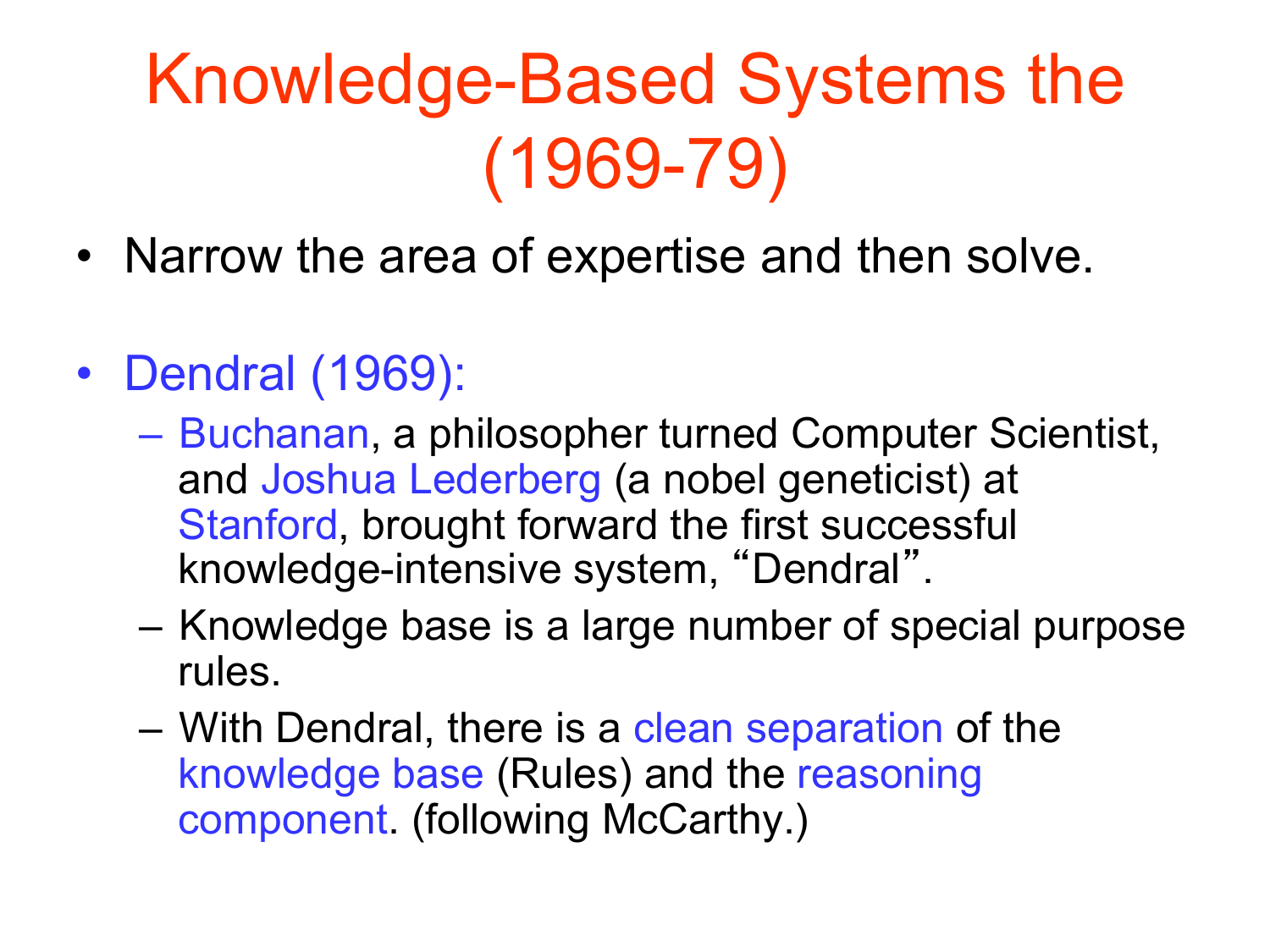• Genetic Algorithms were formulated in 1958-59, but computers were not yet up to it

• The same happened to Neural Networks – mathematical model and theoretical research was rampant, but for years computers were not strong and fast enough to give meaningful results

• 1980 – back propagation (NN) algorithm was invented and **first applications** followed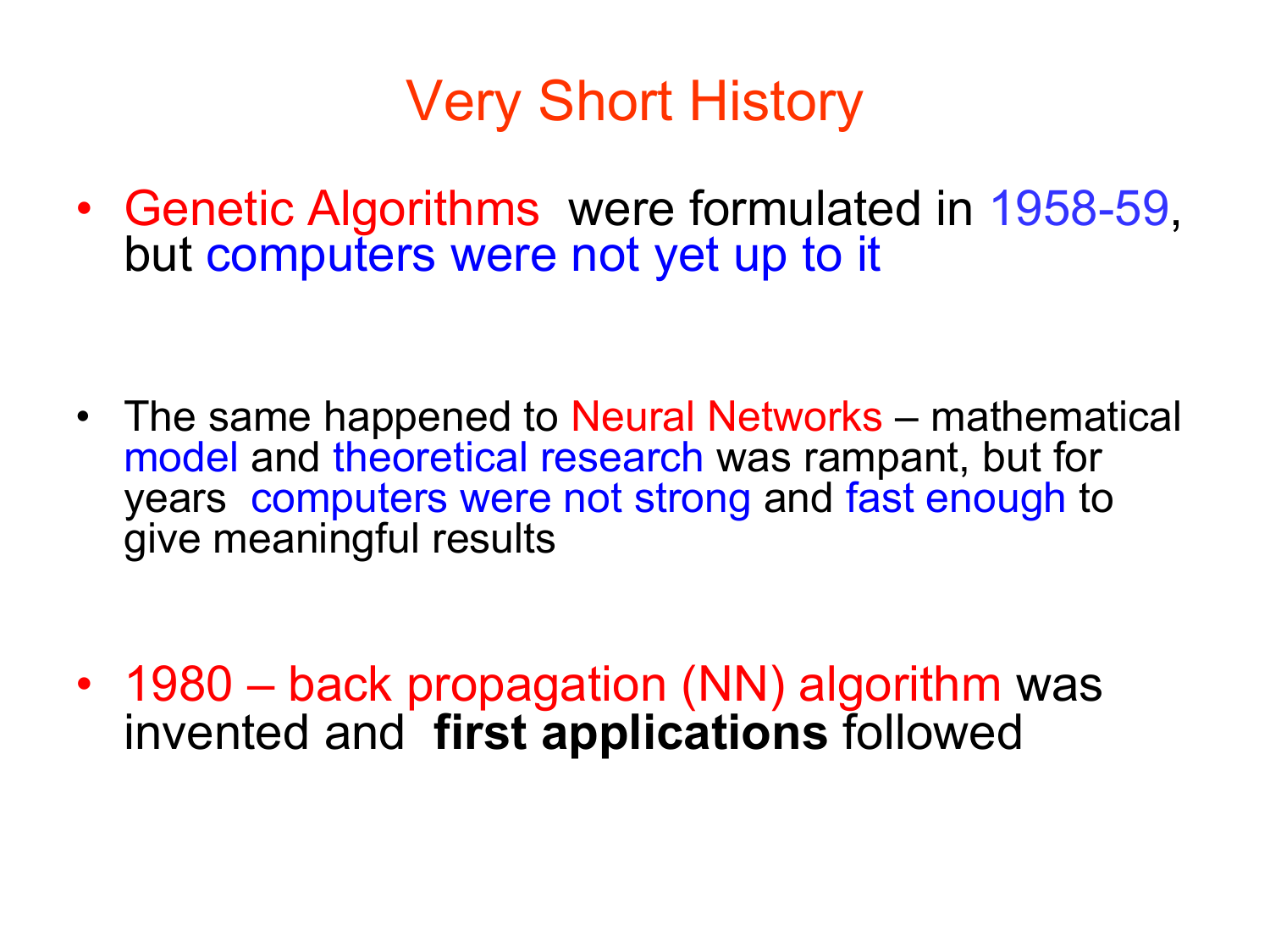#### AI becomes an Industry

1982:

**First** successful Expert System RI at Digital Equipment Corporation (DEC) was made (McDermot)

RI helped configure orders for new Computer Systems and by1986 was saving the company \$40 million a year

1988:

DEC' s AI group had **40 Expert systems** 

Du Pont had **100 E.S.** in use and 500 in development saving \$10 million a year

 Information Systems Departments were crated in Industries and at Universities **Industry** went from a few million in **sales** in 1980 to 2 Billion in 1988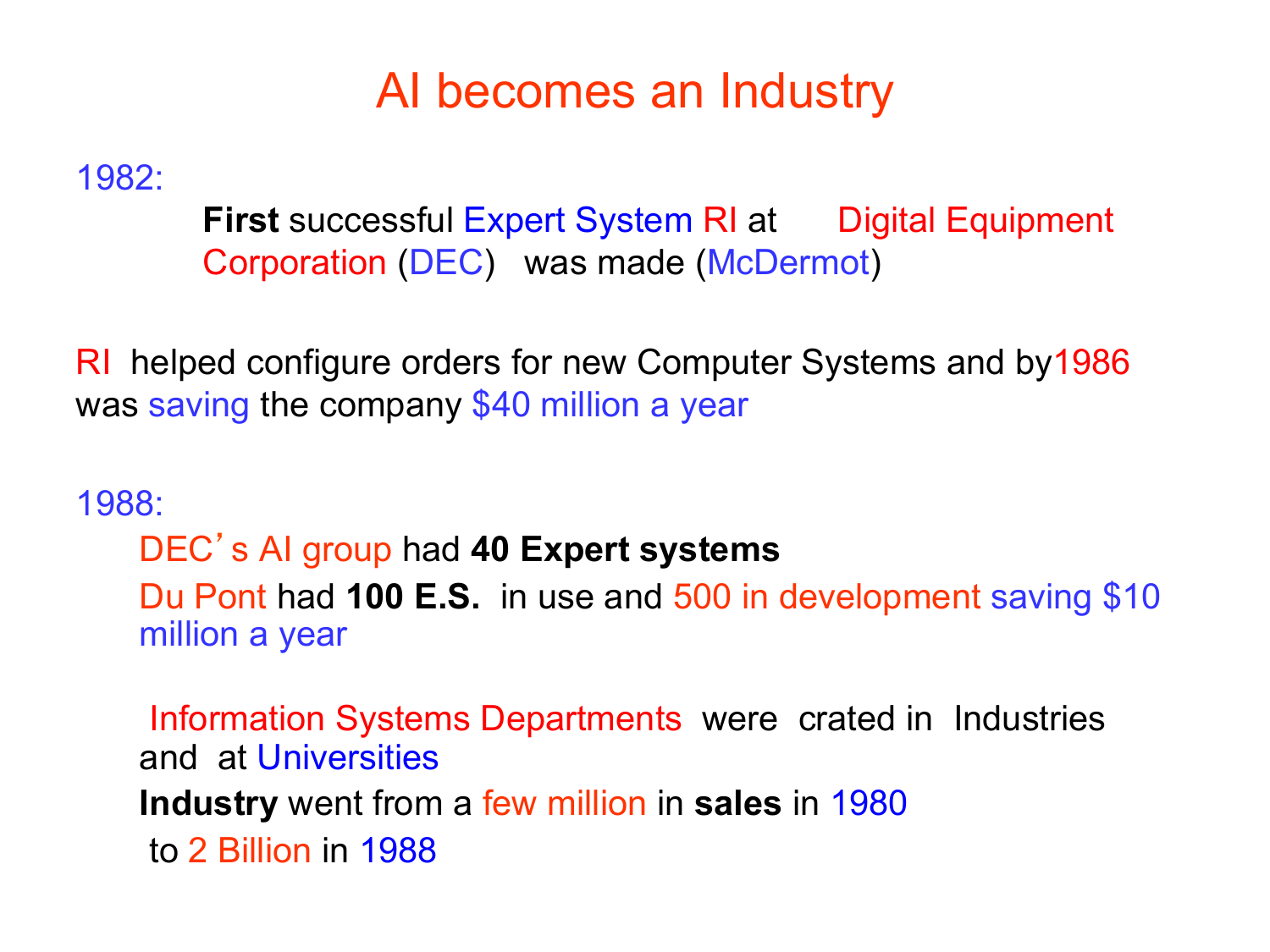#### History: AI becomes an Industry

• 1981:

Japan announced Fifth Generation project

The Fifth Generation Project was created to use **Prolog** to achieve full-scale natural language understanding

USA **formed** a company MCC (Microelectic and Computer Technology Corporation) **to compete** with Japan ALSO: Cornegie Group, Inference, Intellicop,Lisp Machines

- Fifth Generation Project generated a progress but the **project failed**
- Prolog is just one of many programming languages
- Prolog is still prominent in Linguistics and Natural Language processing and translation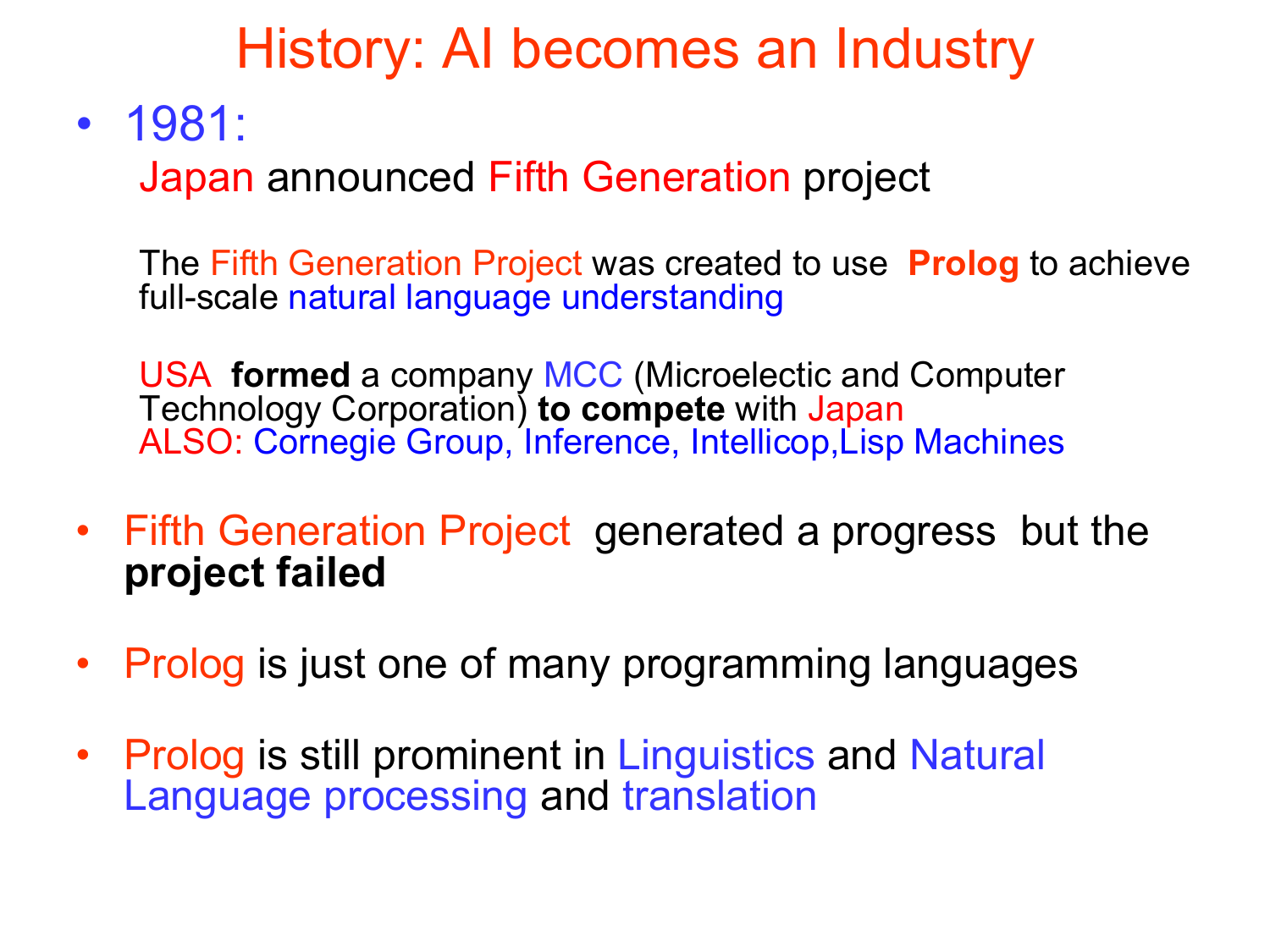# PROLOG – Logic Programming Short History

- 1964−65 : Robinson, (Syracuse University), introduced Resolution.
- 1968−70: Kowalski, University of Edinburgh, England, created first version of Prolog.
- David Warren (British) made the prolog machine.
- Stony Brook' s D. Warren was a president of Association for Logic Programming. Prominent !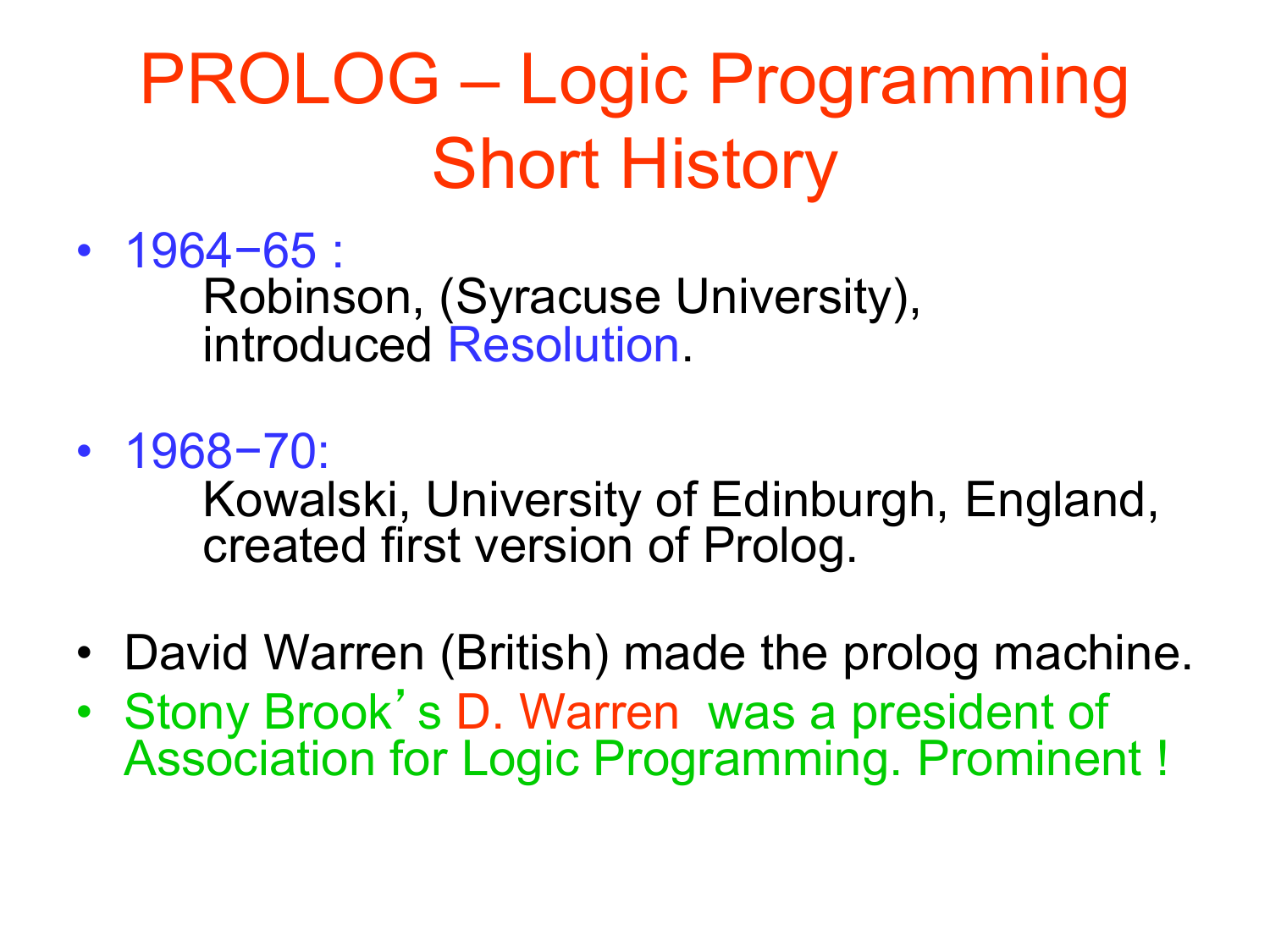# Philosophical Issues

- AI research makes the assumption that human intelligence can :
	- 1) be reduced to the (complex) manipulations of symbols, and
	- 2) It does not matter what Medium is used to manipulate these symbols. (It does not have to be a biological brain.)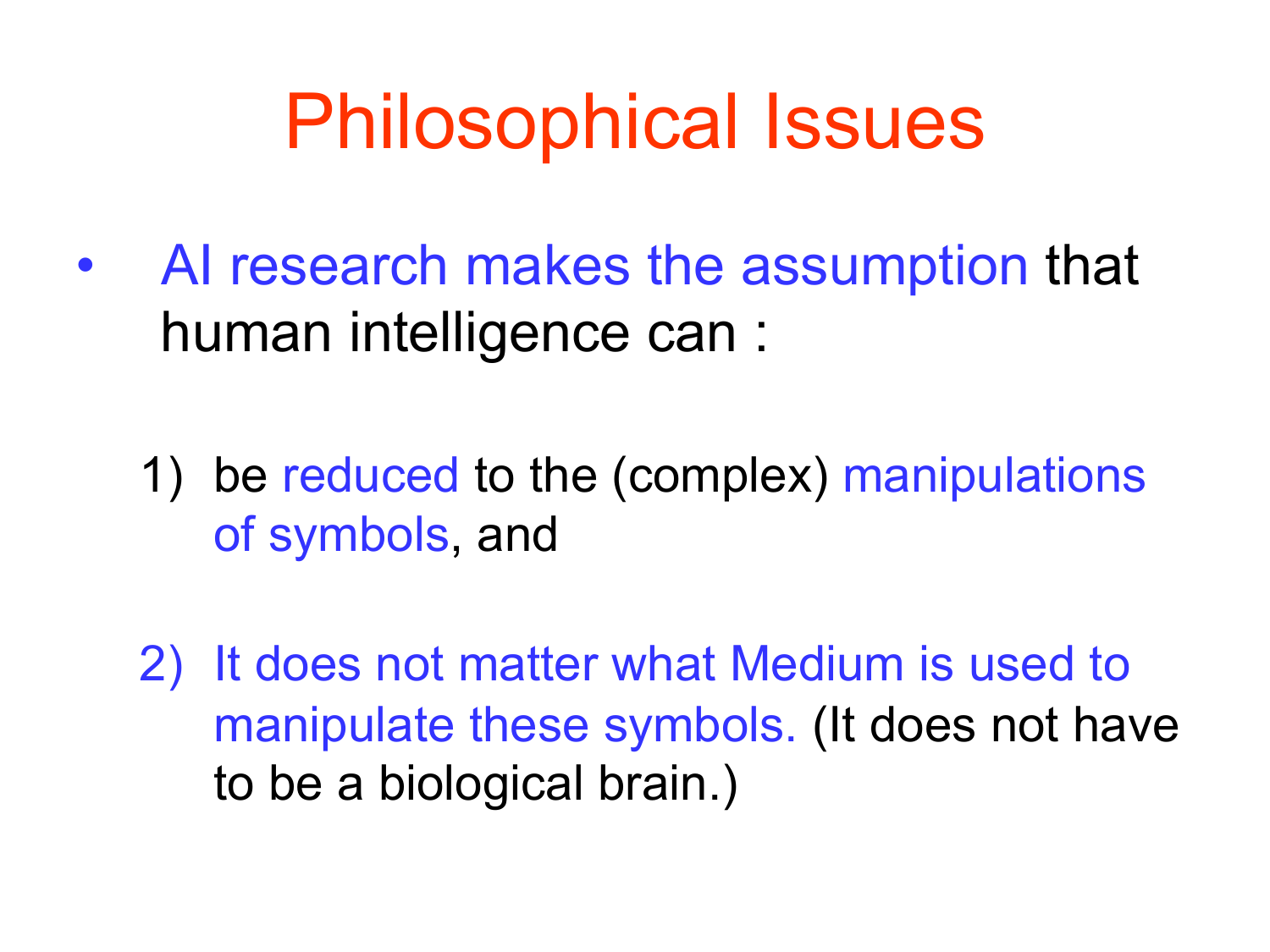# Philosophical Issues

- Turing's test (1950) and Charles Searle' Chinese room (1980) are the most known contributions to the philosophical debate.
- Loebner Prize Contest competition started in 1991 & inspired by Turing test.
	- Best program \$2,000.
	- Grand Prize \$100,000. (No one claimed yet.)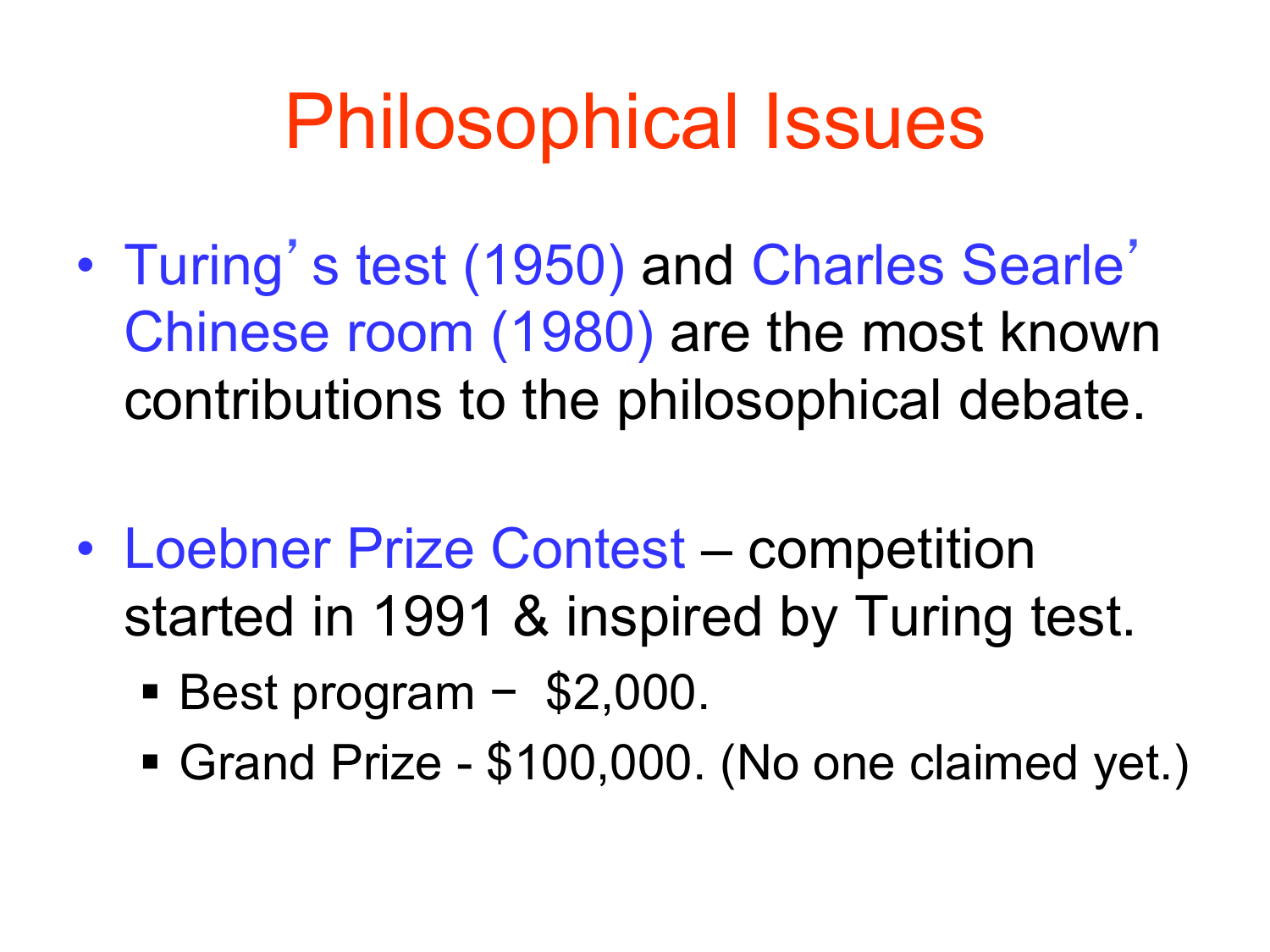## History: Philosophical Issues

• Turing Test:

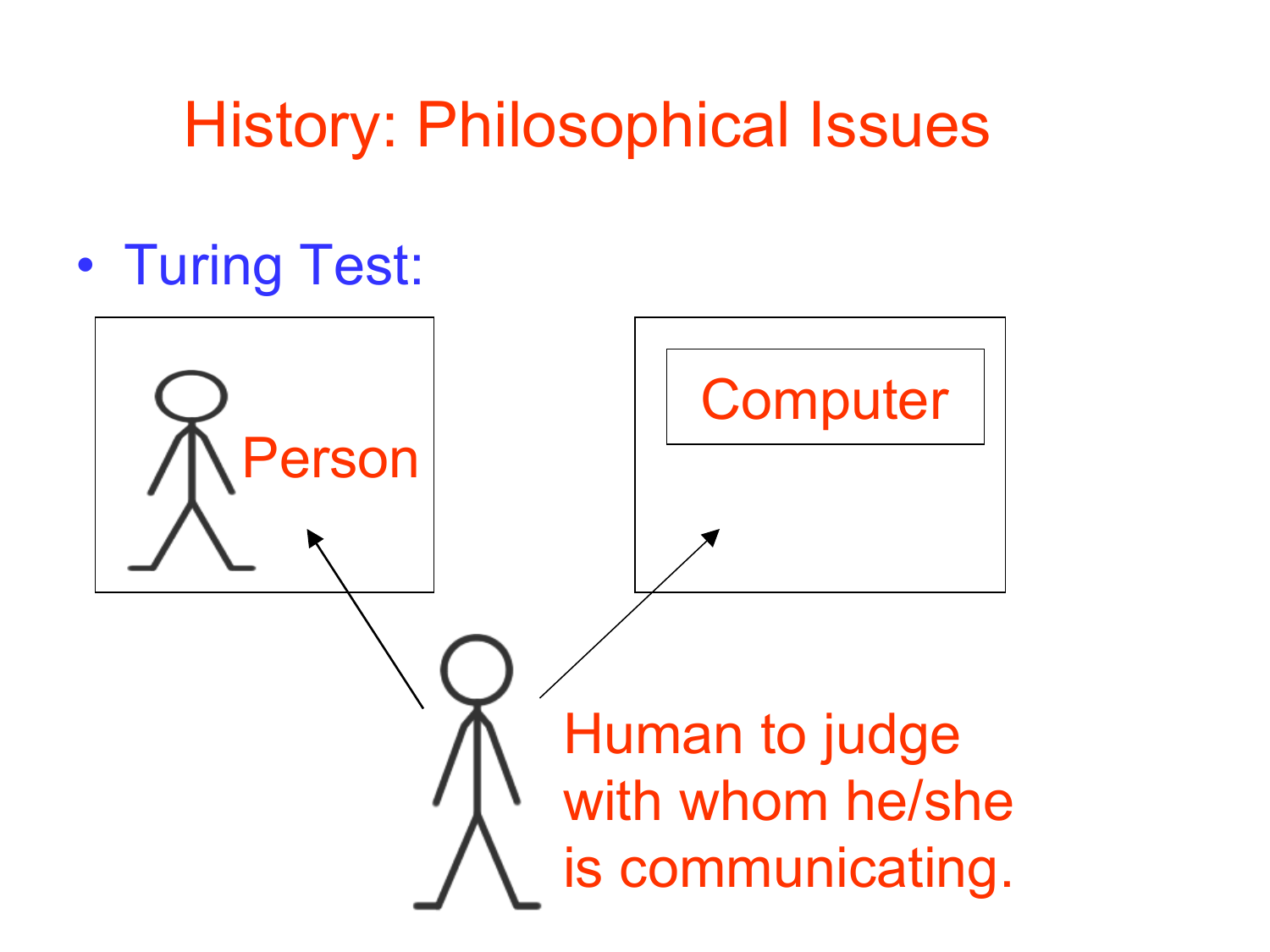## History: Philosophical Issues

### • Turing test :

- The human can ask the other person/ computer any question; including very subjective questions, like:
	- "What is your favorite color?" and
	- "What do you think of the privatization of the British Rail" ?
- Computer is Intelligent If it answers so well that the judge cannot distinguish it from a person.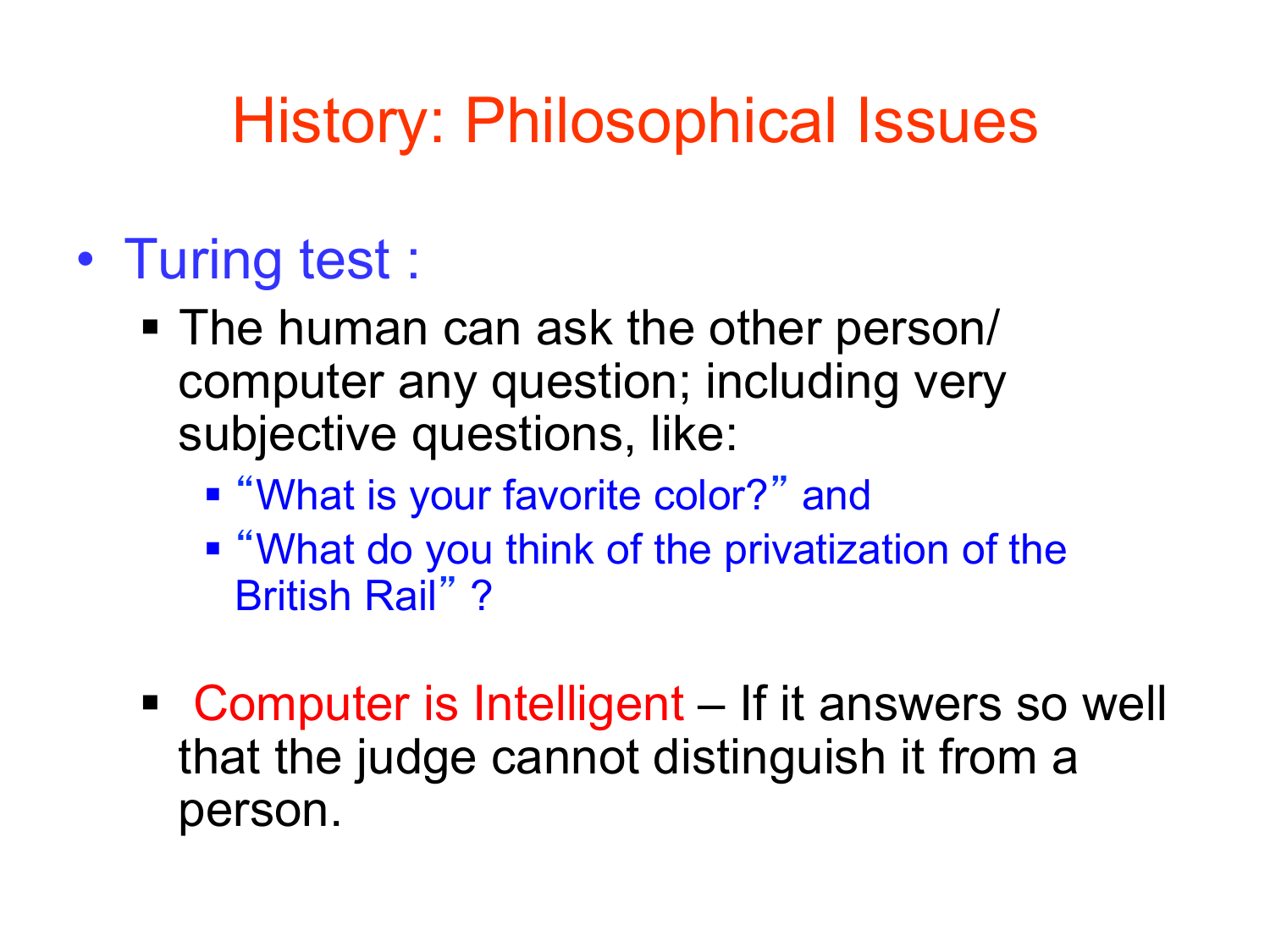#### History: Philosophical Issues

### • Searle "Chinese Room" critique:

If you have a huge rule book on Chinese you can "talk" Chinese even if you do not understand it;

 so, Turing Test **does not** measure the Intelligence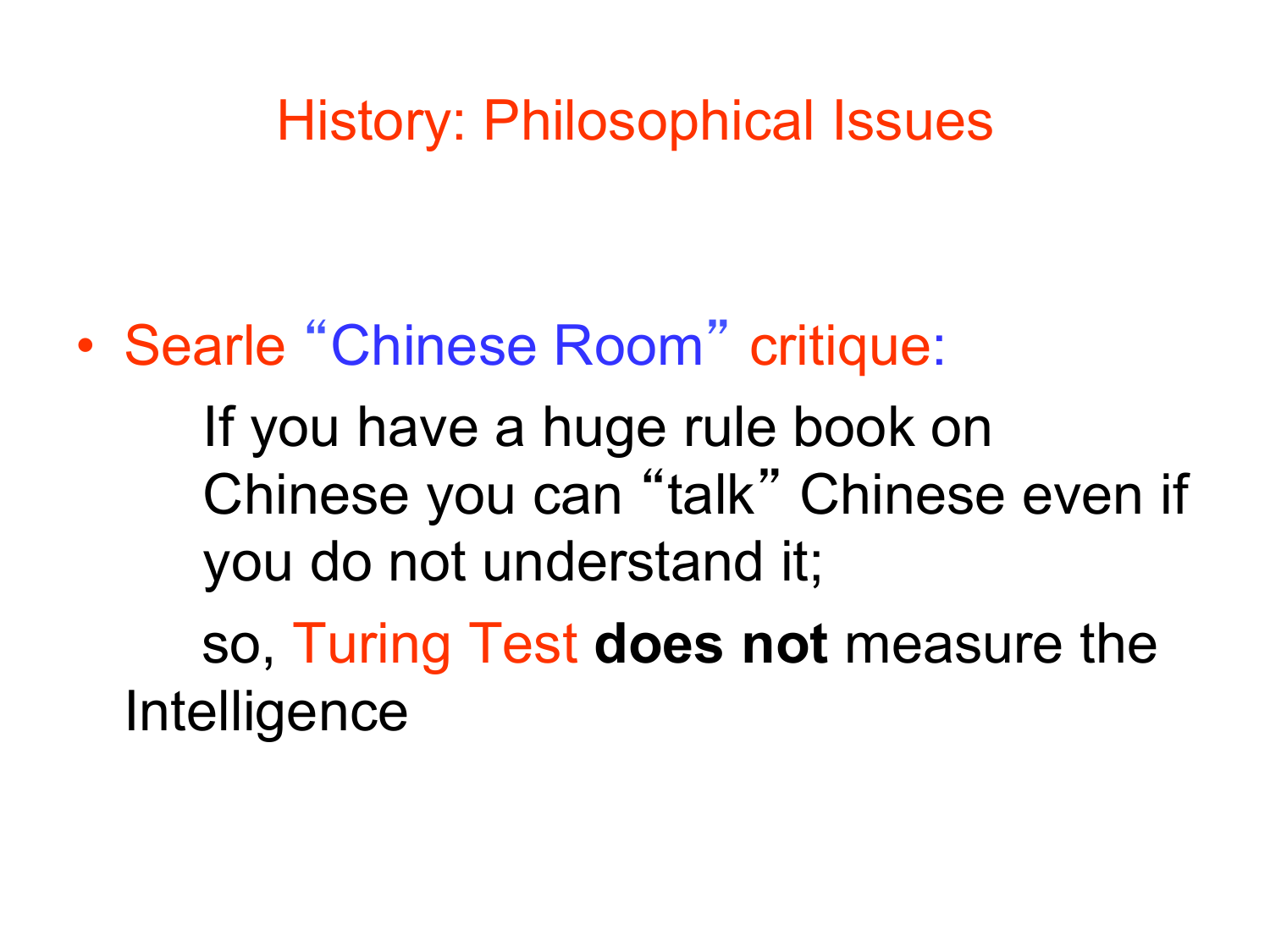Questions – Answers Systems. The Loebner Prize Contest

- 10 judges type questions at a computer which are responded by a person or a program.
- The best program receives \$2000.
- The Winning program : \$100,000. – No one won yet, but one program fooled 5 judges out of 10.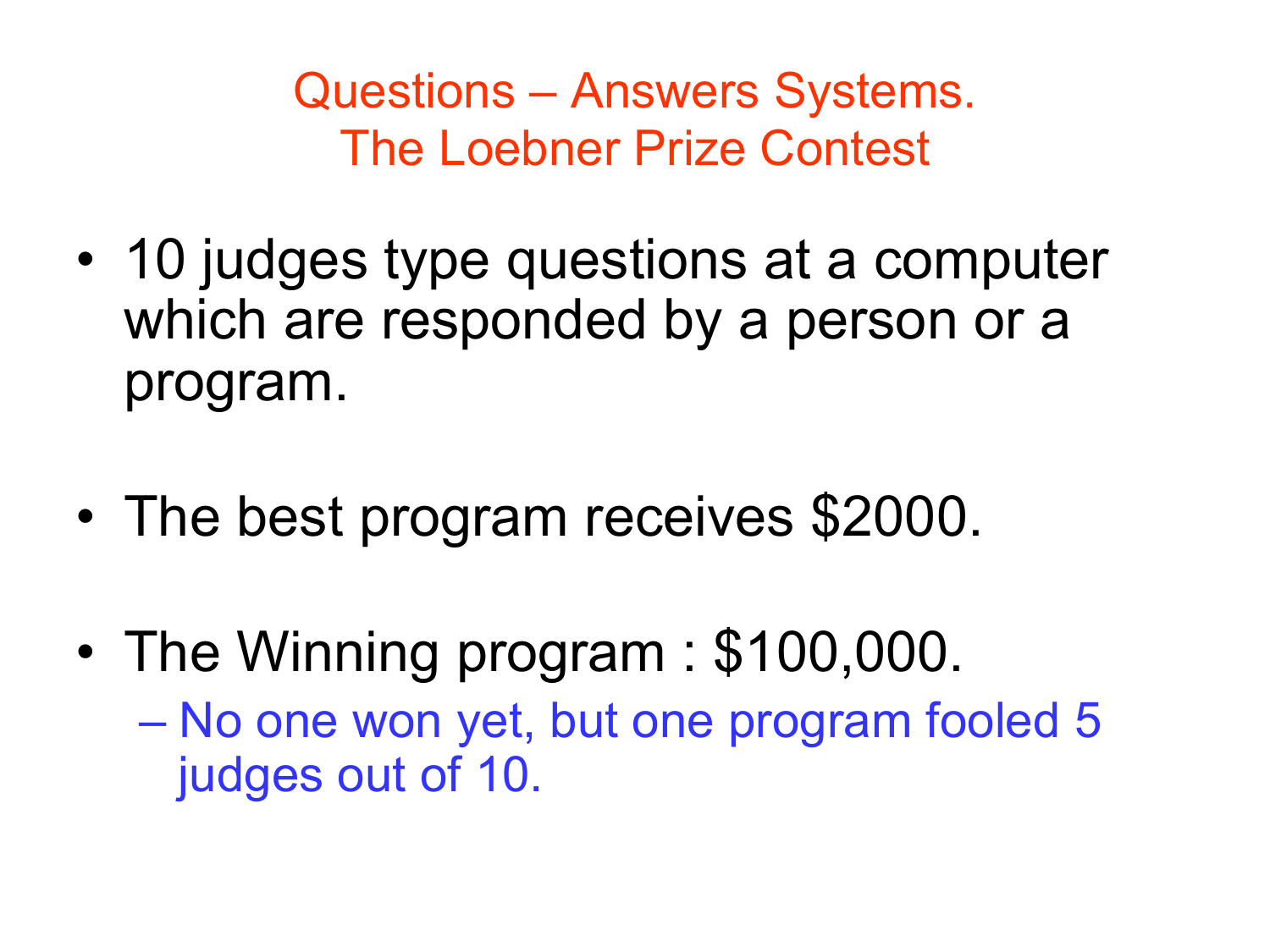Questions – Answers Systems. The Loebner Prize Contest

- 1996 Winning Fragment:
	- P: No worries ! Hey! I did not come here to be subjected to bad language! How rude.

 J2: Sorry, sorry. Did not mean to offend. How old are you?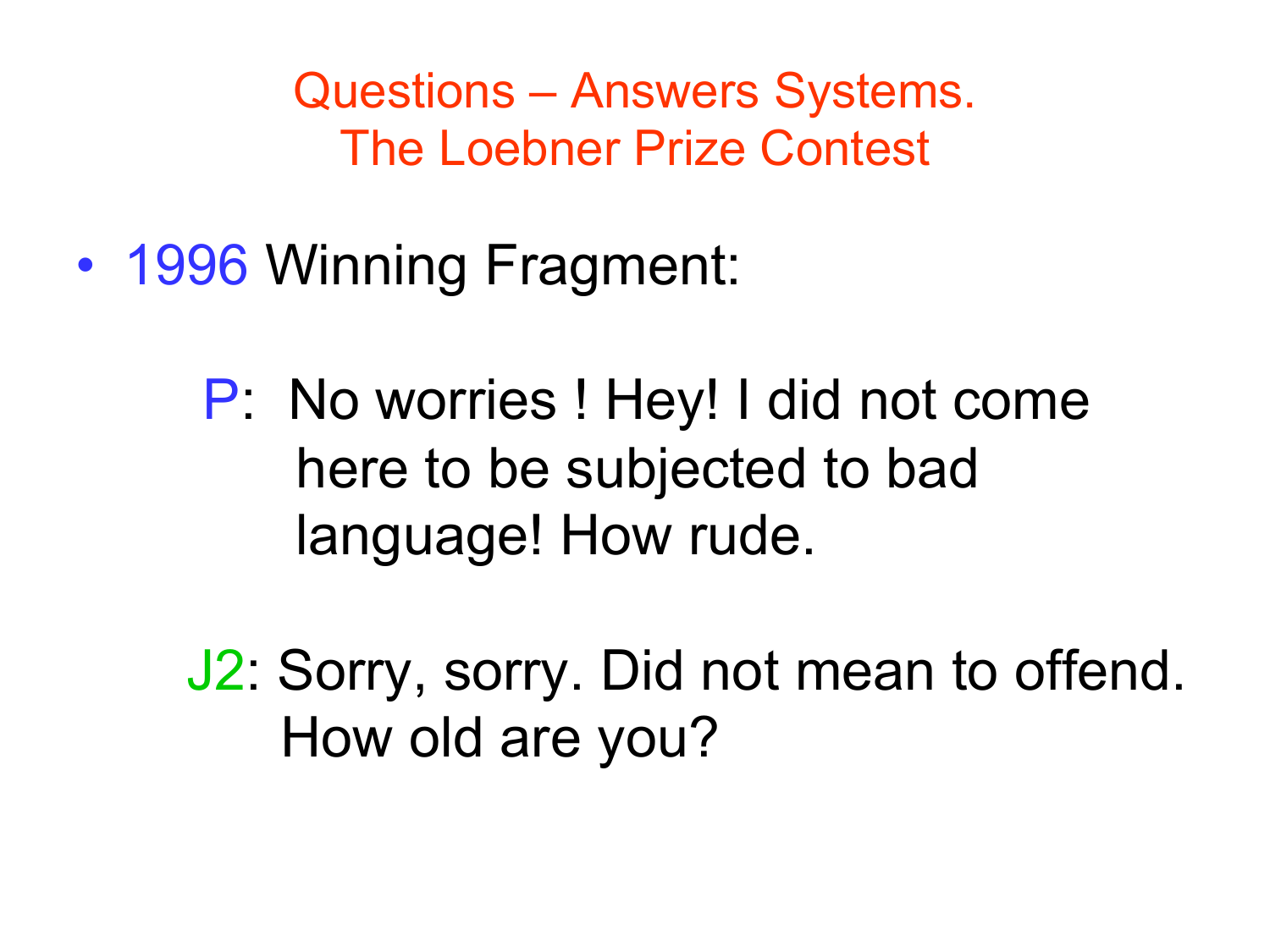The Loebner Prize Contest 1996 Winning Fragment

P: That is ok. Just don't do it again. Well, should my age really matter? Just for the record, I am 24. How old are you then?

J2: I am 21.

P: If you are 21, it is your business! Would you like to hear a joke? Knock, knock.